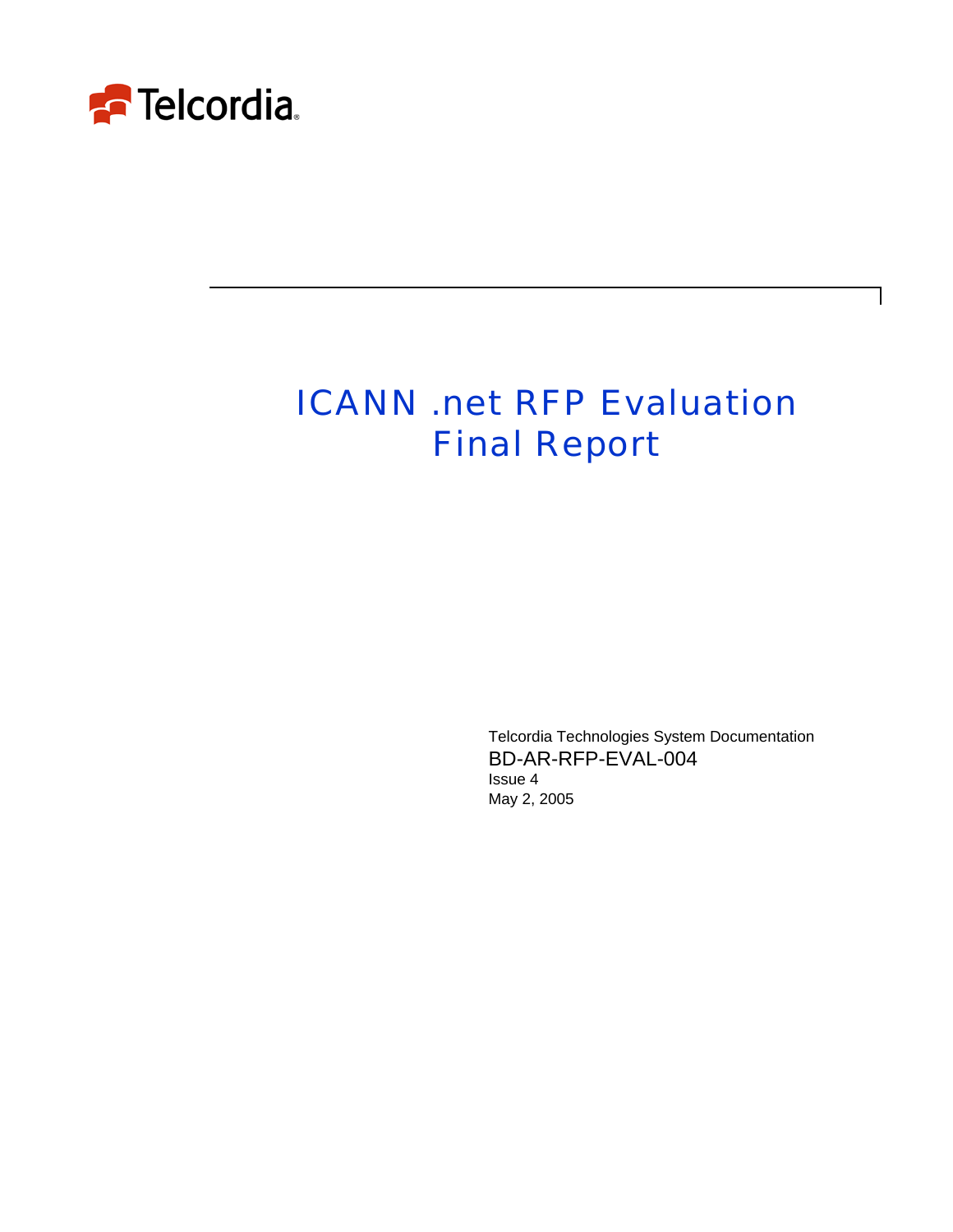# **ICANN .net RFP Evaluation Final Report**

Prepared for Telcordia Technologies by:

Applied Research

Technical contact:

*.* 

*.* 

Telcordia Technologies

One Telcordia Drive Room 1T203 Piscataway NJ 08854

Telephone: 732.699.7002

Fax: 732.336.3570

Attention: ICANN Project Manager

Copyright © 2005 Telcordia Technologies, Inc. All rights reserved.

AR Process Template Issue 1.0, August 2004

# **Trademark Acknowledgments**

Telcordia is a registered trademark of Telcordia Technologies, Inc.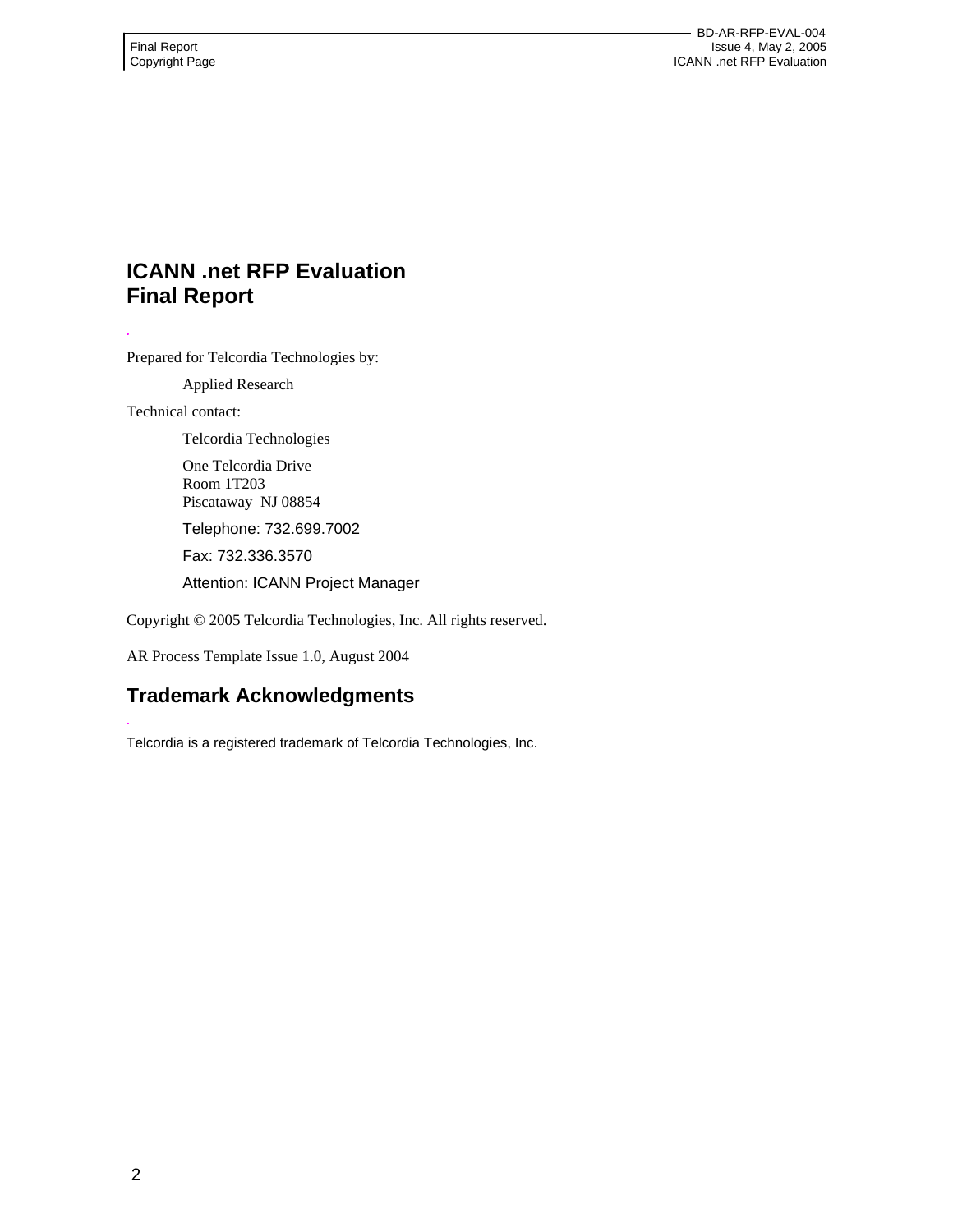# **Change History**

| <b>Issue</b>  | Date    | <b>Revised By</b> | <b>Description of Change</b>            | Page(s)          |
|---------------|---------|-------------------|-----------------------------------------|------------------|
|               | 3/28/05 | <b>ICANN Team</b> |                                         | 58               |
| $\mathcal{P}$ | 3/31/05 | <b>ICANN Team</b> | Fix DENIC database error and<br>ranking | 29-30, 56-<br>57 |
| 3             | 4/28/05 | <b>ICANN Team</b> | Update based on respondent<br>concerns  | 40, 46, 56       |
| 4             | 5/27/05 | <b>ICANN Team</b> | Update of release date to fix typo      | Cover            |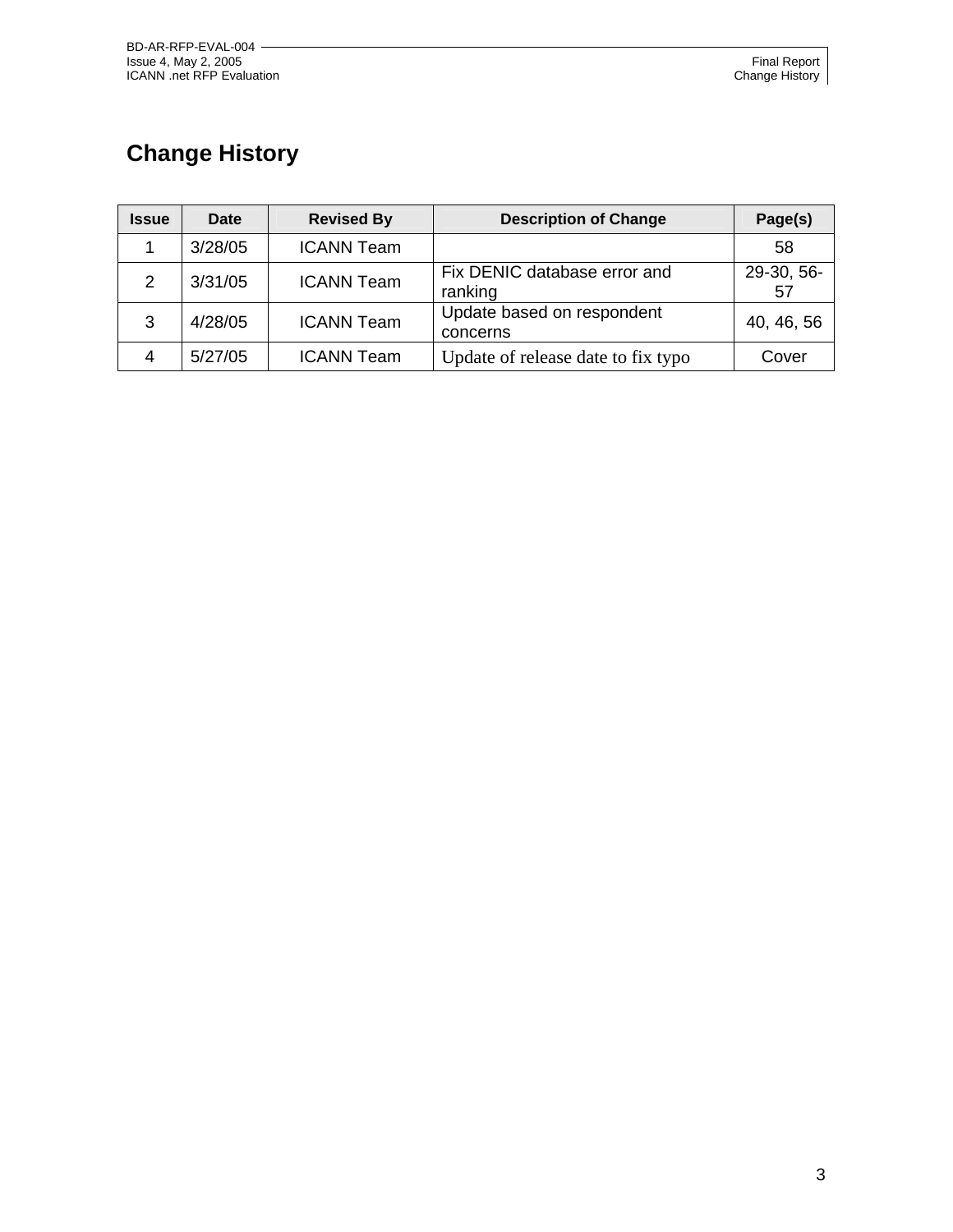# **Table of Contents**

| 1.1 |        |                                                                      |  |
|-----|--------|----------------------------------------------------------------------|--|
| 1.2 |        |                                                                      |  |
| 1.3 |        |                                                                      |  |
| 1.4 |        |                                                                      |  |
| 1.5 |        |                                                                      |  |
| 1.6 |        |                                                                      |  |
| 2.  |        |                                                                      |  |
| 2.1 |        |                                                                      |  |
| 2.2 |        |                                                                      |  |
| 2.3 |        |                                                                      |  |
| 2.4 |        |                                                                      |  |
|     | 2.4.1  |                                                                      |  |
| 2.5 |        |                                                                      |  |
|     | 2.5.1  |                                                                      |  |
|     | 2.5.2  |                                                                      |  |
|     | 2.5.3  |                                                                      |  |
|     | 2.5.4  |                                                                      |  |
|     | 2.5.5  | Registry-registrar model/protocol and shared registration system  27 |  |
|     | 2.5.6  |                                                                      |  |
|     | 2.5.7  |                                                                      |  |
|     | 2.5.8  |                                                                      |  |
|     | 2.5.9  |                                                                      |  |
|     | 2.5.10 |                                                                      |  |
|     | 2.5.11 |                                                                      |  |
|     | 2.5.12 |                                                                      |  |
|     | 2.5.13 |                                                                      |  |
|     | 2.5.14 |                                                                      |  |
|     | 2.5.15 |                                                                      |  |
|     | 2.5.16 |                                                                      |  |
|     | 2.5.17 |                                                                      |  |
|     | 2.5.18 |                                                                      |  |
|     | 2.5.19 |                                                                      |  |
|     | 2.5.20 |                                                                      |  |
| 2.6 |        |                                                                      |  |
|     | 2.6.1  |                                                                      |  |
|     | 2.6.2  |                                                                      |  |
|     | 2.6.3  |                                                                      |  |
| 2.7 |        |                                                                      |  |
| 2.8 |        |                                                                      |  |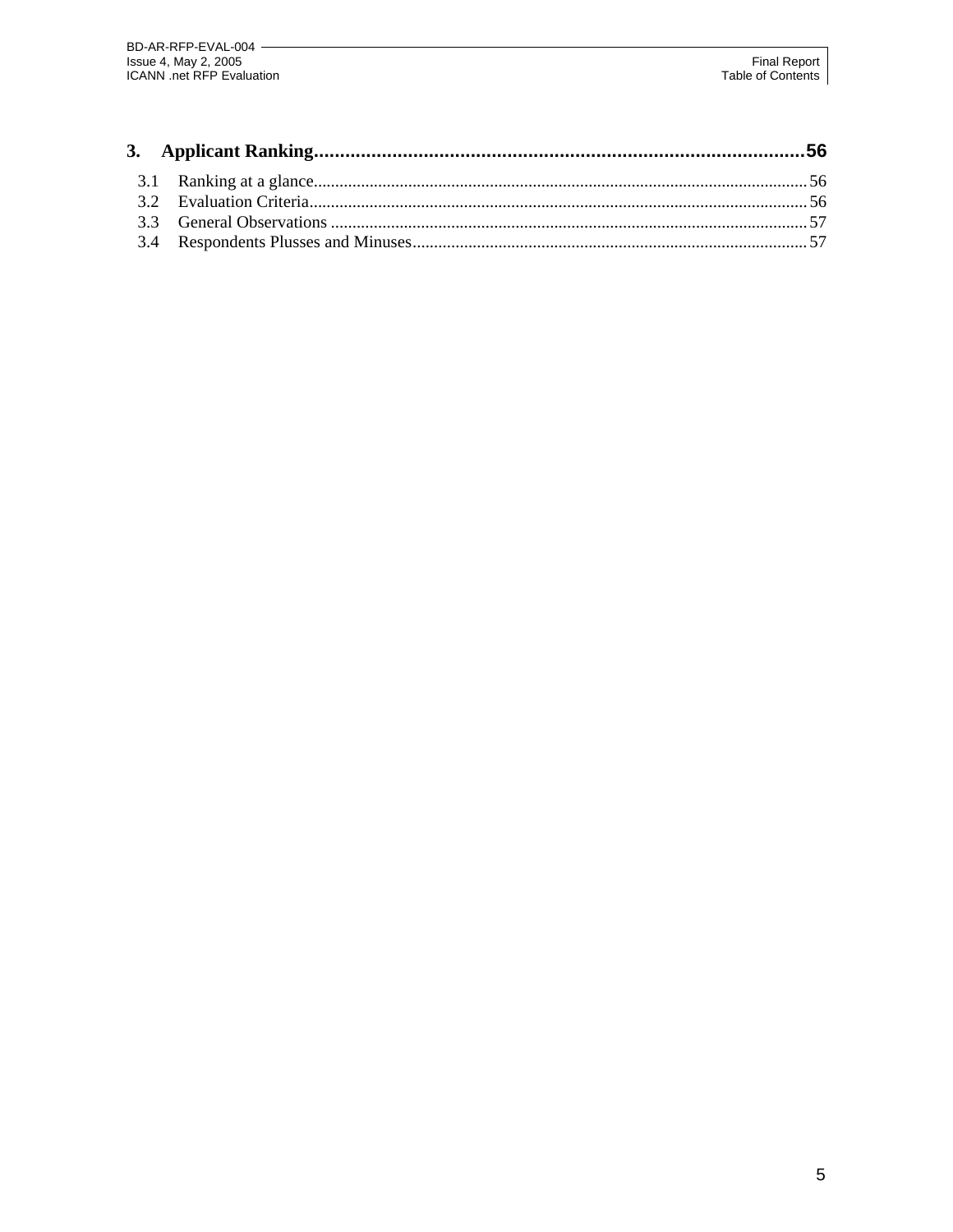# **1. Executive Summary**

# **1.1 Evaluators Report on .NET RFP Responses**

This report contains the results of the evaluation of the responses to the .NET reassignment RFP. The report consists of four sections: an executive summary of the findings, a description of the procedures that were used to evaluate the responses, the finding by RFP section, and the overall evaluation.

# **1.2 Executive Summary of the Findings**

The evaluators find that all of the vendors have the capability to run the .NET registry. The distinguishing characteristics are largely differences in experience, risk, and price. The evaluators find that while all five applicants could run the .NET registry, their scores on the RFP evaluation resulted in them stratifying into three groups: Sentan and VeriSign are the leaders, Afilias and DENIC are in the second group and CORE++ is third. Within the first group, VeriSign has a small numerical edge over Sentan that is not statistically significant given the methodology used to rate the RFP responses. The stratification between the lead group (Sentan, VeriSign) and the other vendors is statistically significant.

The results of the site visits were not used to arrive at this ranking. However, in our professional judgment the results correspond to our impressions during the site visits. Sentan and VeriSign are highly professional organizations with mature quality processes. The risk to the operation of .NET is minimal if either organization is awarded the contract.

# **1.3 Evaluation Procedure**

The evaluation of the .NET reassignment was a formal RFP process. Telcordia constructed a rigorous process to evaluate the proposals submitted in response to the  $RFP<sup>1</sup>$ . The ICANN net RFP<sup>2</sup> criteria are divided into two categories: absolute and relative. Absolute criteria were assigned either a "red" or a "green" score. As per the RFP, had any of the proposals received one or more "red" scores on absolute criteria they would have been eliminated from the process, without regard to how well or poorly the vendor performed against the relative criteria.

1

<sup>&</sup>lt;sup>1</sup> Throughout the process scores of Red, Yellow, Green or Blue were used. Although specific definitions of the scores were developed for each criteria in the RFP (process described below), the intuitive meaning of these scores is: Red = unacceptable, Yellow = has serious flaws or issues, Green = acceptable, Blue = exceeds requirements.

<sup>&</sup>lt;sup>2</sup> ICANN .net Request for Proposals, http://www.icann.org/tlds/dotnet-reassignment/net-rfp-final-10dec04.pdf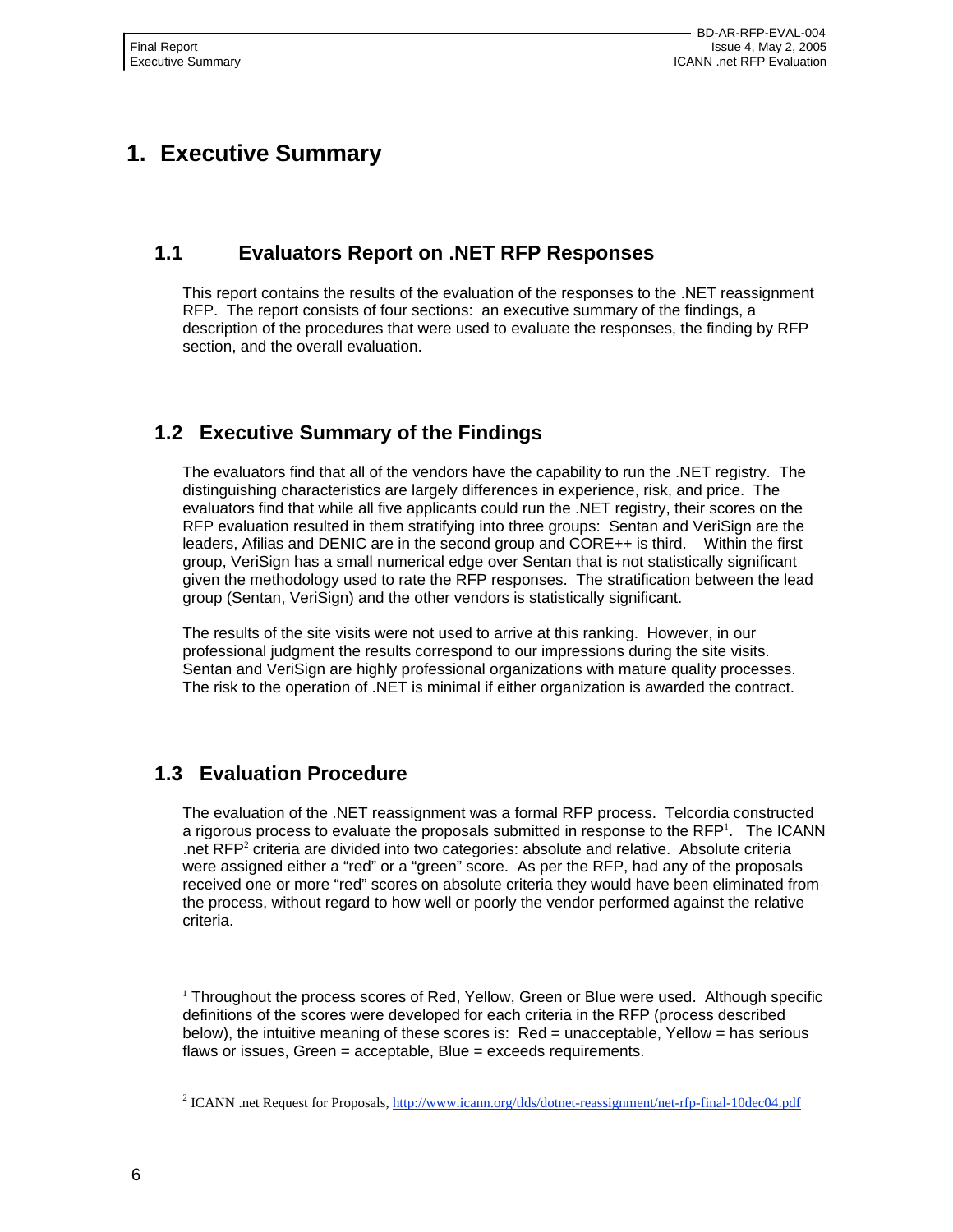All vendors met the absolute criteria and have been evaluated solely on the basis of the relative criteria, without regard to the absolute criteria, except where the RFP explicitly stated otherwise. Some relative criteria were closely related to, and differed only in a matter of degree from, some absolute criteria.

The following procedure was used to ensure that the evaluation was done fairly. First, prior to the Telcordia team reading the RFP responses, a core group of senior Telcordia employees generated a scoring sheet by decomposing the .NET RFP into its subcomponents, with each request for an information element identified as a scoring element. For each scoring element the core group developed metrics to be used to score the element as Red/Green for absolute criteria and Red/Yellow/Green/Blue for relative criteria. Criteria which were both absolute and relative were scored Red/Green/Blue. The metrics were derived from the RFP, the current .NET agreements, the newer agreements for other domains, and industry best practice. The team also identified a set of weightings to be applied to the findings. Following the generation of the scoring sheets, and prior to the start of scoring, the ICANN reviewed and provided feedback on the sheets and the weightings.

For each section of the scoring sheets, except for the financial analysis as described below, two people independently read and scored all five of the proposals. At completion of the preliminary scoring process the lead for the section was responsible for ensuring consensus on the score. The section lead then provided a preliminary rollup of the scores for the section.

Scoring elements where a proposal scored a red or a yellow were then sent to ICANN for forwarding to the vendors. The vendors were restricted to two pages of response per scoring element. The red and yellow sections were rescored based on the responses to the preliminary scoring.

In addition to the RFP proposals and responses to the preliminary scoring, site visits were made to a site chosen by each vendor. The vendors were given an agenda in advance and told that time would be restricted to six hours. The purpose of the site visits was to validate, where possible, information that was contained in the proposals.

Additionally, given the complexity of the DNS environment, ICANN formed a small, technical panel consisting of DNS experts in the Internet community to support the evaluation team by providing advice regarding DNS issues. The members of this panel are:

Randy Bush Scientist, IIJ Bainbridge Island, Washington, USA

Kenchiro Cho IIJ Lab (a division of Internet Initiatives Japan, Inc.) Tokyo, Japan

Patrik Fältström Cisco Systems, Consulting Engineer Helsingborg, Sweden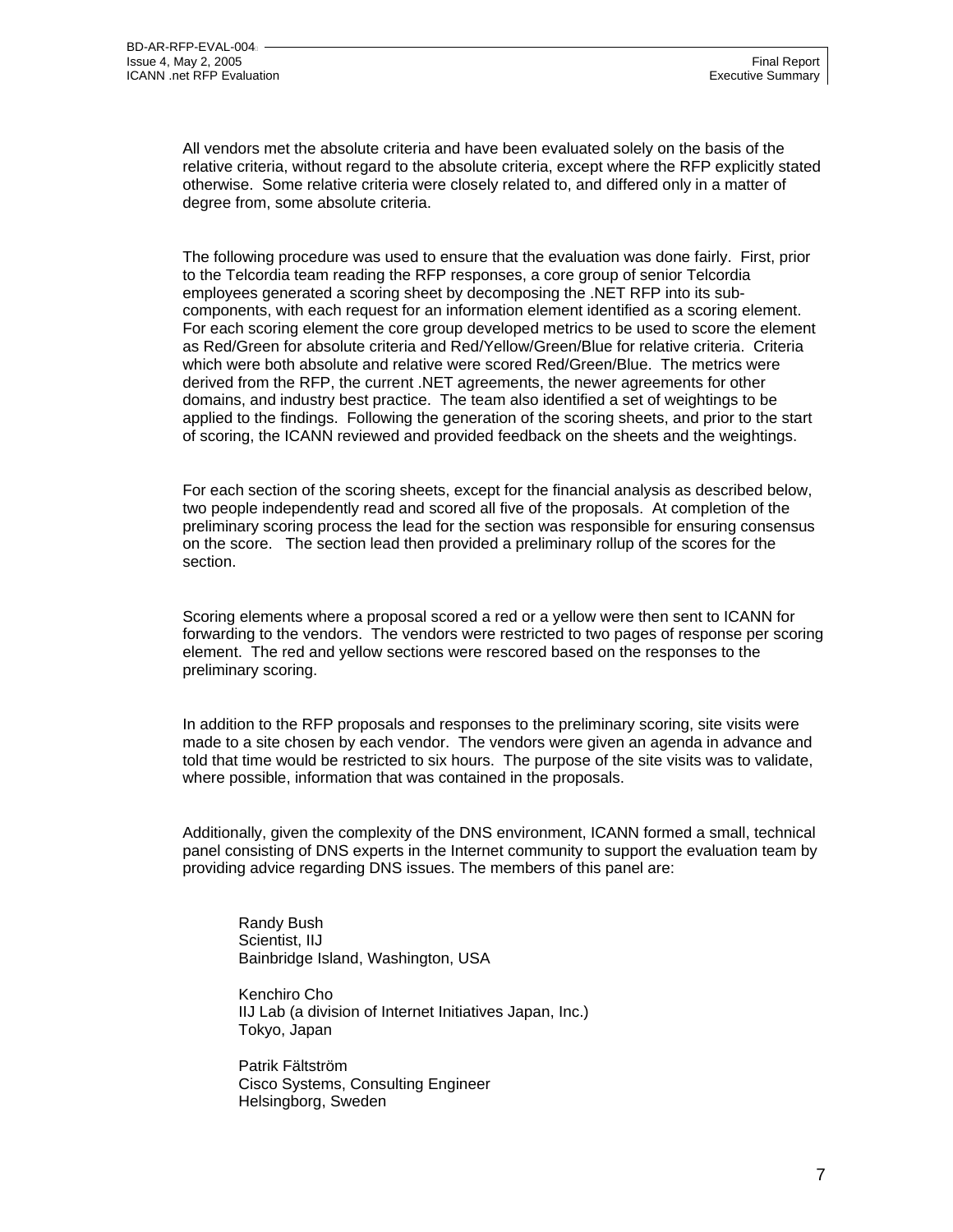Petur Petursson, CEO, and Sigfus Magnusson Men & Mice Reykjavik, Iceland

The DNS Expert team consulted with the Telcordia .NET RFP Evaluation team as required, but did not participate in the scoring process.

# **1.4 Scoring of Financial Criteria**

The RFP has the absolute requirement that each vendor "…must demonstrate sufficient *financial strength and stability*, based upon its existing financial condition and its proposed business model for operation of the registry, to provide reasonable certainty that it will be able to fulfill its obligations over the life of the .NET registry agreement."

The term 'able to fulfill its obligations' has been clarified by ICANN (Letter of 2 February 2005) as being able to finance all necessary capital and staffing commitments under varying demand conditions. "The financial plan must demonstrate a robustness that ensures the continued ability to invest substantially in (among other things):

- 1. security measures that protect assets against physical and cyber attacks;
- 2. stability measures such as periodic equipment and software upgrades and sufficient capacity to adequately serve peak demands;
- 3. Innovation in order to promote competition and provide new and improved services to registrars and registrants."

The evaluation used the financial information provided by the vendors to project income statements and cash flow statements for the duration of the award. The rating awarded each vendor depends on the financial strength we found by modeling each vendor's cash resources and needs over the life of the contract, by applying a standard financial modeling approach.

The RFP requires the provision of (a) financial statements for the vendor (or, if the vendor is a wholly owned subsidiary of another entity, for the vendor and such other entity on a consolidated basis): three years of financial statements (including balance sheet, income statement, cash flow statement and statement of stockholders' equity) and (b) the vendor's business plan for the operation of the registry, which is to include revenues, prices, products/services sold, staffing, expenses, property plant and equipment, cash sources and uses. The vendors were to provide three demand scenarios: high, medium and low.

For the evaluation Telcordia analyzed the information each vendor provided, the goal being to create a modeled cost function calibrated to each vendor, so that we could use common scenarios across all the vendors. This turned out to be more difficult and less clear-cut than anticipated because some vendors did not provide staffing, expense, or capital outlay information for their different scenarios. This meant that modeling their cost variations with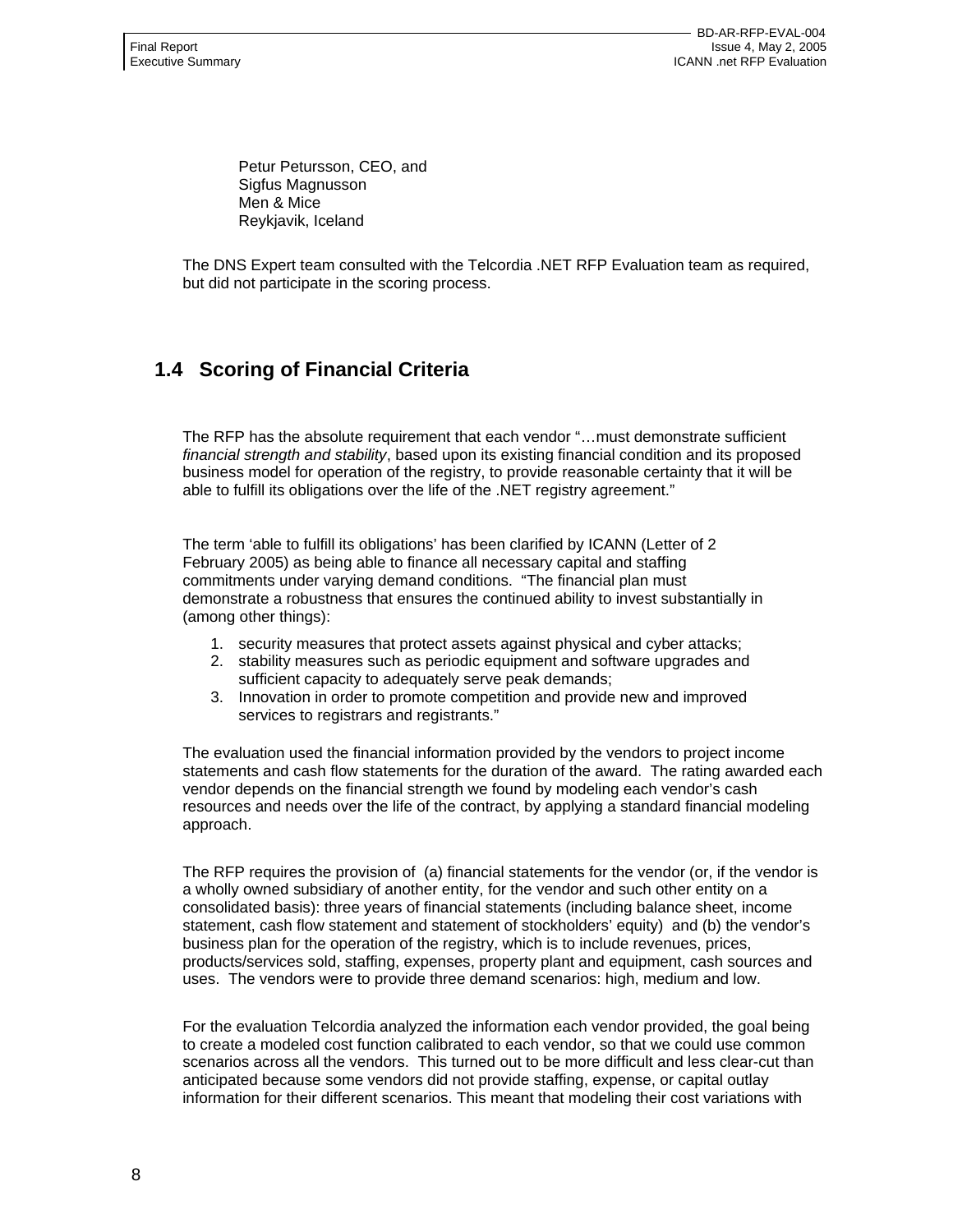names in service had to depend on the variation of these costs with the growth of the business over time. Telcordia used names in use as the common driving variable for all scenarios.

The scenarios provided by the vendors varied widely, from zero growth to very rapid growth. Telcordia regards zero growth as too unlikely an outcome to be a standardized scenario, and so used a minimum growth of 4% in names used each year. This is about half the lowest growth rate experienced so far. For the midrange and high growth scenarios we used 10% and 18% respectively, which lie within the range of scenarios provided by the respondents. We also assumed a standard average length of contract of 15 months.

The primary test is whether overall cash resources available fall below the cash required to cover projected capital needs and operational costs. If this test is failed at any point, then the evaluator will examine the balance sheet for equity reserves and test accounting ratios used in insolvency prediction or credit-worthiness models (as needed).

# **1.5 Weighting of Criteria**

Early in the process it was realized that some elements of the RFP were more important than others. As part of the process of developing the scoring sheets, Telcordia produced a rough ranking (or ordering) of the various RFP criteria. These rankings of the relative criteria utilized ICANN's core principles and priorities as presented by the ICANN charter. Note that per the .Net Request for Proposals: "Relative criteria are those criteria that ICANN has determined will be most helpful in distinguishing the otherwise qualified vendors -- those which satisfy all the absolute criteria -- from each other on the basis of enhanced stability, security, competition, and services". Using these principles, the following priority for relative criteria is established:

- o High those relative criteria which reflect the need to preserve the stability and security of the Internet systems, including:
	- o Technical Competence
	- o Registry Operations
- Medium those relative criteria which reflect core ICANN principles, such as promoting and sustaining competition, including:
	- o Equivalent Access for Registrars
	- o Support in additional languages
	- o Registry Code of Conduct and other commitments to ensure that all registrars receive equivalent access
	- o Revenue and Pricing Model; Financial Strength and Stability
	- o The per-name price charged to registrars with lower committed prices being preferable to higher prices.
	- o Additional Relative Criteria
	- o The degree to which the vendor's proposal promotes competition in the registration of domain names
- o Low those criteria which reflect other ICANN principles
	- o The degree to which a vendor's business model relies on multiple, rather than sole source suppliers to reduce the impact of failure by any one supplier
	- $\circ$  The degree to which a vendor's proposal results in improved implementation of, and support for, GNSO policies, such as transfers and deletes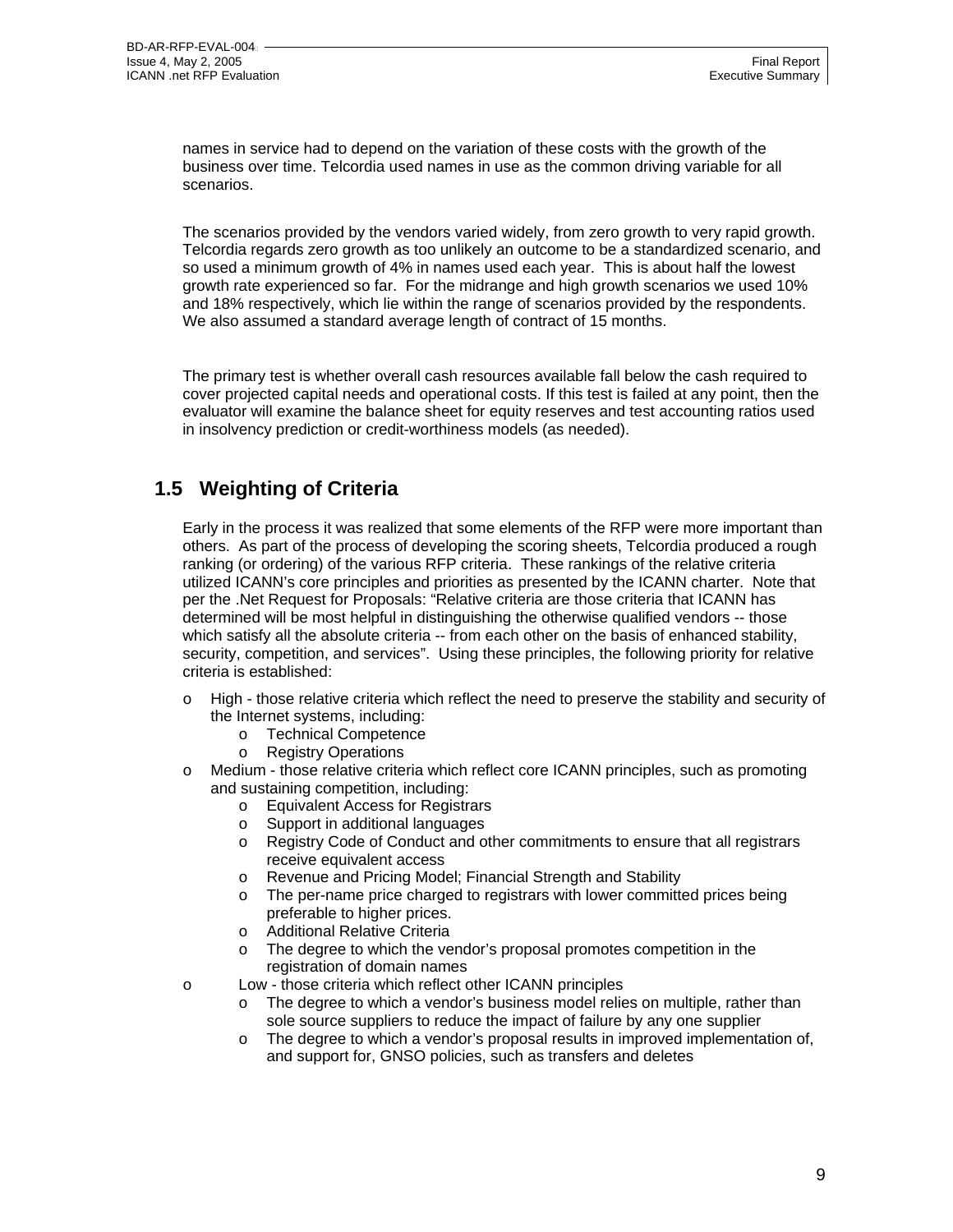# **1.6 Evaluation of Public Comment**

The ICANN forwarded to Telcordia the public comments made about the vendors. Telcordia read these comments and gave appropriate consideration.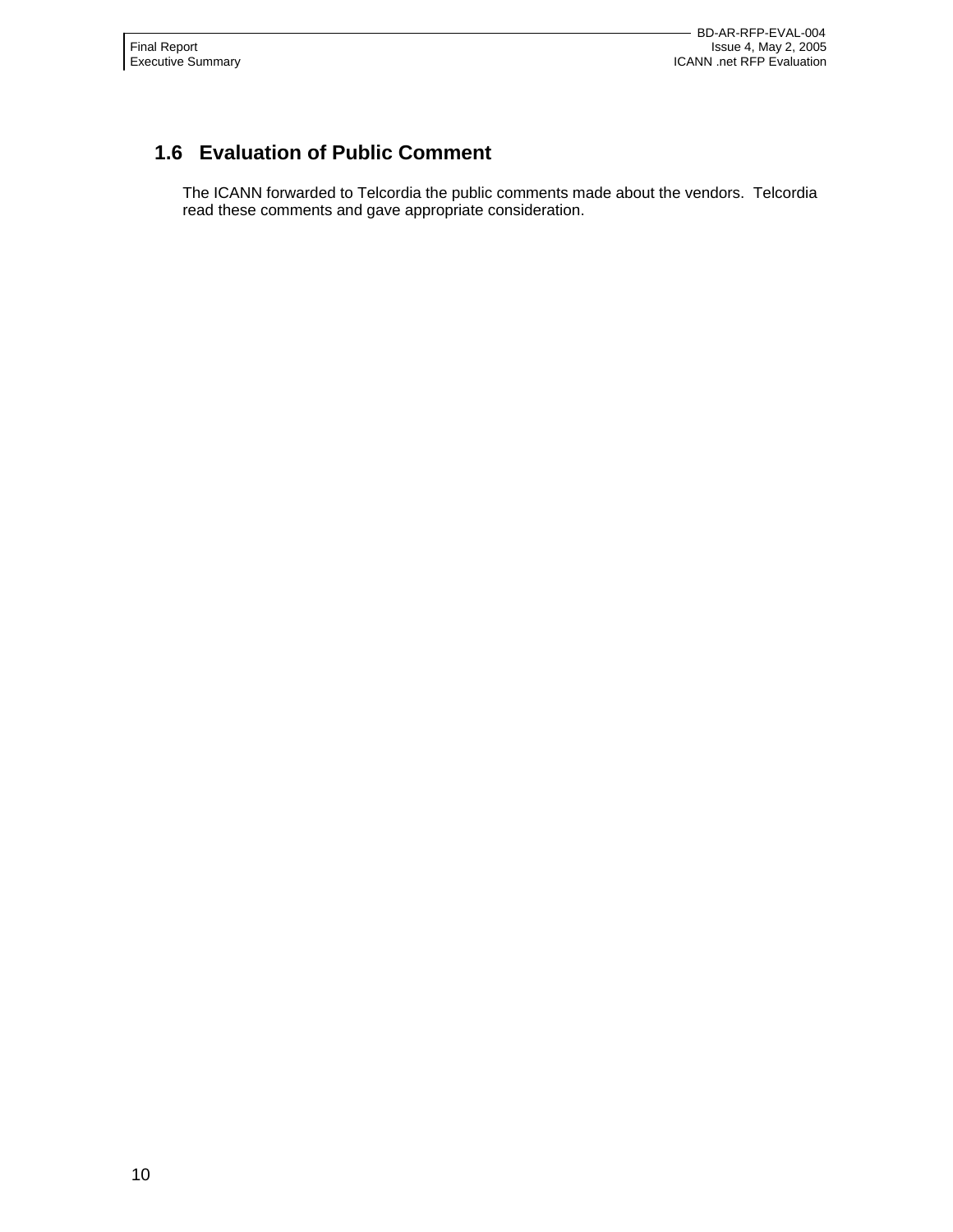# **2. TECHNICAL AND FINANCIAL INFORMATION**

# **2.1 ICANN Policy Compliance**

**RFP Criteria:** The successor .NET registry operator must comply with all existing consensus policies of ICANN and must agree to comply with all future consensus policies of ICANN. This is an absolute criterion.

Describe in detail your method for implementing ICANN's Inter-Registrar Transfer Policy. This is a relative criterion.

Ranking at a glance

|                                            | <b>Afilias</b><br>Limited | CORE++       | <b>DENIC</b><br><b>Domain</b> | <b>Sentan</b><br><b>Registry</b> | VeriSign,<br>Inc. |
|--------------------------------------------|---------------------------|--------------|-------------------------------|----------------------------------|-------------------|
| 2.1. ICANN Policy Compliance<br>(absolute) | <b>Green</b>              | <b>Green</b> | <b>Green</b>                  | <b>Green</b>                     | <b>Green</b>      |
| 2.1. ICANN Policy Compliance<br>(relative) | <b>Green</b>              | <b>Green</b> | <b>Green</b>                  | <b>Green</b>                     | <b>Green</b>      |

#### Evaluation Criteria

The responses were evaluated against the following sub-criteria.

- 1. Description of method to comply with the Inter-Registrar Transfer Policy, including holderauthorized transfers, ICANN-approved transfers, the Transfer Dispute Resolution Policy, and use of the standardized forms.
- 2. Compliance with the Uniform Domain Name Dispute Resolution Policy
- 3. Compliance with the WHOIS Data Reminder Policy
- 4. Compliance with the WHOIS Marketing Restriction Policy
- 5. Compliance with the Restored Names Accuracy Policy
- 6. Complies with the Expired Domain Deletion Policy
- 7. Agreement to comply with all future consensus policies of ICANN

#### General Observations

General observations and rankings are as follows:

For 2.1 all vendors agreed to comply with all current and future ICANN consensus policies, and provided a description of their method for complying with the Inter-Registrar Transfer Policy. All vendors provide organizational support for assuring compliance, with a responsible compliance officer and internal review processes. All vendors have a track record of involvement with the process for developing consensus policies, which increases confidence that they can comply with new policies in a timely fashion.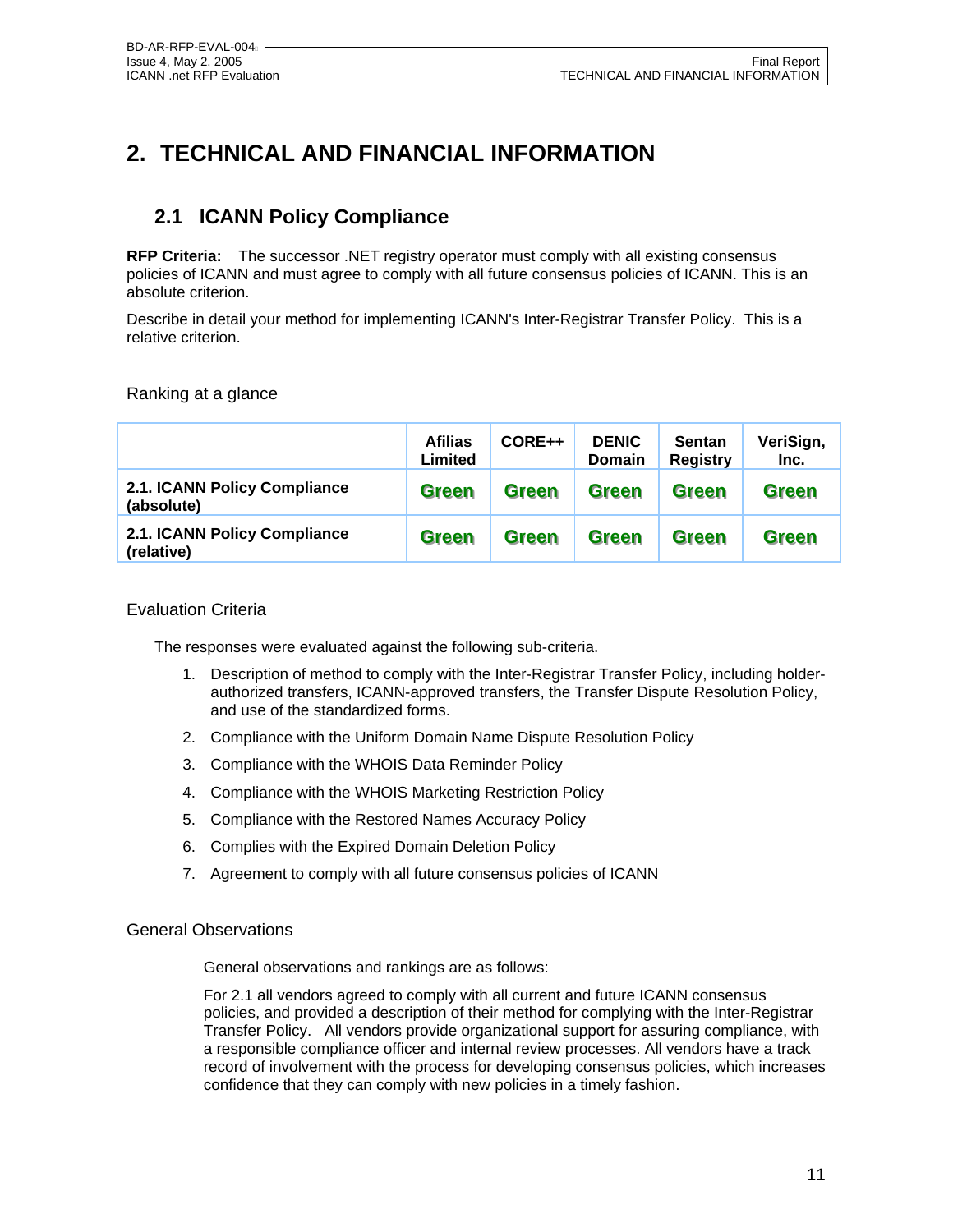#### Respondents' Plusses and Minuses

#### **Afilias:**

+: Afilias provides some detail on compliance with the dispute resolution policy and methods for assuring compliance with future policies.

+: Afilias has an external Technical Advisory Group integrated into its compliance processes.

#### **CORE++**

+: Unlike other vendors, CORE++ makes an explicit commitment to each existing policy, showing awareness of specific issues and offering some specific support mechanisms.

-: CORE++ makes no explicit mention of external review of compliance.

#### **DENIC**

+: DENIC explicitly describes domain transfer procedures that address the Transfer Dispute Resolution Procedure requirements.

-: DENIC makes no explicit mention of external review of compliance.

#### **Sentan Registry**

+: Sentan provides substantial discussion of its approach for assuring the correctness and timeliness of the transfer process.

+: Sentan explicitly addresses automated mechanisms for supporting dispute resolution.

+: Sentan explicitly provides mechanisms to protect the privacy of domain name registrants and mitigate WHOIS data mining.

-: Sentan makes no explicit mention of external review of compliance.

#### **VeriSign, Inc.**

+: VeriSign describes its thorough compliance process, including external compliance audits of itself and its conducting annual compliance reviews of its registrars. Its compliance with future policies is supported with a well-defined lifecycle process.

+: VeriSign provides a secure on-line tool to support dispute resolution.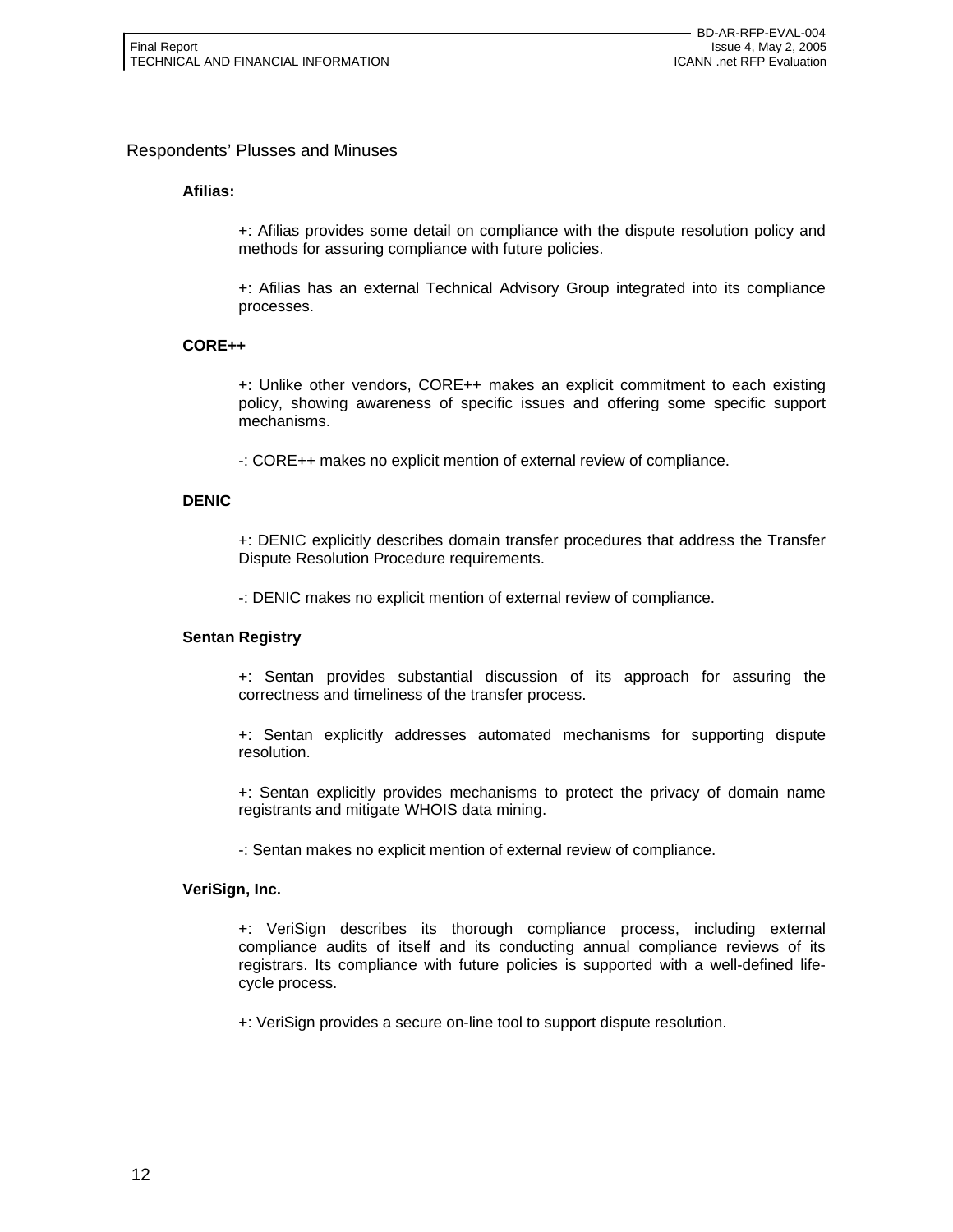# **2.2 Equivalent Access for Registrars**

**RFP Criteria**: All ICANN-accredited registrars must be allowed to qualify to register names in .NET. The registry operator must treat all registrars that have qualified to operate as .NET registrars equivalently.

- (a) Describe in detail your methods of providing registry services on an equivalent basis to all accredited registrars having registry-registrar agreements in effect. Your description should include any measures intended to make registration, technical assistance, and other services available to ICANN-accredited registrars in multiple time zones and multiple languages. Please include in your description the languages that you agree to support if you are selected as the .NET registry operator. Support in English is an absolute criterion. Support in additional languages is a relative criterion. In addition, describe the Registry Code of Conduct and other commitments you propose to make to ensure that all such registrars receive equivalent access to registry services. In preparing your response to this item, you may wish to refer to Appendices H and I of the registry agreements ICANN has entered into for other unsponsored TLDs (e.g., .biz, .com, .info, .name, .org and .pro).
- (b) VeriSign, Inc., the current operator of the .NET registry uses a registry-registrar protocol (RRP) documented in RFC 2832. At the time of the transition, the selected successor operator will be required to continue to support the RRP (unless a migration of registrars in .NET to another protocol has already been completed by that time). In addition, the selected successor operator will be required to implement support for Version 1.0 of the Extensible Provisioning Protocol as specified in RFC's 3730, 3731, 3732, 3733, 3734, and 3735. Provide a detailed description of your plan for supporting RRP at the time of transition, for supporting EPP 1.0, and for providing registrars with a smooth, low-cost migration path from RRP to EPP.

|                                                             | <b>Afilias</b><br>Limited | CORE++       | <b>DENIC</b><br><b>Domain</b> | <b>Sentan</b><br><b>Registry</b> | VeriSign,<br>Inc. |
|-------------------------------------------------------------|---------------------------|--------------|-------------------------------|----------------------------------|-------------------|
| 2.2 Equivalent access for registrars:<br>absolute component | <b>Green</b>              | <b>Green</b> | <b>Green</b>                  | <b>Green</b>                     | <b>Green</b>      |
| 2.2 Equivalent access for registrars:<br>relative component | <b>Green</b>              | <b>Blue</b>  | <b>Green</b>                  | <b>Blue</b>                      | <b>Green</b>      |

#### Evaluation Criteria

The responses were evaluated against the following sub-criteria.

#### **Subsection a:**

- 1. Detailed method for providing registry services on an equivalent basis.
- 2. Provision of registration, technical assistance and other services in multiple time zones.
- 3. Languages to be supported. Note that support of English is an absolute requirement, while the extent of support for other languages is a relative criterion.
- 4. The Registry Code of Conduct and other commitments to ensure that all registrars receive equivalent access to registry services. Sub-criteria included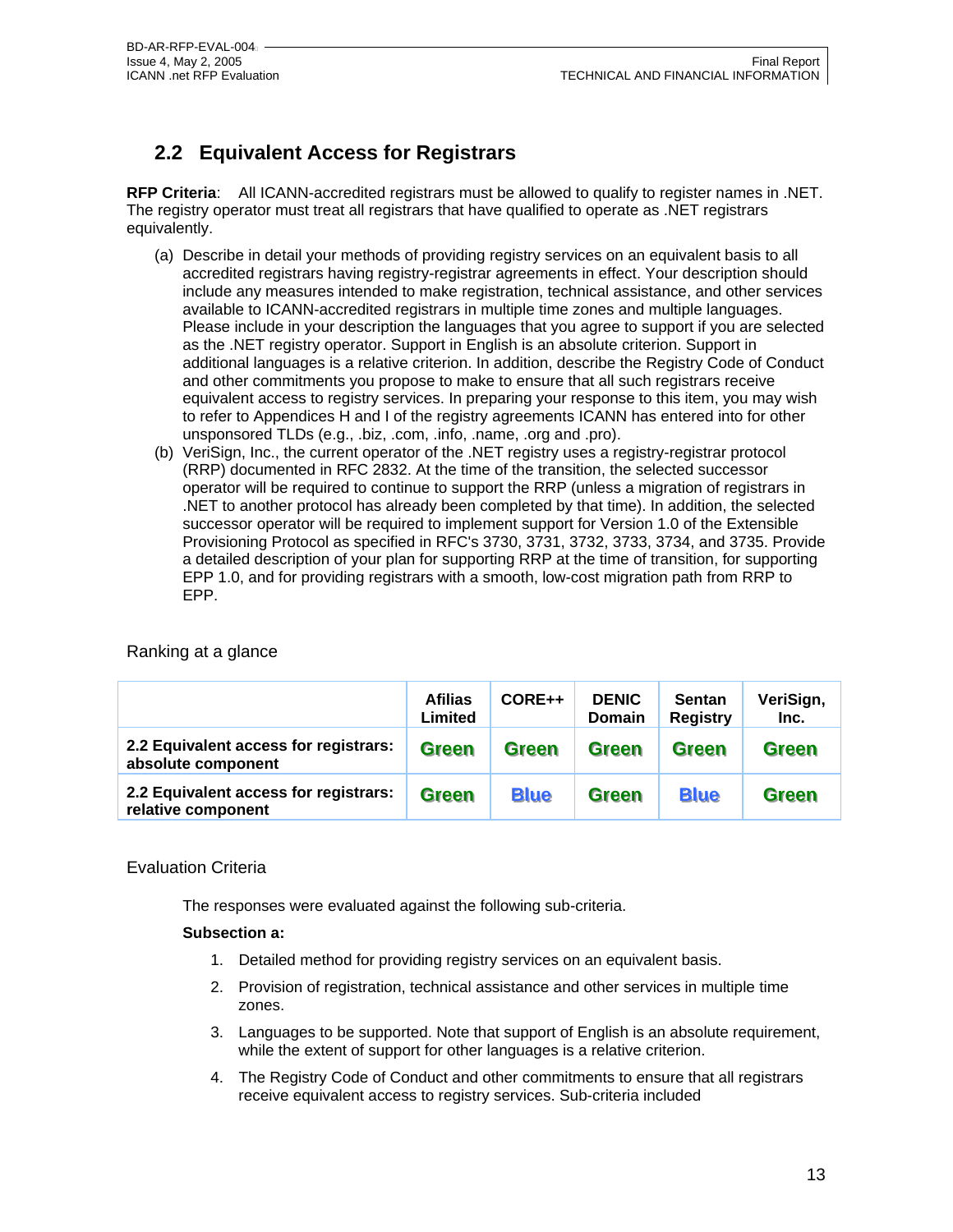- a. Equal resources
- b. All registrars connect to the Shared Registration System Gateway via the Internet by utilizing the same maximum number of IP addresses and SSL certificate authentication.
- c. No preferential treatment for affiliates.
- d. No disclosure of data to affiliates
- e. Must not include any algorithms or protocols that differentiate among ICANN-Accredited Registrars with respect to functionality, including database access, system priorities and overall performance.
- f. The Registry Operator has not provided preferential pricing structures, promotions or other economic terms to any individual ICANN-Accredited Registrar which are not available to all ICANN-Accredited Registrars.
- g. Upon completion of beta testing, the Registry Operator made both the initial version of the Registrar toolkit software and any updates to that toolkit available to all ICANN-Accredited Registrars at the same time.
- h. All ICANN-Accredited Registrars have the same level of access to Registry customer support personnel via telephone, e-mail and the Registry website.
- i. Registry Operator officers, directors, employees, agents, consultants and contractors have been directed not to give preferential treatment to any individual ICANN-Accredited Registrar.
- j. The Registry Operator has not provided preferential pricing structures, promotions or other economic terms to any individual ICANN-Accredited Registrar which is not available to all ICANN-Accredited Registrars.
- k. Registry Operator has complied with the terms of the Registry Operator Code of Conduct and the Equal Access and Nondiscrimination Practice Plan.

#### **Subsection b:**

- 1. Initial support for RRP
- 2. Support for EPP (initially or in the future)
- 3. Plan for a smooth, low-cost migration path from RRP to EPP

#### General Observations

General observations and rankings are as follows:

a) All the vendors met the absolute requirements for 2.2.a, and offered 24x7x365 support, OCI compliance (where appropriate), and a solid code of conduct. All allow for mutuallyagreed 3<sup>rd</sup>-party external neutrality reviews; Sentan and VeriSign commit to sponsoring such independent audits themselves. All except Afilias explicitly provide mechanisms for access control to assure fair access to resources. All provide support for multiple additional languages, with CORE++, and Sentan providing more extensive approaches. Sentan went further than the others in thinking through the needs of non-English-speaking registrar staff.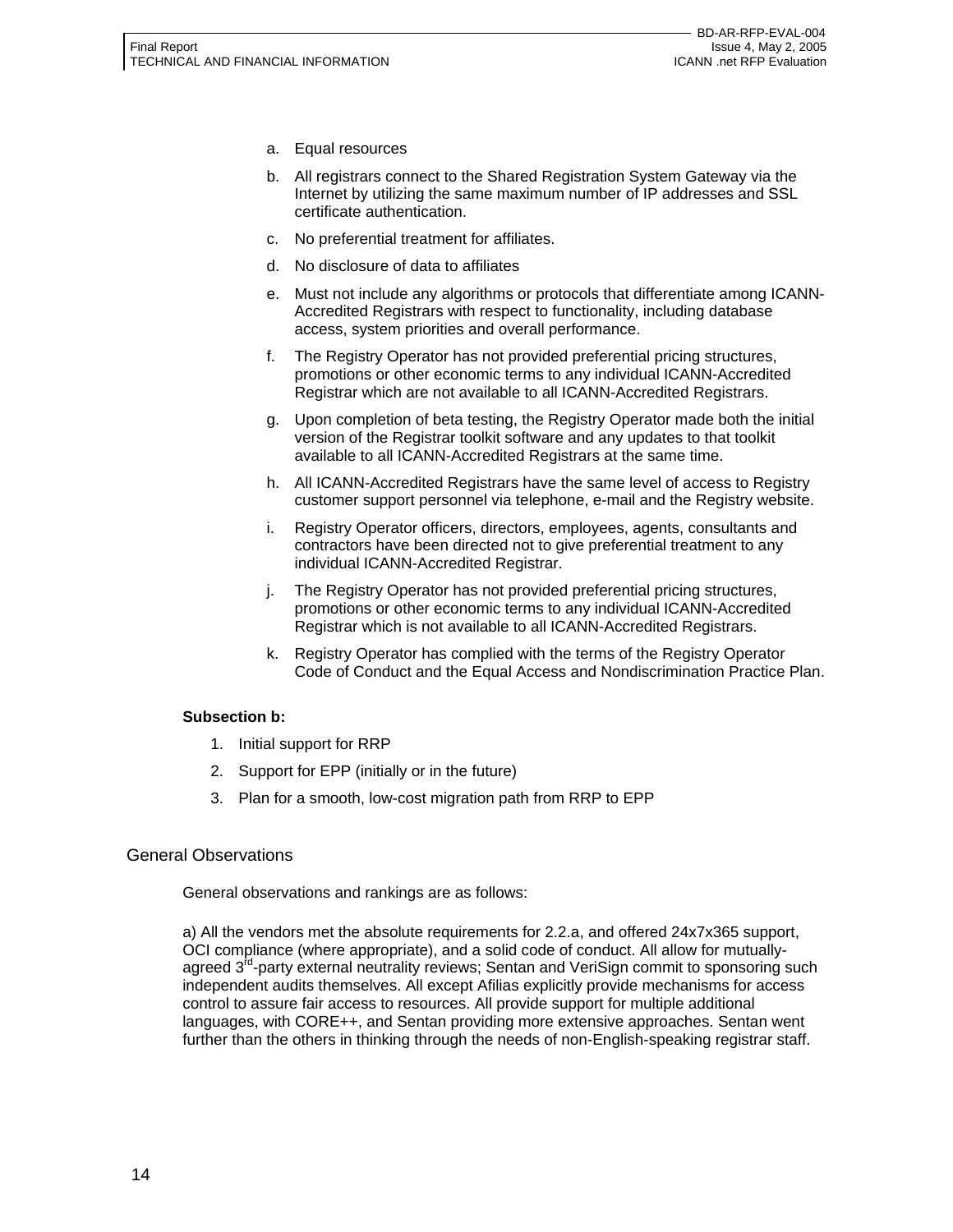b) All the vendors met the requirements for 2.2.b, with parallel support for both protocols for a period, and available testing environments and toolkits for registrars. Sentan also addressed testing to ensure compatibility between their RRP implementation and the incumbent's.

#### Respondents' Plusses and Minuses

#### **Afilias:**

-: Afilias has in-house technical support in English. They will support 9 other languages by using a translation service to provide on-demand real-time voice translation and off-line written translation. Their translation service supports over 100 languages.

-: Afilias did not explicitly address fairness of access to resources.

#### **CORE++**

+: CORE++ will provide technical support for 8 other languages, explicitly including voice, email, web, and fax. However, they do not mention any additional language support by  $3^{rd}$ -party translation services.

#### **DENIC**

-: DENIC has limited availability of helpdesk support for languages other than English, although Web access is available in 7 languages.

#### **Sentan Registry**

+: Sentan commits to regular external audits of compliance with the code of conduct at its own expense.

+: Sentan provides in-house technical support in 8 languages, with 3 more within 12 months. Sentan provides WHOIS support in 8 languages and provides instant messaging access to support to ease communication with non-English-speakers. Sentan also uses 3<sup>rd</sup>-party translation services for over 100 languages.

+: For protocol support, Sentan will ensure compatibility of their RRP with the incumbent's RRP, testing in advance of a transition. They commit to supporting revisions of EPP within 135 days of their becoming IETF Proposed Standards.

#### **VeriSign, Inc**.

+: VeriSign commits to sponsor regular external audits of compliance with its code of conduct. Their compliance process for themselves and their registrars is notably thorough.

-: VeriSign supports 4 languages in-house and uses 3<sup>rd</sup>-party voice translation services for over 100 languages.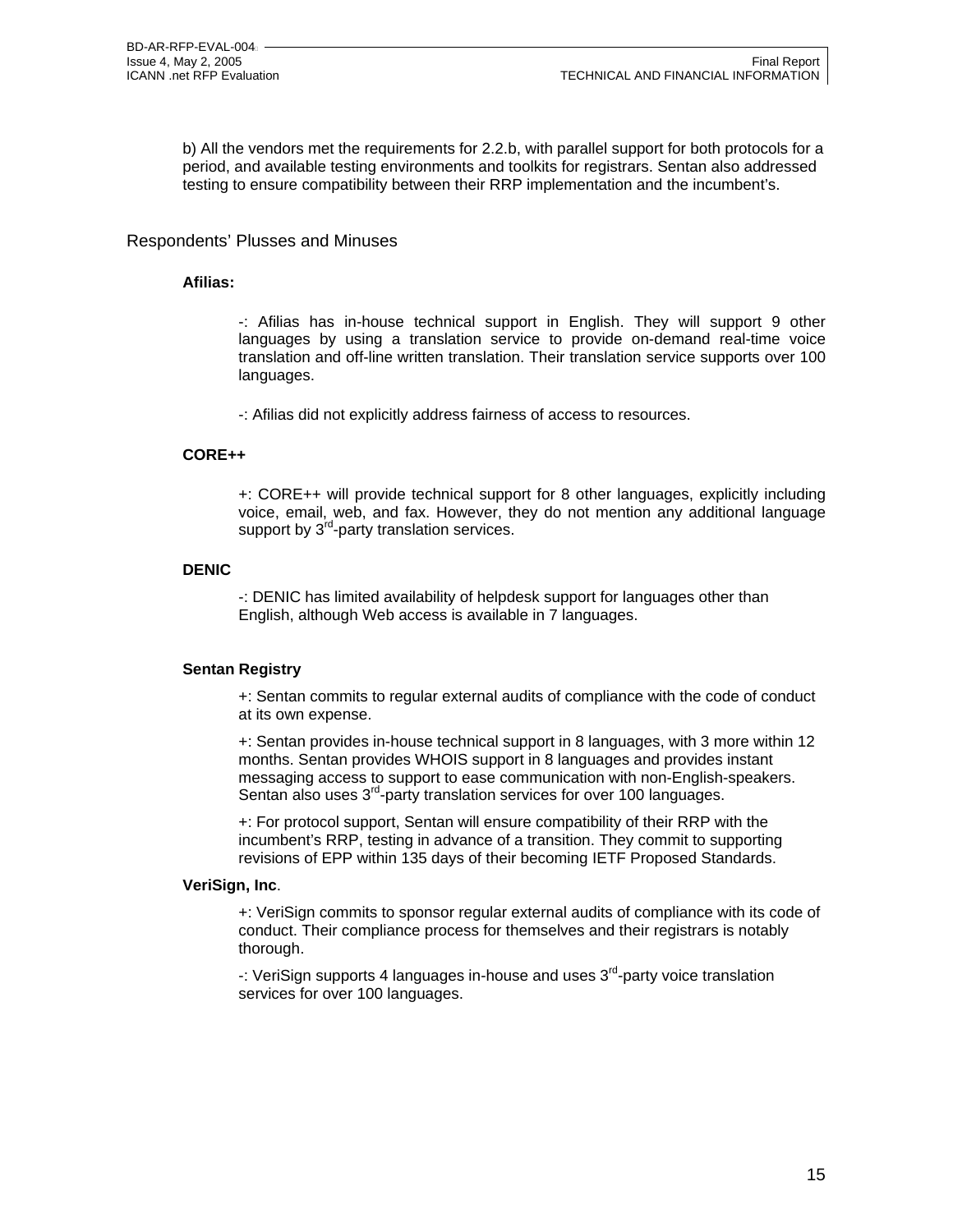# **2.3 Registry Operations**

**RFP Criteria**: The successor .NET registry operator must provide name registration within the time specified in the Appendix D to the existing .NET registry operator agreement. This is an absolute criterion. The ability to provide additional registry services and/or the ability to provide name registration faster than the specifications on Appendix D are relative criteria. An assessment of this ability will include the evaluators' assessment of the factors described below.

(a) Provide a full description of all registry services you propose to provide and demonstrate your technical and legal ability to provide them, including your prior experience offering these or similar services. If you propose to offer any registry services that you believe are not now offered, include for such services your assessment of the benefits and burdens associated with such new services, as those benefits and burdens apply to registrants and registrars. In addition, describe the technical components and aspects of the planned registry services, and how you will support the same.

(b) To enable the evaluators to assess your capability (both technical and financial) to deliver the registry services you propose to provide, please include the following information:

(i) A detailed description of your current business operations, including (A) CORE capabilities in registry/database and Internet related operations and (B) the services and products you currently offer, with data on how long you have offered them on the current scale. To the extent this description does not fully capture your ability to provide the registry services you propose to offer, add the appropriate supplementary information to fully describe that ability.

(ii) Whether you currently provide any domain name registration services and describe such services.

(iii) A description (including location) of facilities (including available network capacity) available to house staff and equipment necessary to operate the registry.

The evaluators will engage in procedures and performance testing to evaluate each vendor's technical ability to achieve and support current and planned business operations.

|                                                 | <b>Afilias</b><br>Limited | CORE++       | <b>DENIC</b><br><b>Domain</b> | <b>Sentan</b><br><b>Registry</b> | VeriSign,<br>Inc. |
|-------------------------------------------------|---------------------------|--------------|-------------------------------|----------------------------------|-------------------|
| 2.3. Registry Operations: absolute<br>component | <b>Green</b>              | <b>Green</b> | <b>Green</b>                  | <b>Green</b>                     | <b>Green</b>      |
| 2.3. Registry Operations: relative<br>component | <b>Green</b>              | <b>Green</b> | <b>Green</b>                  | <b>Green</b>                     | <b>Blue</b>       |

### Ranking at a glance

#### Evaluation Criteria

The responses were evaluated against the following sub-criteria.

- 1. Name registration within the time specified. Note that being faster than the requirement is a relative criterion.
- 2. Additional registry services, including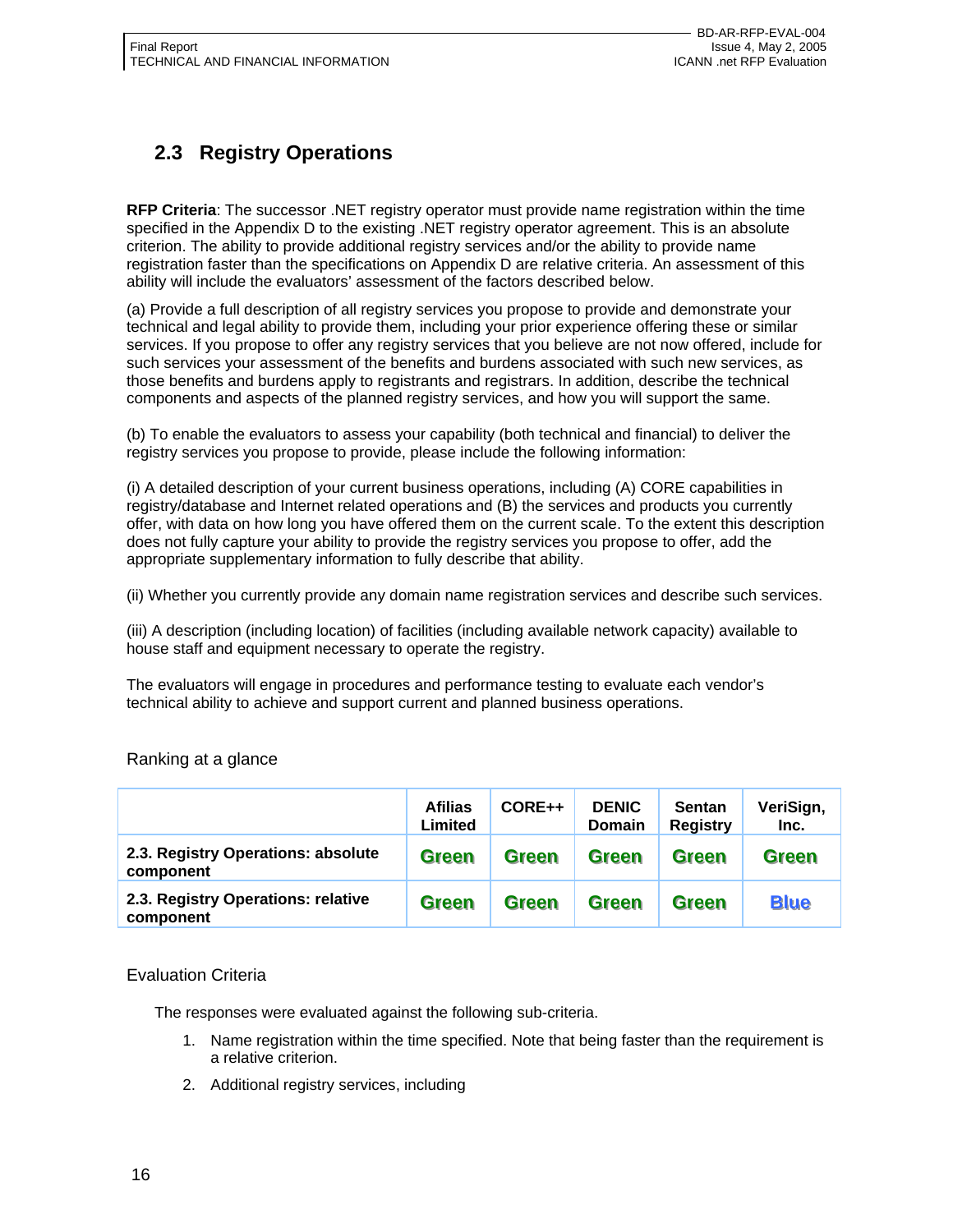- a. Description of all proposed registry services
- b. Technical ability to provide all proposed registry services (covered in more detail in 2.5)
- c. Legal ability to provide all proposed registry services
- d. Prior experience in providing all proposed registry services
- e. Benefits and burdens of proposed new registry services
- 3. Description of current business operations, including
	- a. Domain name registration services currently provided
	- b. Facilities to operate registry (covered in more detail in 2.5)

#### General Observations

General observations and rankings are as follows:

All vendors credibly offered to provide name registration within the required time and to provide a variety of beneficial services. VeriSign demonstrated significantly faster registration times. All offer IDN, IPv6, and DNSSEC support. All except VeriSign offer thick registry support. All except DENIC and Sentan plan to support an auction model for deleted names. All show technical and legal ability to provide their proposed services; all except CORE++ explicitly address WHOIS privacy issues in other proposal sections. All described the benefits of proposed services but only Sentan gave detail on burdens. All except CORE++ currently provide services on a scale comparable to .net.

#### Respondents' Plusses and Minuses

#### **Afilias**

None.

#### **CORE++**

+: CORE++ offers a domain protection service, name server sanity check, and WDRP.

- CORE++ has prior experience in providing registry services but at a smaller scale than .net.

#### **DENIC**

- +: DENIC offers a "pre-delegation check" service and a "domain sync" service.
- -: DENIC does not explicitly offer to support an auction model for deleted names.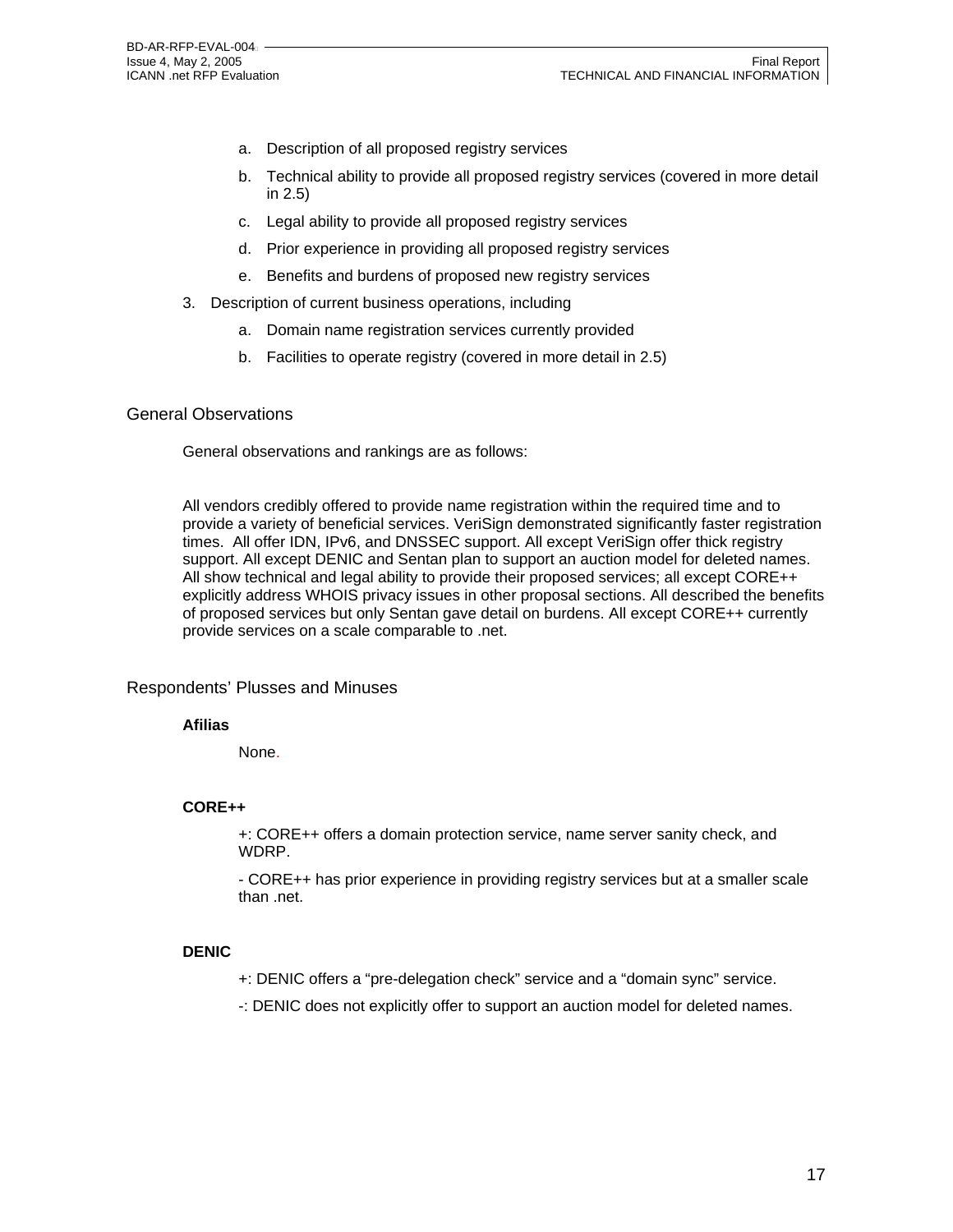#### **Sentan Registry**

- +: Sentan offers a wide range of additional services, and provided a solid discussion of both their benefits and burdens.
- -: Sentan does not explicitly offer to support an auction model for deleted names.

#### **VeriSign, Inc.**

+: VeriSign demonstrated registration times notably faster than the requirement.

+: VeriSign offers a wide range of additional services, and plans to offer further security service tools.

+: VeriSign has experience offering registry services at a scale significantly larger than .net.

-: VeriSign does not offer thick registry

# **2.4 Revenue and Pricing Model, Financial Strength and Stability**

### **2.4.1 Revenue and Pricing Model**

**RFP Criteria**: Each vendor must demonstrate sufficient *financial strength and stability*, based upon its existing financial condition and its proposed business model for operation of the registry, to provide reasonable certainty that it will be able to fulfill its obligations over the life of the .NET registry agreement. This is an absolute criterion. The per-name price charged to registrars is a relative criterion, with lower committed prices being preferable to higher prices.

Ranking at a glance

|                                               | <b>Afilias</b><br>Limited | CORE++       | <b>DENIC</b><br>Domain | <b>Sentan</b><br><b>Registry</b> | VeriSign,<br>Inc. |
|-----------------------------------------------|---------------------------|--------------|------------------------|----------------------------------|-------------------|
| 2.4.A Revenue and Pricing Model<br>(absolute) | <b>Green</b>              | <b>Green</b> | <b>Green</b>           | <b>Green</b>                     | <b>Green</b>      |
| 2.4.B Pricing rank (relative)                 |                           | 4            | 5                      | $\overline{\mathbf{2}}$          |                   |

#### Evaluation Criteria

The primary test is whether overall cash resources available fall below the cash required to cover projected capital needs and operational costs. If this test is failed at any point, then the evaluator will examine the balance sheet for equity reserves and test accounting ratios used in insolvency prediction or credit-worthiness models (as needed).

Methodology: Produced business models for all five respondents using standard scenarios to provide the same financial test to all. Our standard scenarios were 4%, 10% and 18% growth, which included most of the range of vendors' scenarios but excluded the zero growth case some used as their most conservative. We regarded this outcome as too unlikely to be part of a common risk assessment.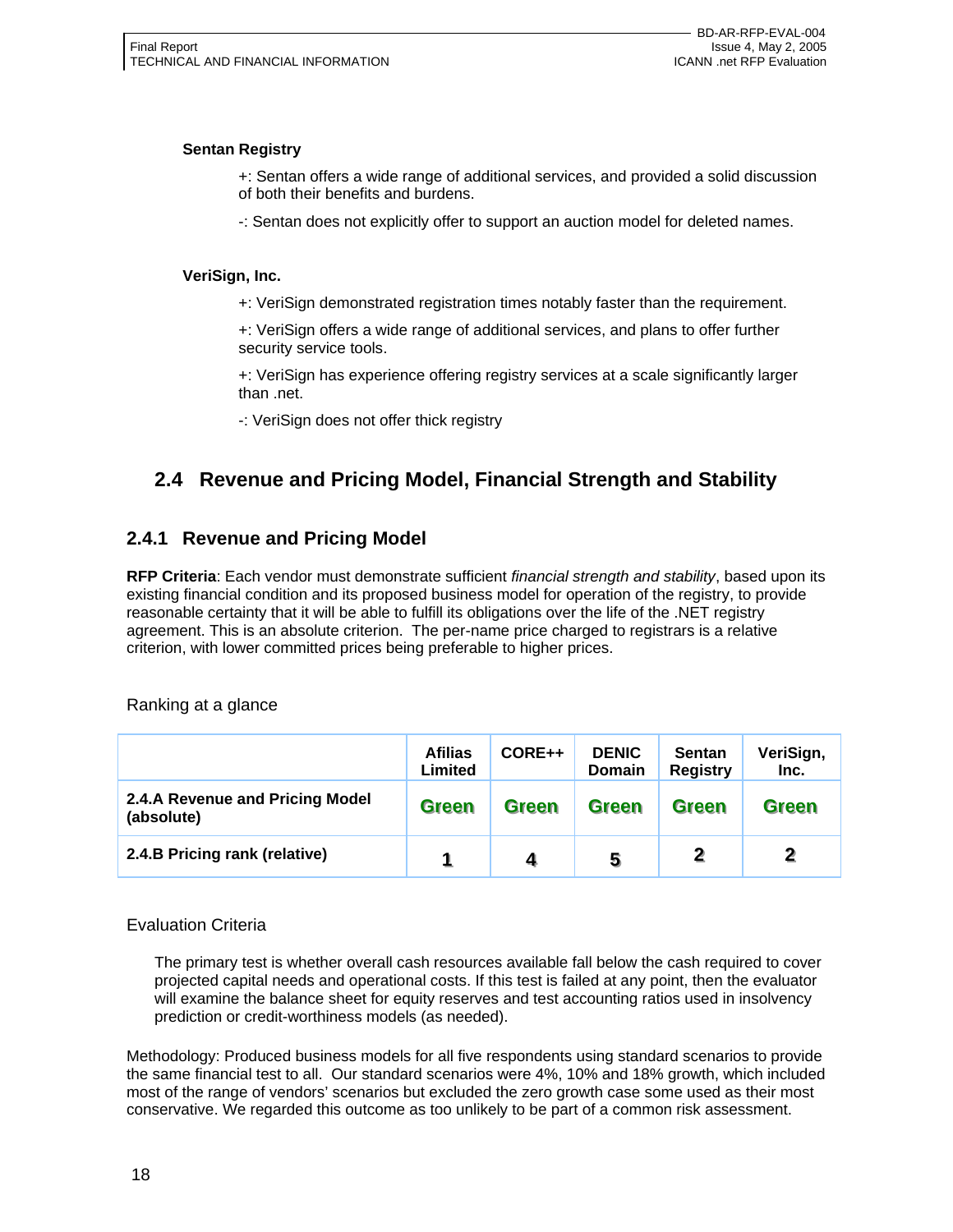The methodology required evaluators to "reverse engineer" the business models presented, to estimate the financials in the standard scenarios. Pricing was ranked numerically by analyzing the proposed pricing to the registrars.

The remainder of this section contains vendor proprietary information, and is provided to ICANN under separate cover.

# **2.5 Technical Competence**

Criteria: The .NET registry operator must meet the specifications of the current .NET registry contained in the following sections of the current .NET registry agreement listed below (if a "thick registry" model is being proposed by applicant, the specifications for the current .org agreement, rather than the current .NET agreement, shall apply in the case of Appendices O, P and Q). This is an absolute criterion. The degree to which applicant's proposal commits applicant to exceed these specifications shall be relative criteria.

Vendors are judged for section 2.5 first on absolute criteria. All scores are green, and are not included in the comments below. Sections 2.5.1 through 2.5.20 deal with the relative criteria only.

# **2.5.1 Outline Technical Capabilities**

**RFP Criteria**: Outline your technical capabilities. Provide a description of your technical capabilities, including information about key technical personnel (qualifications and experience), size of technical workforce and access to systems development tools. Outline any significant prior technical achievements.

Ranking at a glance

|                                                    | <b>Afilias</b><br>Limited | CORE++       | <b>DENIC</b><br><b>Domain</b> | <b>Sentan</b><br><b>Registry</b> | VeriSign,<br>Inc. |
|----------------------------------------------------|---------------------------|--------------|-------------------------------|----------------------------------|-------------------|
| 2.5.a Outline Technical Capabilities<br>(relative) | <b>Green</b>              | <b>Green</b> | <b>Green</b>                  | Green                            | <b>Green</b>      |

#### Evaluation Criteria

The responses were evaluated against the following sub-criteria.

- Does the vendor describe adequate technical competence to operate the registry?
- Are qualified personnel with sufficient education or experience available?
- Is the size of the workforce sufficient to operate the system?
- Is there a demonstrated awareness and usage of tools and adherence to best practices?
- Are sufficient prior technical achievements or experiences described?

#### General Observations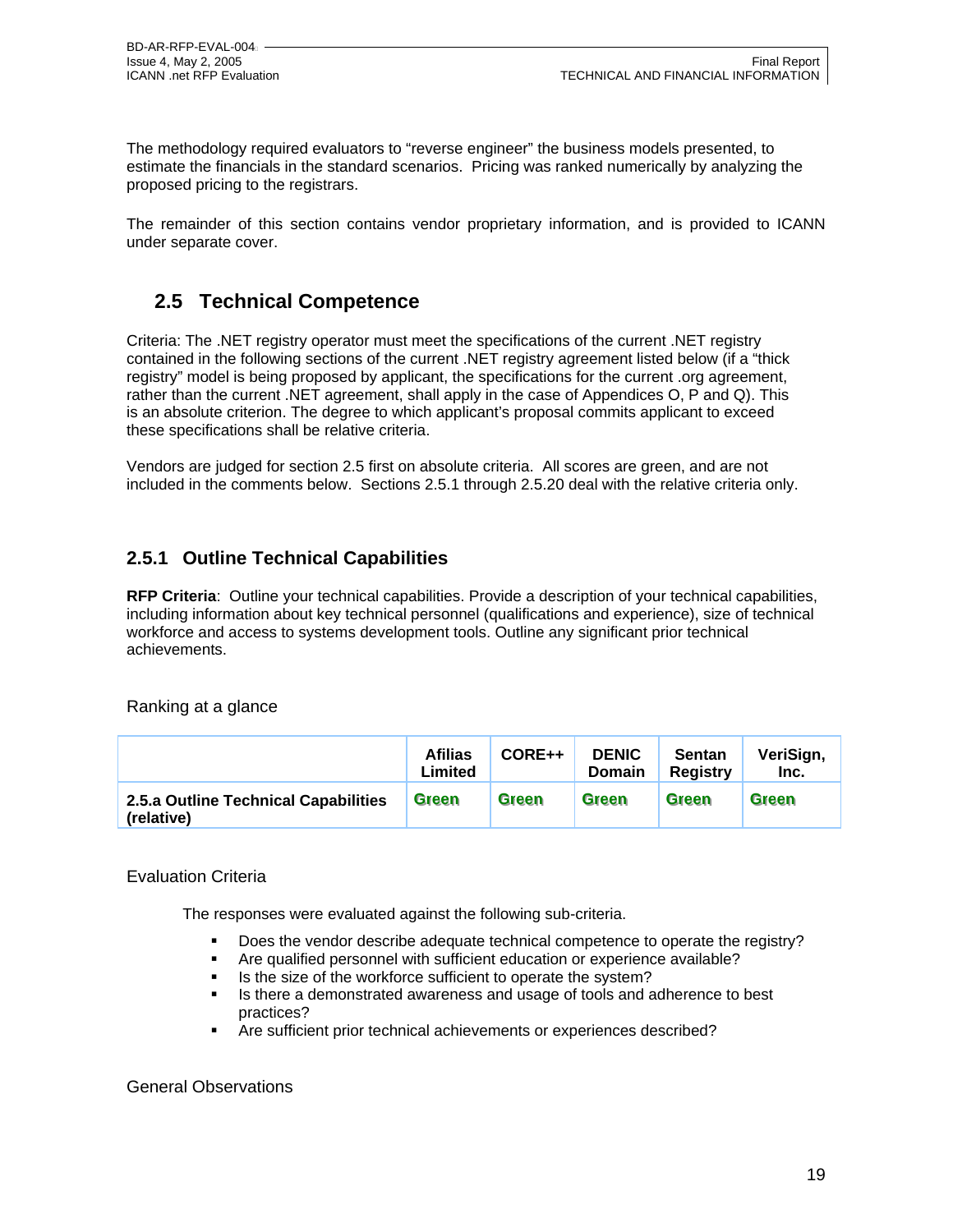All vendors describe sufficient technical staff and capabilities to operate the .NET registry.

Respondents Plusses and Minuses

#### **Afilias:**

Currently runs .org and .info. Managed transition of .org. Currently operates the .info domain with service constraints similar to those proposed for .NET. Personnel have experience in high availability systems, database design and operations, and in managing existing registries. Plans to add 46 staff in year one, and ten more the next year. DNS provider has 45 employees. Uses Rapid Applications Development (RAD) methodology, Java based tools for manipulating XML and building web pages.

#### **CORE++:**

Extensive knowledge of EPP, RRP, and BIND. 5 leading technical personnel have 70 years industry experience. Technical personnel were involved in design and development of CORE's registry software and design of IP networks. 13.5 headcount for administration. Total projected staff of 69. Use of UML, XSLT, IDE's, testing frameworks.

#### **DENIC**:

Implemented internationalized domain names. Participated in ENUM trials in Germany Delineated its technical competencies by subject area. Lists staff with experience in real time systems, software quality, and experience in DNS-related efforts in industry. Half of programming staff certified Java programmers. Detailed breakdown of staffing plan. Currently has 85 employees, and plans to add 42. Plans to add 5 more system administrators (for 19 total) and two more developers (for 12 total). Use of UML, IDE's, testing tools. Has administered the .de ccTLD for 10 years.

#### **Sentan:**

Experience with IDNs and DNSSEC. Senior technical personnel with average 15 years industry experience in areas including security, registry services and IDN's. Over 40 personnel. Use of UML, XML tools. Currently manages TLDs: .biz, .us, .jp, .cn, .tw. Performance constraints on .biz are similar to those proposed

#### **VeriSign:**

Operation of DNS infrastructure with 100% availability for 7 years. Awards for infrastructure components. Support of existing large registry (.com). Authored EPP RFC's and contributions to other standards efforts. Authors of books on DNS, RFC's on nameserver practices and participation in industry wide efforts on security and architecture. 141 personnel includes .NET staffing. Use of IDE's, automated testing tools, change management systems.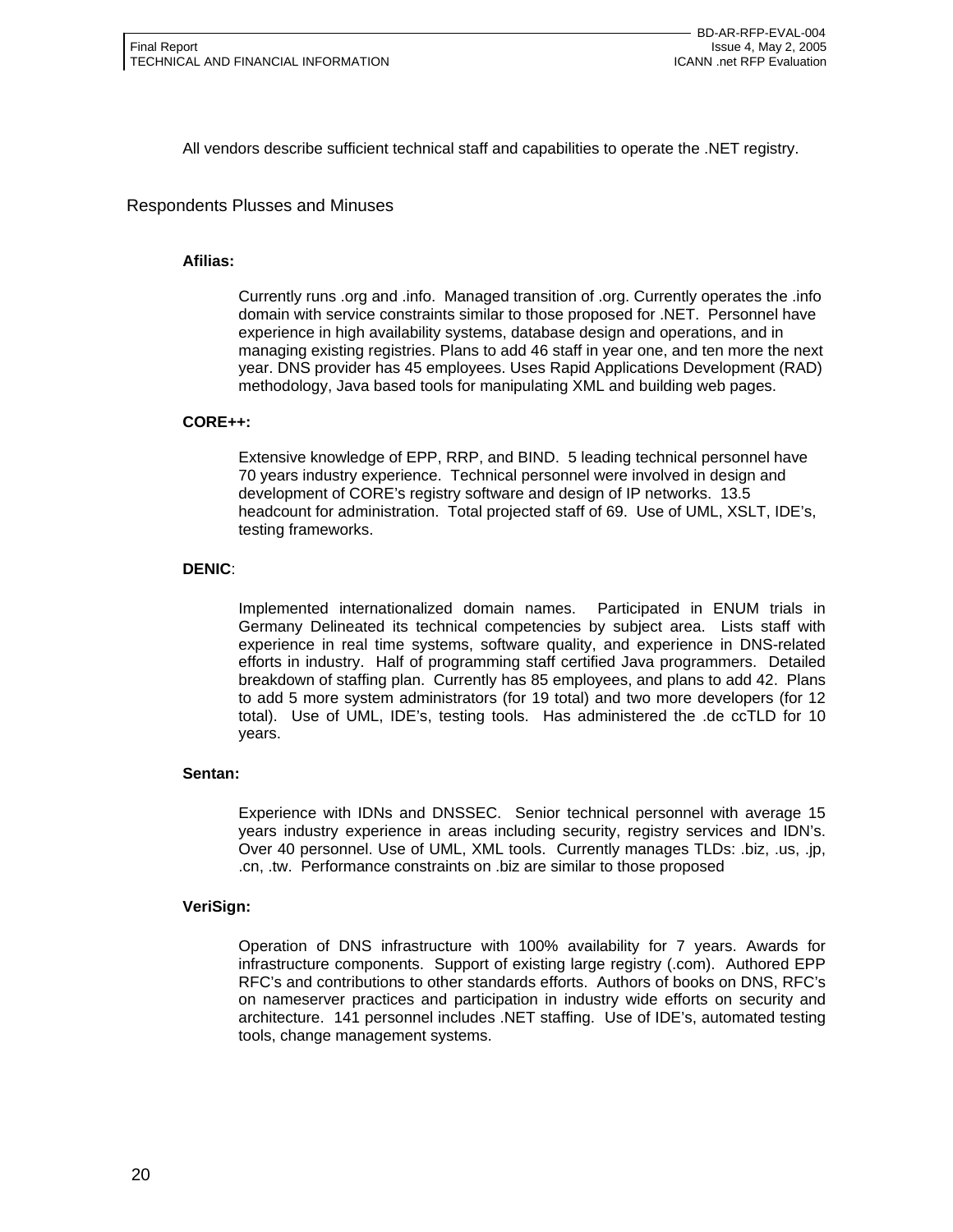# **2.5.2 General description of proposed facilities and systems**

**RFP Criteria:** Describe all system locations. Identify the specific types of systems being used, their capacity and interoperability, general availability and level of security of technical environment. Describe in appropriate detail buildings, hardware, software systems, environmental equipment and Internet connectivity.

#### Ranking at a glance

|                                                                   | <b>Afilias</b><br>Limited | $CORE++$     | <b>DENIC</b><br><b>Domain</b> | <b>Sentan</b><br>Registry | VeriSign,<br>Inc. |
|-------------------------------------------------------------------|---------------------------|--------------|-------------------------------|---------------------------|-------------------|
| 2.5.b.i General description of<br>proposed facilities and systems | <b>Green</b>              | <b>Green</b> | <b>Green</b>                  | <b>Green</b>              | <b>Green</b>      |

#### Evaluation Criteria

The responses were evaluated against the following sub-criteria.

- 1. System locations
- 2. Types of systems being used, their capacity and interoperability
- 3. Availability (availability characteristics of facilities and systems)
- 4. Security of technical environment
- 5. Buildings, hardware, software systems, environmental systems and Internet connectivity

#### General Observations

General description of proposed facilities and systems

All the vendors provided adequate information to support their plans.

1. System locations

All five vendors provided adequate information on primary, mirror and back-up sites.

2. Types of systems being used, their capacity and interoperability

All five vendors will deploy redundant, load balanced systems.

3. Availability (availability characteristics of facilities and systems)

All five vendors will deploy redundant, load balanced systems

4. Security of technical environment

All five vendors will deploy IDS, firewalls, limiters, and security procedures.

5. Buildings, hardware, software systems, environmental systems and Internet connectivity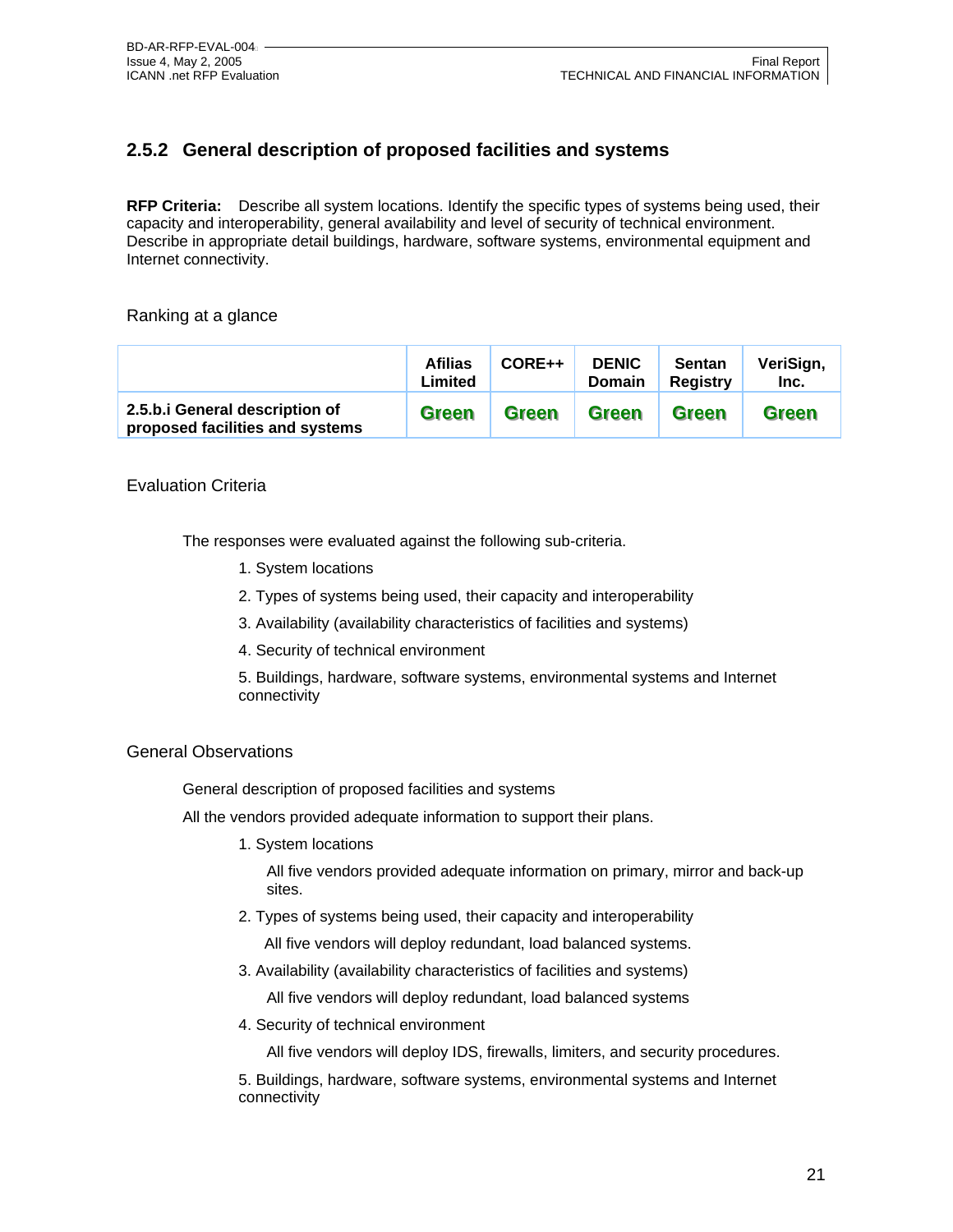#### All five vendors provided acceptable responses

#### Respondents Plusses and Minuses

#### **Afilias:**

Afilias provided adequate information on its proposed facilities and systems. It will deploy 2 IBM (US) and 1 Q9 (Toronto) data centers. Its access control is managed by IBM data centers. For internet connectivity, Afilias will use two separate ISPs.

#### **CORE++:**

CORE++ provided adequate information on its proposed facilities and systems. It will deploy primary, mirror and back-up in Germany and Korea. CORE++ will use Telefonica data centers.

Descriptions of some facilities (2.3.b.iii) were provided. No indication/discussion of minimal requirements for DNS sites was provided.

#### **DENIC:**

DENIC provided adequate information on its proposed facilities and systems. Information on the secondary SRS site was provided as feedback to the preliminary report.

#### **Sentan:**

Sentan provided adequate information on its proposed facilities and systems. Sentan will provide SRS in Virginia, North Carolina, Tokyo (Disaster), NS 24 on 6 continents. Minimal discussion of availability was provided. HVAC has N+1 redundancy (2.5.b.i.3.2). Redundant network connectivity was proposed (2.5.b.i).

#### **VeriSign:**

VeriSign provided adequate information on its proposed facilities and systems as feedback to the preliminary report.

### **2.5.3 Stability of resolution and performance capabilities**

**RFP Criteria**: Describe the DNS' stability of resolution and performance capabilities, including: response times and packet loss targets; availability of authoritative name servers; processes, tools and automated monitoring to ensure accuracy of zone data for resolution; diversity of DNS infrastructure; diversity and redundancy of network and DNS infrastructure to handle bandwidth congestion and network failures of ISPs and host providers

Ranking at a glance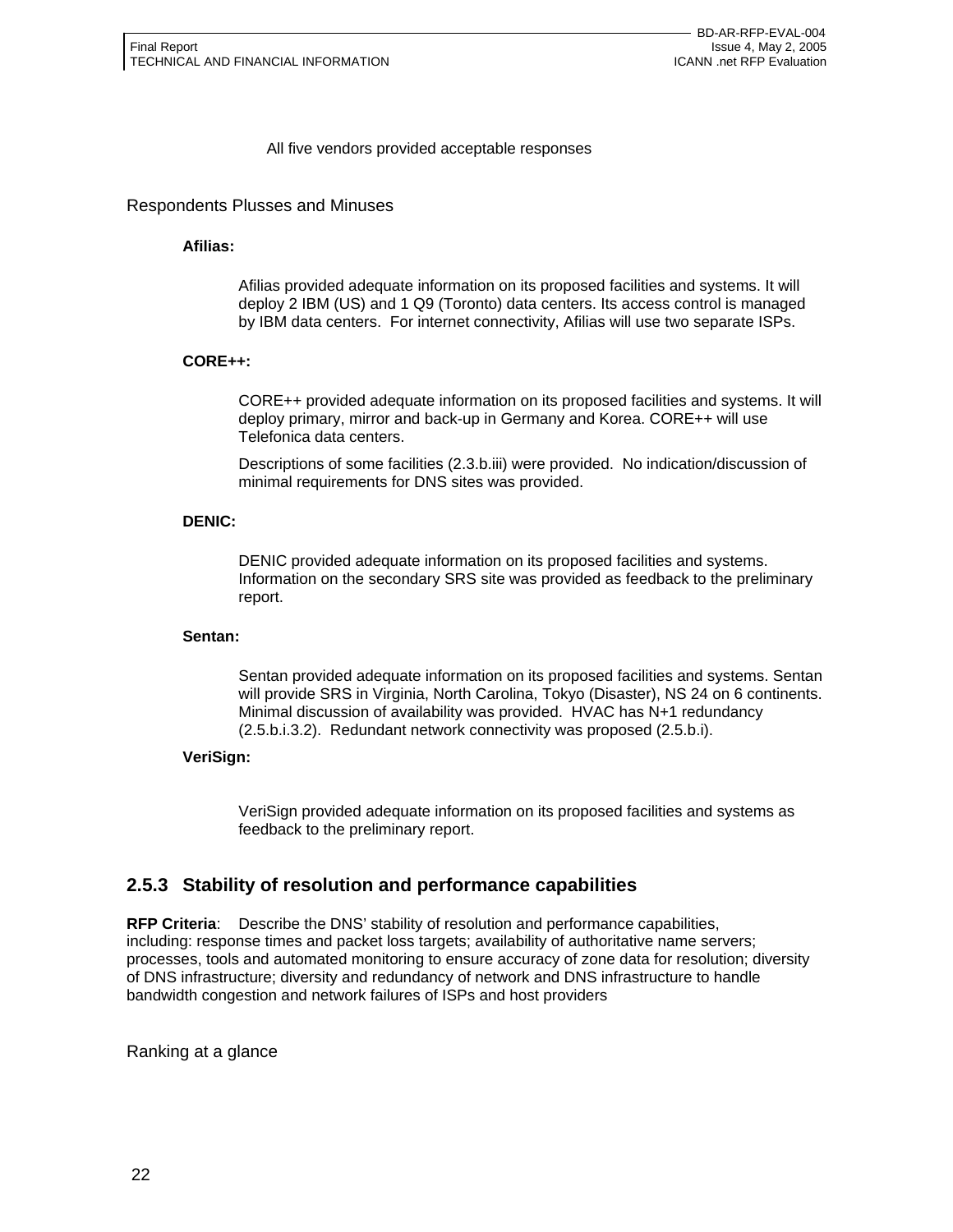|                                                                  | <b>Afilias</b><br>Limited | CORE++     | <b>DENIC</b><br><b>Domain</b> | <b>Sentan</b><br><b>Registry</b> | VeriSign,<br>Inc. |
|------------------------------------------------------------------|---------------------------|------------|-------------------------------|----------------------------------|-------------------|
| 2.5.b.ii stability of resolution and<br>performance capabilities | <b>Green</b>              | <b>Red</b> | <b>Green</b>                  | <b>Blue</b>                      | <b>Blue</b>       |

#### Evaluation Criteria

The responses were evaluated against the following sub-criteria.

- 1. DNS response times
- 2. DNS packet loss targets

Based on the CNNP Test criteria

- 3. Availability of authoritative name servers
- 4. Accuracy of zone data for resolution
- 5. Diversity of DNS infrastructure
- 6. Diversity and redundancy of network and DNS infrastructure to handle bandwidth congestion and network failures of ISPs and host providers

#### General Observations

General observations and rankings are as follows:

CORE++ received "Red" in this category due to unsatisfactory measurement techniques in the DNS response times and packet loss targets. Afilias and DENIC provided satisfactory responses and received "Green". Sentan is strong in the DNS diversity design. VeriSign is strong in the DNS response times and packet loss targets

- 1. DNS response times: CORE++ received "Red" rating based on failure to use the measurement methodology specified in .pro, .biz, and .info appendix D. Afilias, DENIC, and Sentan provided satisfactory responses ("Green"). VeriSign provided the best response times (100ms) and exceeds acceptable criteria.
- 2. DNS packet loss targets: CORE++ received "Red" rating based on failure to use the measurement methodology specified in .pro, .biz, and .info appendix D. Afilias and Sentan provided satisfactory responses ("Green"). DENIC and VeriSign provided the best loss target (1% averaged monthly) and exceeds acceptable criteria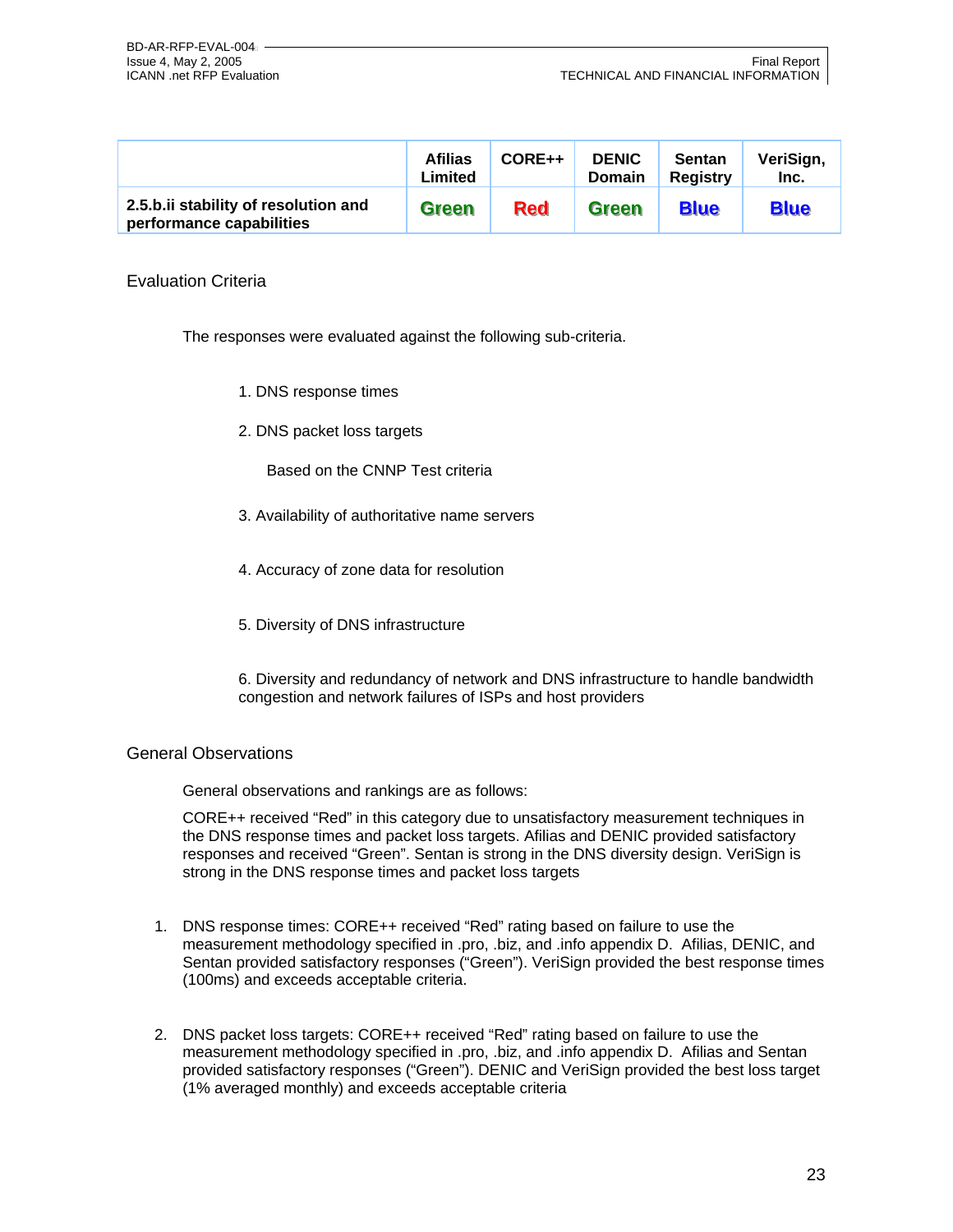- **3.** Availability of authoritative name servers: Afilias and DENIC provided satisfactory responses ("Green"). CORE++ committed to provide 99.9999% availability while Sentan and VeriSign committed to provide 100% availability, exceeded acceptable criteria
- 4. Accuracy of zone data for resolution: All five vendors provided acceptable responses
- **5.** Diversity of DNS infrastructure: CORE++ and VeriSign proposed satisfactory diversity ("Green"). Afilias, DENIC, and Sentan proposed plans which can sustain operations in the face of serious failures.
- **6.** Diversity and redundancy of network and DNS infrastructure to handle bandwidth congestion and network failures of ISPs and host providers: Afilias, CORE++, DENIC, and VeriSign provided sufficient redundancy to accommodate common failures or overloads. Sentan stands out in this category. Its plan can survive multiple network failures and severe overload without degrading quality of service. The proposed plan exceeds acceptable criteria.

#### Respondents Plusses and Minuses

#### **Afilias:**

0: Afilias proposed DNS roundtrip response times to be less than 300 ms, DNS packet loss target to be less than 10%, and 99.999% of DNS uptime.

+: It plans to use automatic crawler to check consistency/accuracy on an ongoing basis, DBMS to maintain zone file, and DBMS tools to check updates for consistency.

+: Afilias will provide four master database instances in geographically diverse locations and provide backup databases for each master. Five DNS servers will be provided at each site, connected by 100 Megabit/sec links. The DNS infrastructure diversity design exceeded acceptable criteria.

-: Afilias proposed primary sites in separate NERC regions but not in separate power grids. No information was provided on whether the secondary servers have gigabit connectivity. Afilias did not address hardware and OS version diversity.

#### **CORE++:**

-: CORE++ received "Red" rating based on their failure to use the ICANN-specified measurement techniques. They were given the opportunity to revise their methodology, but did not.

-: Questions remain unanswered such as how many monitoring sites are to be used? How many servers will they monitor? How often? What constitutes failure?

#### **DENIC:**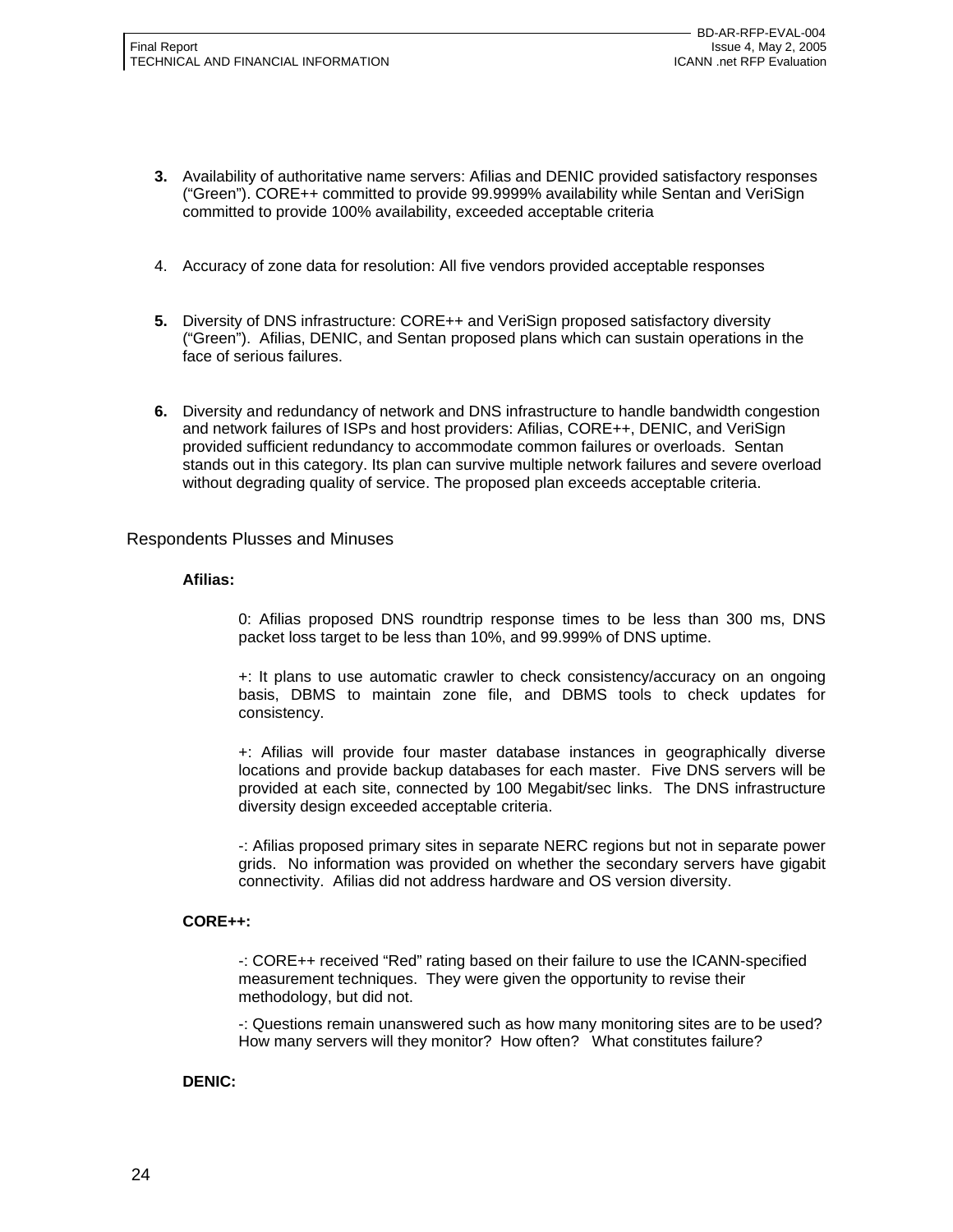+: In the response to the preliminary report, DENIC committed to resolution time of less than 200 ms based on ICANN's measurement methodology.

+: DENIC proposed stringent DNS packet loss targets (1% based on ICANN's measurement methodology). DENIC will maintain secondary master at geographically diverse location. It will also maintain multiple slave servers. Each nameserver consists of three different hardware and software implementations. The design exceeded acceptable criteria.

#### **Sentan:**

+: Sentan commits to 100% availability.

+: Sentan provides diverse hardware on 24 nameserver sites, some with peering, using BIND8 and BIND9 for software diversity.

+: ANYCAST technology is used for network diversity.

+: Sentan proposed OS/software and hardware diversity (2.5.b.ii.3.1 and 3.2).

+: Secondary sites will have 4 active servers (Exhibit 5.6.ii-1). Link speed 100 Megabits/sec (ibid).

-: Primary and secondary sites in same NERC region (2.5.b.i.3.1), but "disaster recovery" site on separate grid.

+: Its DNS availability and diversity designs (sub-criteria 3, 5, 6) exceeded acceptable criteria.

#### **VeriSign:**

+: VeriSign commits to resolution time of less than 100 ms for 95% of queries.

+: For DNS packet loss targets, it commits to less than 1% averaged monthly and no 5 minute period with over 5% of loss.

+: VeriSign commits to 100% of DNS availability.

+: VeriSign claims to have 14 sites served by multiple ISP's (not named) (2.5.b.ii.5.a).

+: VeriSign claims every site has gigabit speed network access (2.5.b.iii).

-: Diagram suggests multiple servers at each site, but number not given in text (2.5.b.ii).

-: Primary and alternate primary data centers are in same NERC region (2.5.b.i).

### **2.5.4 Operational scalability**

**RFP Criteria:** Operational scalability sufficient to handle existing registry database and projected growth; DNS queries including peak periods and projected growth; DDoS attacks, viruses, worms and spam; and restart capabilities.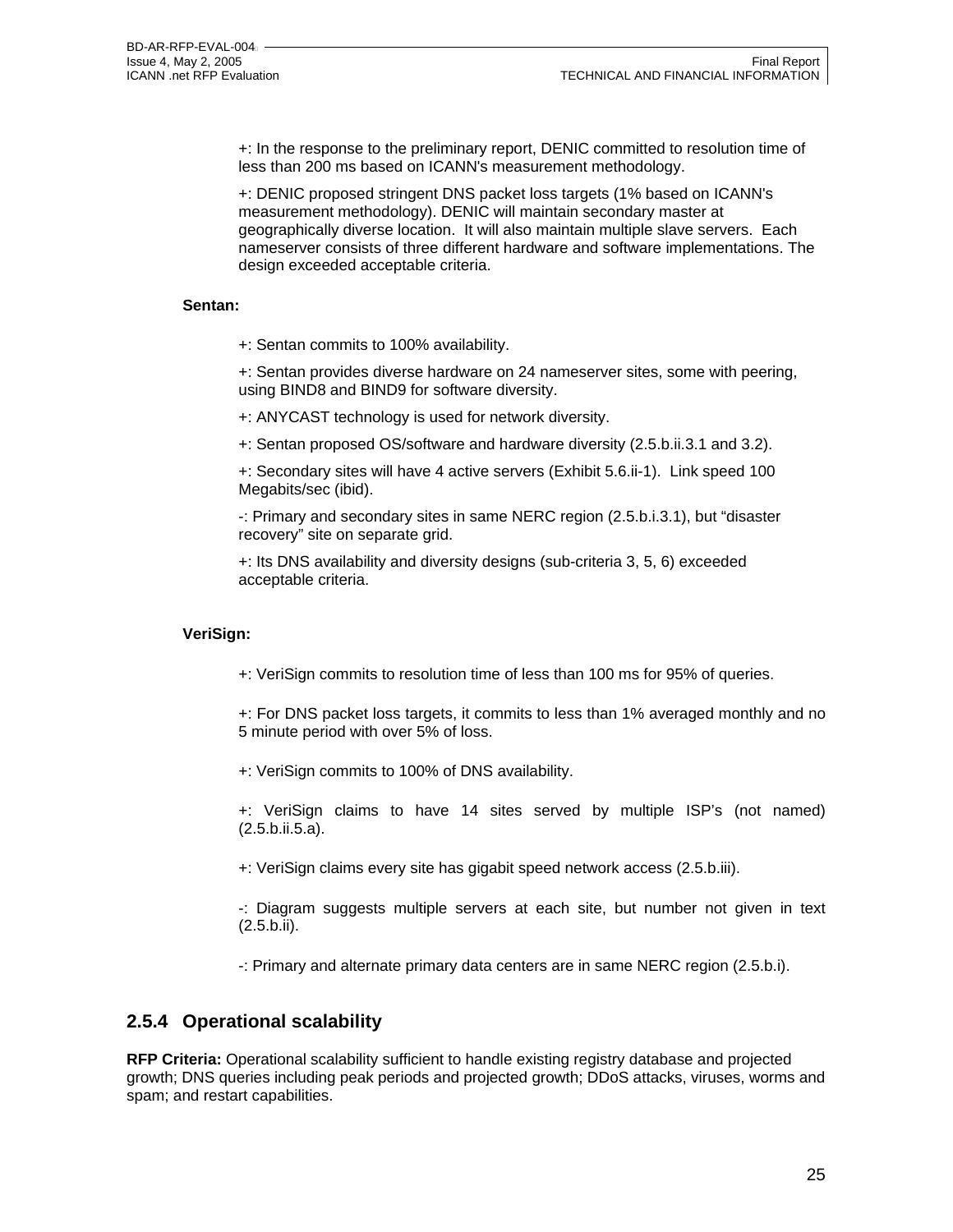#### Ranking at a glance

|                                   | <b>Afilias</b><br>Limited | CORE++       | <b>DENIC</b><br><b>Domain</b> | <b>Sentan</b><br><b>Registry</b> | VeriSign,<br>Inc. |
|-----------------------------------|---------------------------|--------------|-------------------------------|----------------------------------|-------------------|
| 2.5.b.iii Operational Scalability | <b>Green</b>              | <b>Green</b> | <b>Green</b>                  | <b>Green</b>                     | <b>Blue</b>       |

#### Evaluation Criteria

The responses were evaluated against the following sub-criteria.

- 1. **Operational scalability** to handle existent registry database and projected growth (Historical numbers are around 20%).
- 2. **Registrar Transaction Volume**: Describe mechanisms to handle 25% growth in transactions from any one Registrar on a month-to-month basis, and 20% growth in transactions from all Registrars on a month-to-month basis.
- 3. **DNS Queries**: Describe ability to handle annual projected 75% growth in DNS queries.
- 4. **DDoS Attacks, Viruses, Worms, Spam:** Describe network and system ability to tolerate cyber-attacks, and ability to detect/protect against these attacks.
- 5. **Restart Capabilities:** Describe the ability of the Registry to restart within 4 hours after an unplanned outage.

#### General Observations

VeriSign had the most top-ratings for their ability to handle registry database growth, DNS queries growth, and tolerate attacks such as DDoS and viruses.

#### Respondents Plusses and Minuses

**Afilias:** 

None.

#### **CORE++:**

None.

**DENIC:** 

+: DENIC provides good registry database and DNS query growth.

**Sentan:** 

None.

#### **VeriSign:**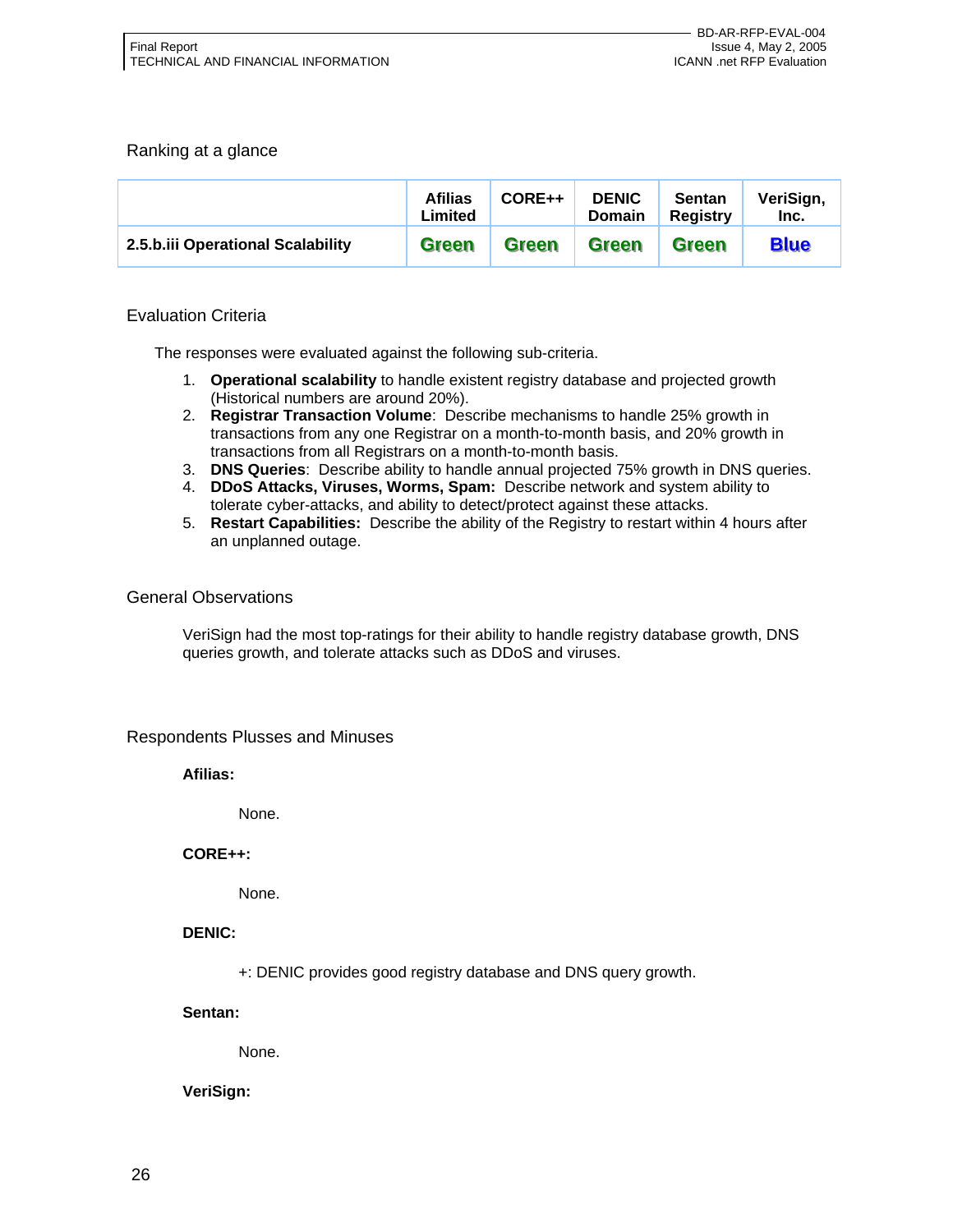None.

# **2.5.5 Registry-registrar model/protocol and shared registration system**

**RFP Criteria**: Describe the registry-registrar model and protocol; availability of a shared registration system, including processing times for standard queries (add, modify, delete); and duration of any planned or unplanned outages

Ranking at a glance

|                                                                                 | <b>Afilias</b><br>Limited | CORE++       | <b>DENIC</b><br><b>Domain</b> | <b>Sentan</b><br><b>Registry</b> | VeriSign,<br>Inc. |
|---------------------------------------------------------------------------------|---------------------------|--------------|-------------------------------|----------------------------------|-------------------|
| 2.5.b.iv registry-registrar<br>model/protocol and shared<br>registration system | <b>Green</b>              | <b>Green</b> | <b>Blue</b>                   | <b>Blue</b>                      | <b>Blue</b>       |

#### Evaluation Criteria

The responses were evaluated against the following sub-criteria.

- 1. Registry-registrar model and protocol
	- Adequacy of supporting RRP and EPP Registry-registrar protocols
	- **Support for "thick" registry model**
- 2. Availability of shared registration system (SRS)
- 3. SRS Add, Modify, Delete processing time
- 4. Planned outages time per month
- 5. Unplanned outages time per month

#### General Observations

General observations and rankings are as follows:

All the vendors proposed satisfactory plans. DENIC, Sentan, and VeriSign stand out due to their stringent SRS availabilities. Overall, VeriSign proposed the best plan in this category

1. Registry-registrar model and protocol

All five vendors will support the EPP registry-registrar protocol. Afilias, CORE++, DENIC and Sentan will also support the thick registry model. All of the vendors will continue to support thin registry model and RRP registryregistrar protocol except that Sentan will migrate from thin registry-registrar model to thick registry-registrar model and CORE++ will only support RRP for one year after .net migration. All five vendors meet the criteria.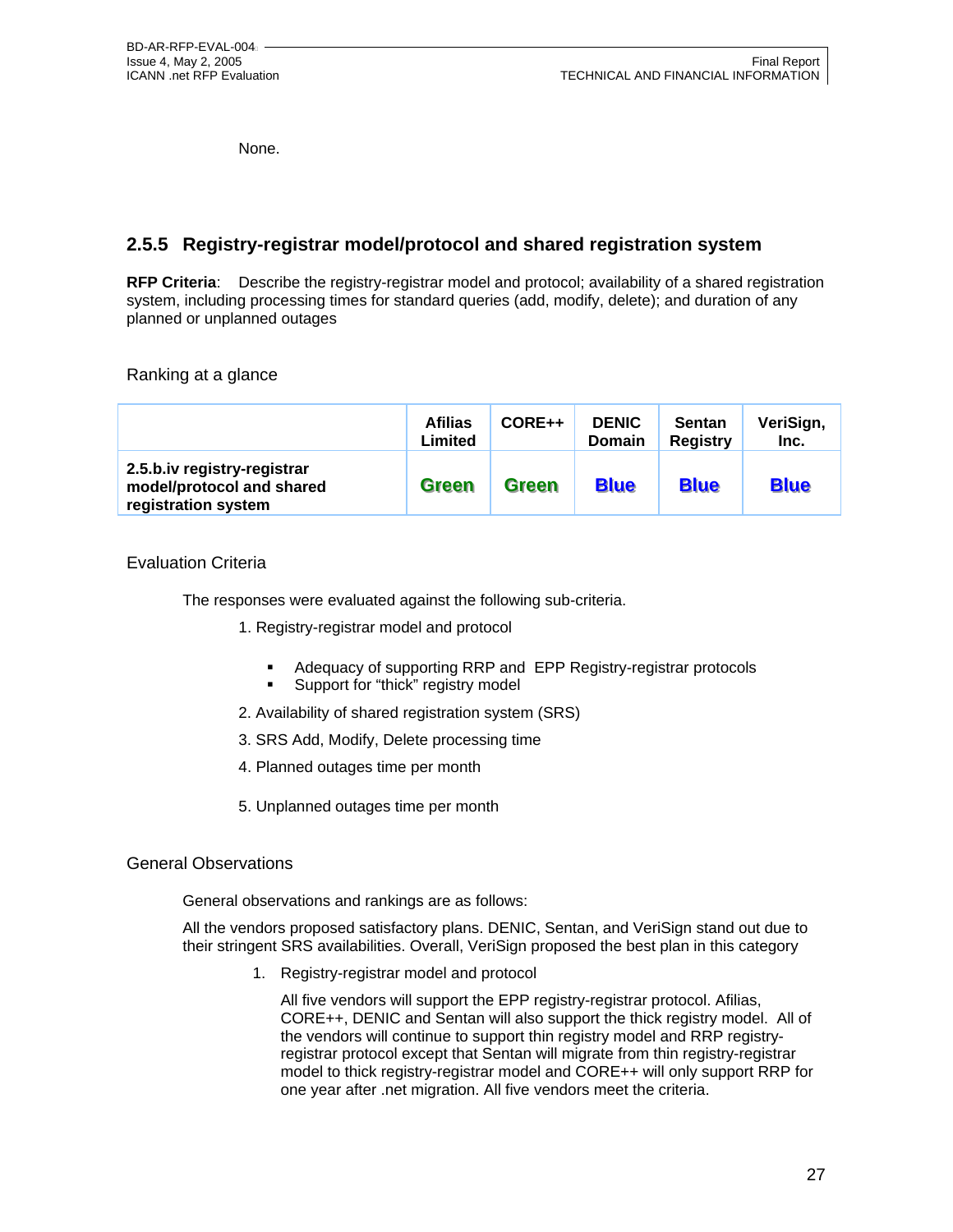2. Availability of shared registration system (SRS)

Afilias and CORE++ proposed acceptable SRS availability. DENIC, Sentan, and VeriSign provided SRS availability which exceeds acceptable criteria. VeriSign proposed the most stringent SRS availability (99.99%).

3. SRS Add, Modify, Delete processing time

All five vendors proposed SRS processing times are better than the acceptable performance criteria. VeriSign proposed the most stringent SRS processing times (50ms for add, 100ms for modify, and 25 ms for check).

4. Planned outage time per month

All of the vendors provided acceptable responses. VeriSign proposed the shortest planned outage time (45 minutes per calendar month).

5. Unplanned outage time per month

All of the vendors provided acceptable responses.

#### Respondents Plusses and Minuses

#### **Afilias:**

+: Afilias will support the thick registry model and EPP protocol. Its SRS Add, Modify, Delete processing time performance objectives exceeded the acceptable criteria and met Blue threshold.

#### **CORE++:**

+: CORE++ will support both the thin and the thick registry model. The model can be chosen on a per-domain basis. This provides flexibility over all other vendors.

+: CORE++ SRS Add, Modify, Delete processing time performance objectives exceeded the acceptable criteria and met Blue threshold.

#### **DENIC:**

+: DENIC proposed stringent SRS availability (99.9%). It exceeded the acceptable criteria.

+: DENIC proposed stringent SRS processing performance objectives (The proposed processing time for Add, Modify, Delete domain is one second for 98% of all transactions. Add domain average is less than 300 ms. The Check domain average is less than 100ms.). They exceeded the acceptable criteria.

#### **Sentan:**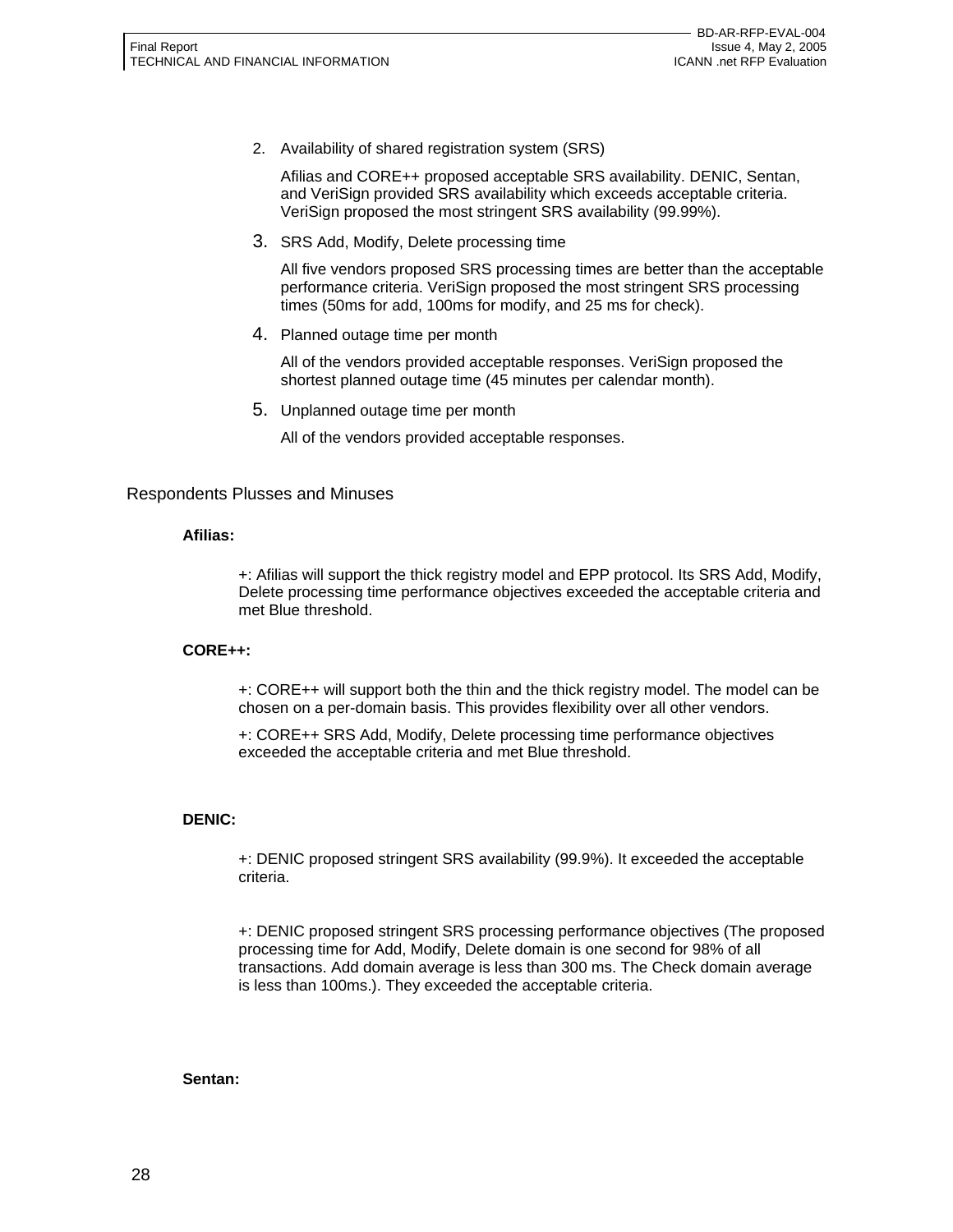+: Sentan proposed the second most stringent SRS availability (99.95%). It exceeded the acceptable criteria.

+: Sentan proposed stringent SRS processing performance objectives (The proposed processing time for Add, Modify, Delete domain is one second for 95% of all transactions. The proposed Query domain processing time is 500 ms for 95% of all transactions.). They exceeded the acceptable criteria.

#### **VeriSign:**

+: VeriSign proposed the most stringent SRS availability (99.99%)

+: VeriSign proposed the most stringent SRS processing times (50ms for add, 100ms for modify, and 25 ms for check)

+: VeriSign proposed the shortest planned outages time (45 minutes per calendar month).

## **2.5.6 Database Capabilities**

**RFP Criteria**: Database capabilities including database software, size, throughput, scalability, procedures for object creation, editing, and deletion, change notifications, registrar transfer procedures, grace period implementation , availability of system with respect to unplanned outage time, response time performance; ability to handle current volumes and expected growth and reporting capabilities.

Ranking at a glance

|                               | <b>Afilias</b><br>Limited | CORE++       | <b>DENIC</b><br><b>Domain</b> | <b>Sentan</b><br><b>Registry</b> | VeriSign,<br>Inc. |
|-------------------------------|---------------------------|--------------|-------------------------------|----------------------------------|-------------------|
| 2.5.b.v Database Capabilities | Green                     | <b>Green</b> | <b>Green</b>                  | <b>Blue</b>                      | <b>Blue</b>       |

#### Evaluation Criteria

The responses were evaluated against the following sub-criteria.

- 1. Database software including vendor (if any) and version
- 2. Database sizing mechanism
- 3. Database throughput
- 4. Scalability including current sizing and ability to deal with current volumes and load
- 5. Definition of procedures for object creation, deletion, editing
- 6. Procedure for change notification
- 7. Registrar transfer procedure (Appendix C)
- 8. Grace period implementation (Appendix C)
- 9. Response time requirements (Appendix D &E)
- 10. Database availability (Appendix D)
- 11. Reporting capabilities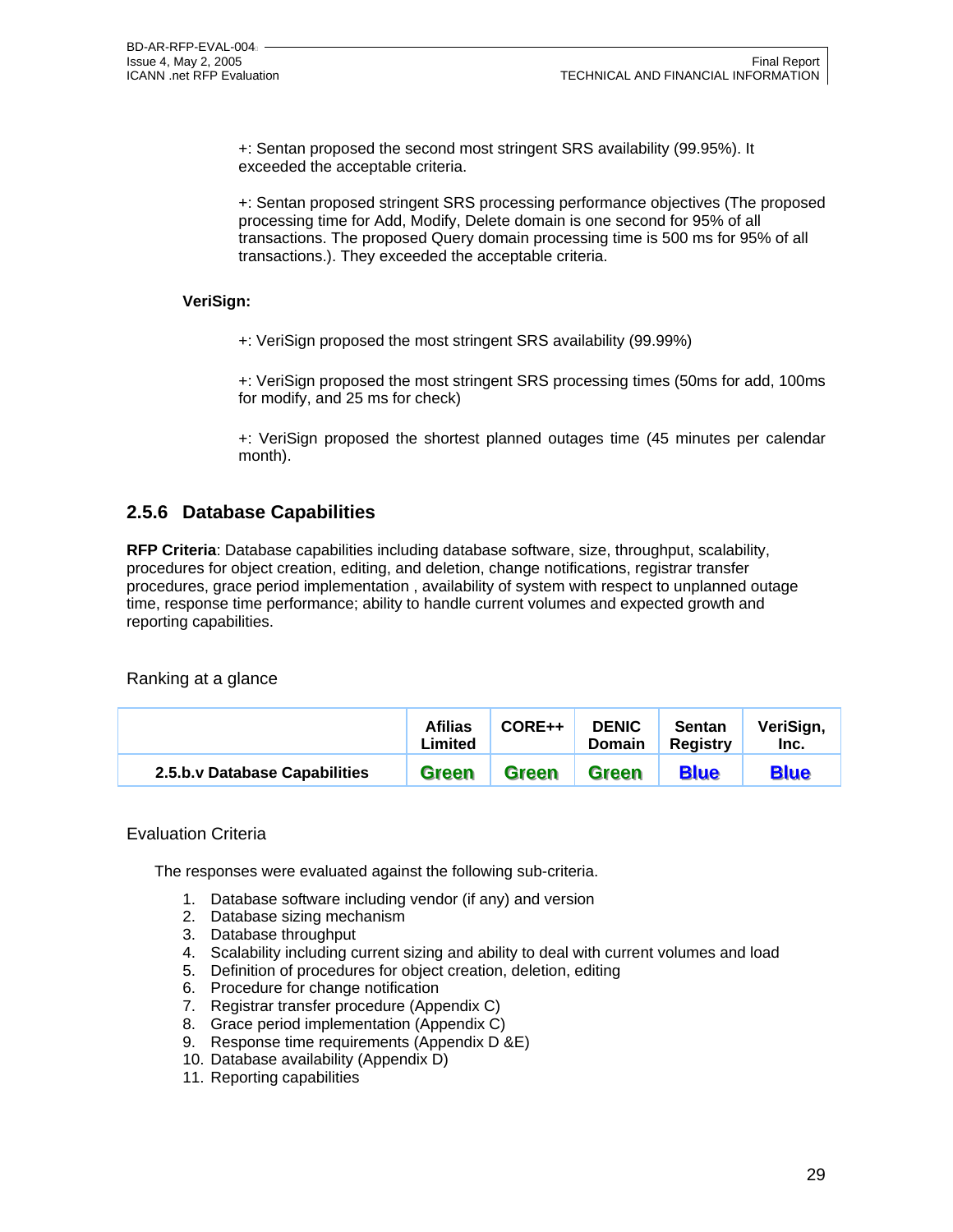#### General Observations

Ranking are as follows:

- 1. Sentan significantly exceeds requirements in several categories. It is the only vendor with user customizable reports and they explicitly outline the ability to have mixed EPP/RRP protocols, short fail-over and adequate response times
- 2. VeriSign is ranked second. They exceed all in response time and throughput and are competitive in other sub-criteria.
- 3. CORE++, DENIC and Afilias are tied for third. They perform adequately in all categories

#### Respondents Plusses and Minuses

**Afilias:** 

None.

#### **CORE++:**

None.

#### **DENIC:**

None.

#### **Sentan:**

**+:** Sentan is the only vendor with user customizable reports, explicitly outlines the ability to have mixed EPP/RRP protocols.

+: Sentan database performance capacity for 13,333 transaction per second (TPS)

#### **VeriSign:**

+: VeriSign .net database processes check transactions in less than 10 milliseconds and add transactions in less than 20 milliseconds, while processing transaction volumes that vary from 30 million to over 200 million per day

## **2.5.7 Geographic network coverage**

**RFP Criteria**: Geographic network coverage, including physically diverse sites and support of growing and emerging markets

Ranking at a glance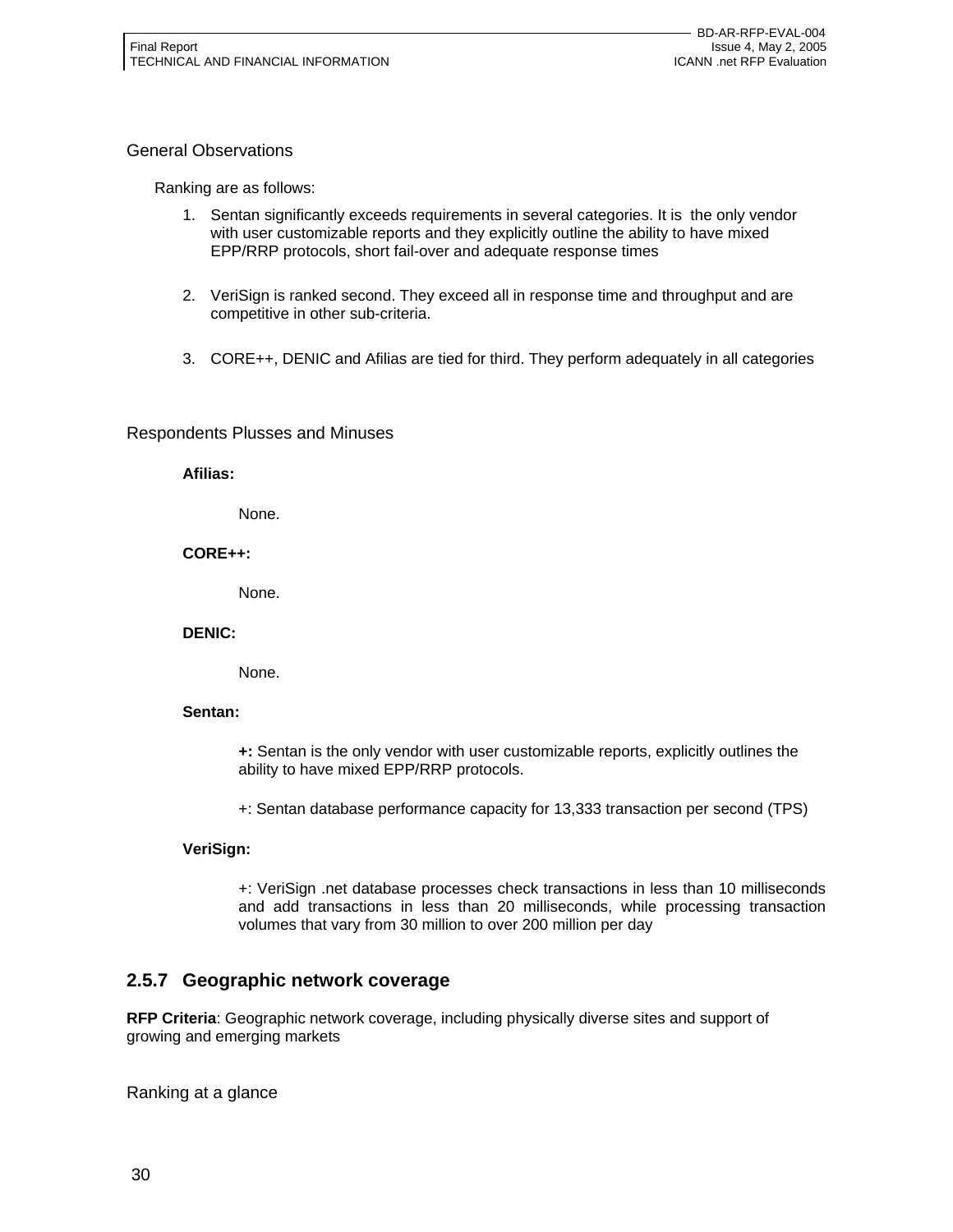|                                         | <b>Afilias</b><br>Limited | $CORE++$     | <b>DENIC</b><br><b>Domain</b> | <b>Sentan</b><br><b>Registry</b> | VeriSign,<br>Inc. |
|-----------------------------------------|---------------------------|--------------|-------------------------------|----------------------------------|-------------------|
| 2.5.b.vi Geographic network<br>coverage | <b>Green</b>              | <b>Green</b> | <b>Green</b>                  | <b>Blue</b>                      | <b>Green</b>      |

#### Evaluation Criteria

The responses were evaluated against the following sub-criteria.

- 1. Physically diverse sites
- 2. Support of growing and emerging markets

#### General Observations

All respondents had reasonable responses for diversity of sites and support for growing and emerging markets. Sentan stood out.

#### Respondents Pluses and Minuses

**Afilias:** 

None.

#### **CORE++:**

None.

#### **DENIC:**

None.

#### **Sentan:**

- +: Good coverage in Africa, southern Asia
- +: Continually monitored and reevaluated, ensures that existing sites are measured against regional demand.
- +: Global reach strategy includes support for IPv6 backbone

#### **VeriSign:**

None.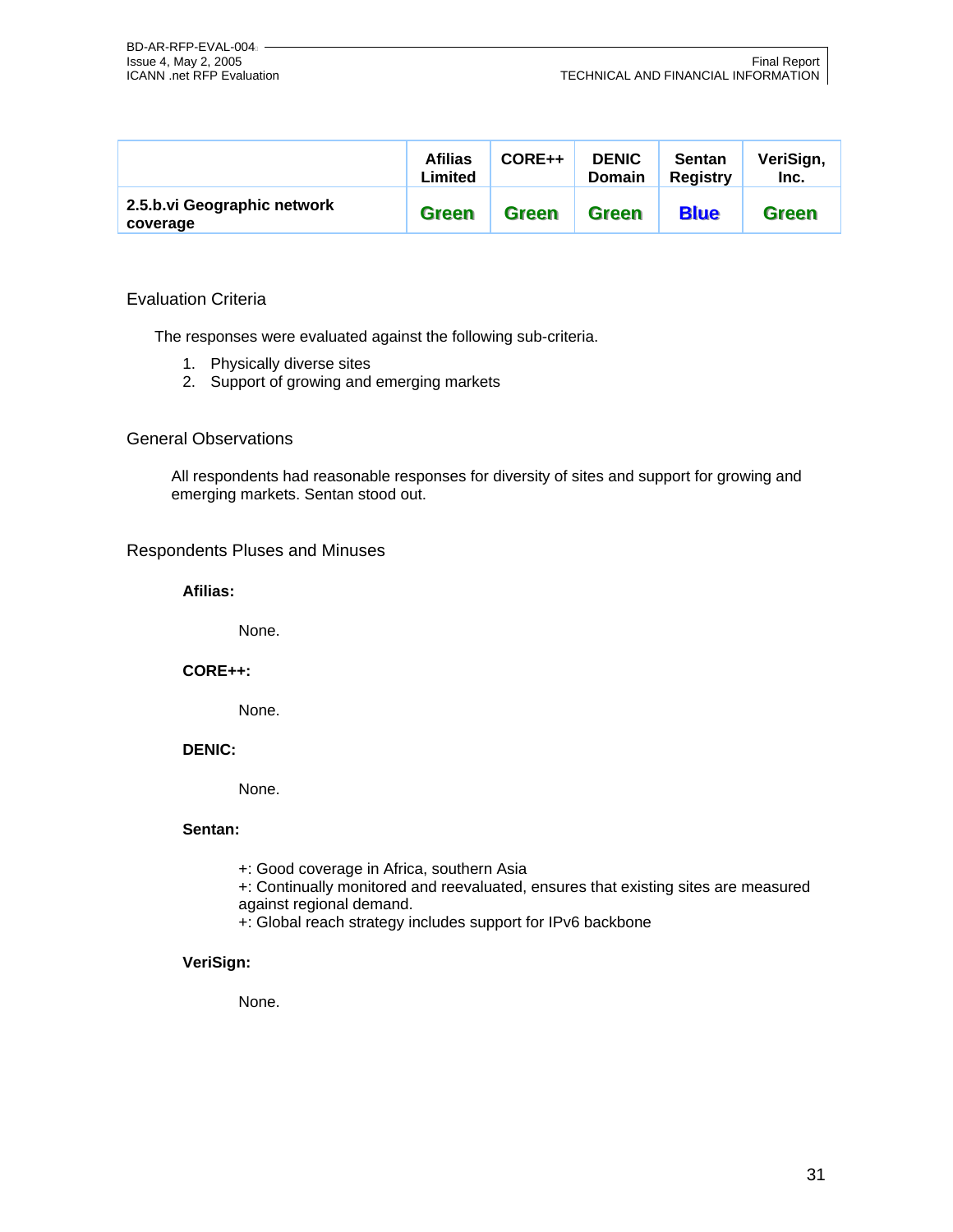# **2.5.8 Zone file generation**

**RFP Criteria**: Zone file generation including procedures for changes, editing by registrars and updates. Address frequency, security, process, interface, user authentication, logging and data backup

Ranking at a glance

|                                | <b>Afilias</b><br>Limited | $CORE++$     | <b>DENIC</b><br><b>Domain</b> | <b>Sentan</b><br>Reaistrv | VeriSign,<br>Inc. |
|--------------------------------|---------------------------|--------------|-------------------------------|---------------------------|-------------------|
| 2.5.b.vii Zone file generation | Green                     | <b>Green</b> | <b>Green</b>                  | <b>Green</b>              | <b>Green</b>      |

#### Evaluation Criteria

The responses were evaluated against the following sub-criteria.

- 1. Security and access rights specification
- 2. Frequency of zone file creation
- 3. Procedure for changes, editing by registries and support for logging

#### General Observations

All respondents performed all tasks adequately.

#### Respondents Plusses and Minuses

None.

## **2.5.9 Zone file distribution and publication**

RFP Criteria: Zone file distribution and publication. Locations of name servers, procedures for and means of distributing zone files to them.

Ranking at a glance

|                                                      | <b>Afilias</b><br>Limited | $CORE++$     | <b>DENIC</b><br><b>Domain</b> | <b>Sentan</b><br><b>Registry</b> | VeriSign,<br>Inc. |
|------------------------------------------------------|---------------------------|--------------|-------------------------------|----------------------------------|-------------------|
| 2.5.b.viij Zone file distribution and<br>publication | Green                     | <b>Green</b> | <b>Green</b>                  | Green                            | <b>Green</b>      |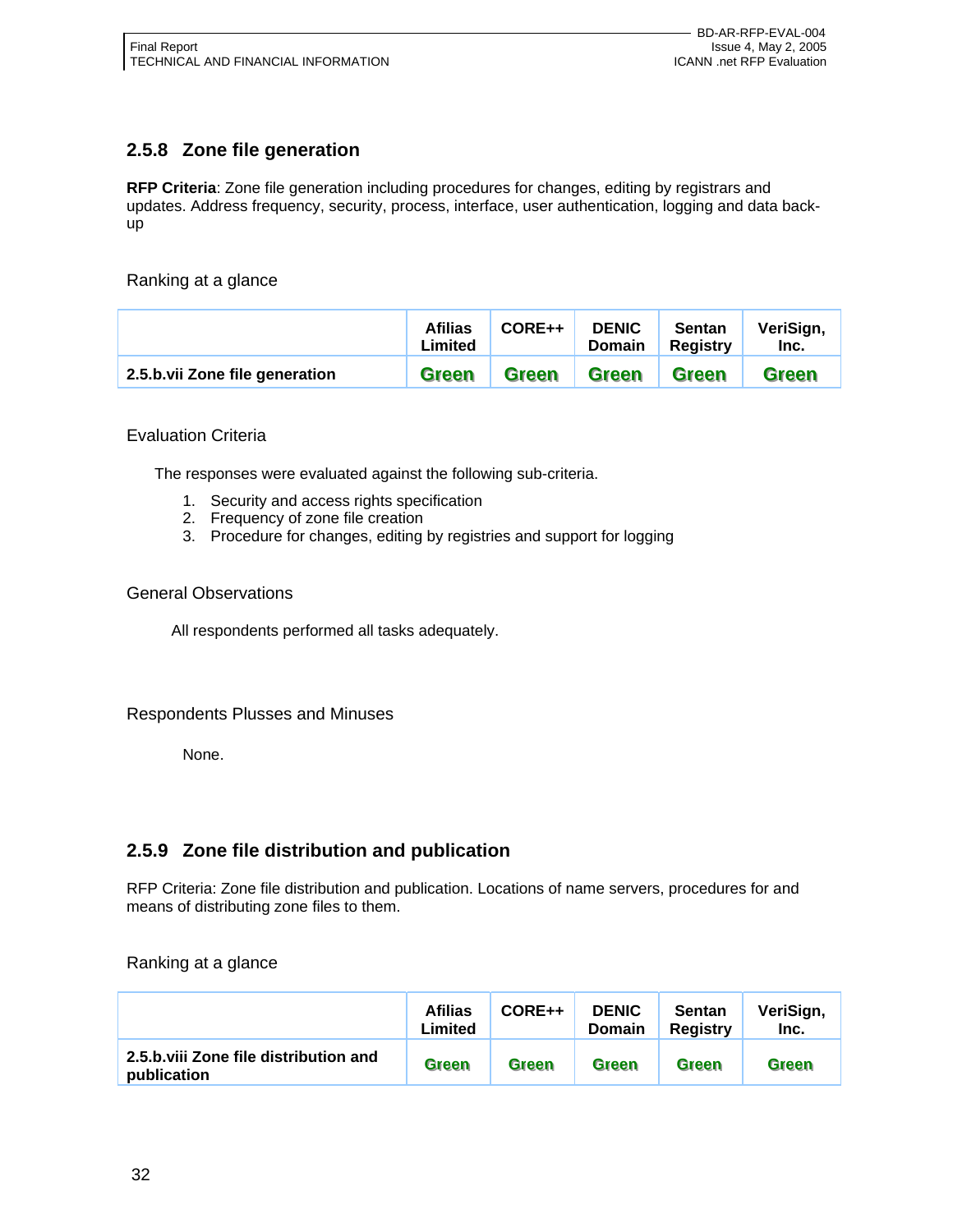### Evaluation Criteria

The responses were evaluated against the following sub-criteria.

- 1. Locations of Name Servers
- 2. Procedures and means of distributing zone files to NS

#### General Observations

All respondents performed all tasks adequately. They described the methods for distribution of zone files and also the operational capability such as updates by registrars, security and backup. They also described the methodology for verifying the correctness of the zone files so that errors were caught before distribution.

#### Respondents Plusses and Minuses

None.

### **2.5.10 Billing and collection systems**

RFP Criteria: Billing and collection systems. Technical characteristics, system security, accessibility.

#### Ranking at a glance

|                                            | <b>Afilias</b><br>Limited | CORE++ | <b>DENIC</b><br><b>Domain</b> | <b>Sentan</b><br><b>Registry</b> | VeriSign,<br>Inc. |
|--------------------------------------------|---------------------------|--------|-------------------------------|----------------------------------|-------------------|
| 2.5.b.ix Billing and Collection<br>systems | <b>Green</b>              | Green  | <b>Green</b>                  | <b>Blue</b>                      | <b>Blue</b>       |

#### Evaluation Criteria

The responses were evaluated against the following sub-criteria.

- 1. Payment arrangement from registry to ICANN
- 2. Payment Agreement from registrar to registry
- 3. Operational capability
- 4. Appendix F

#### General Observations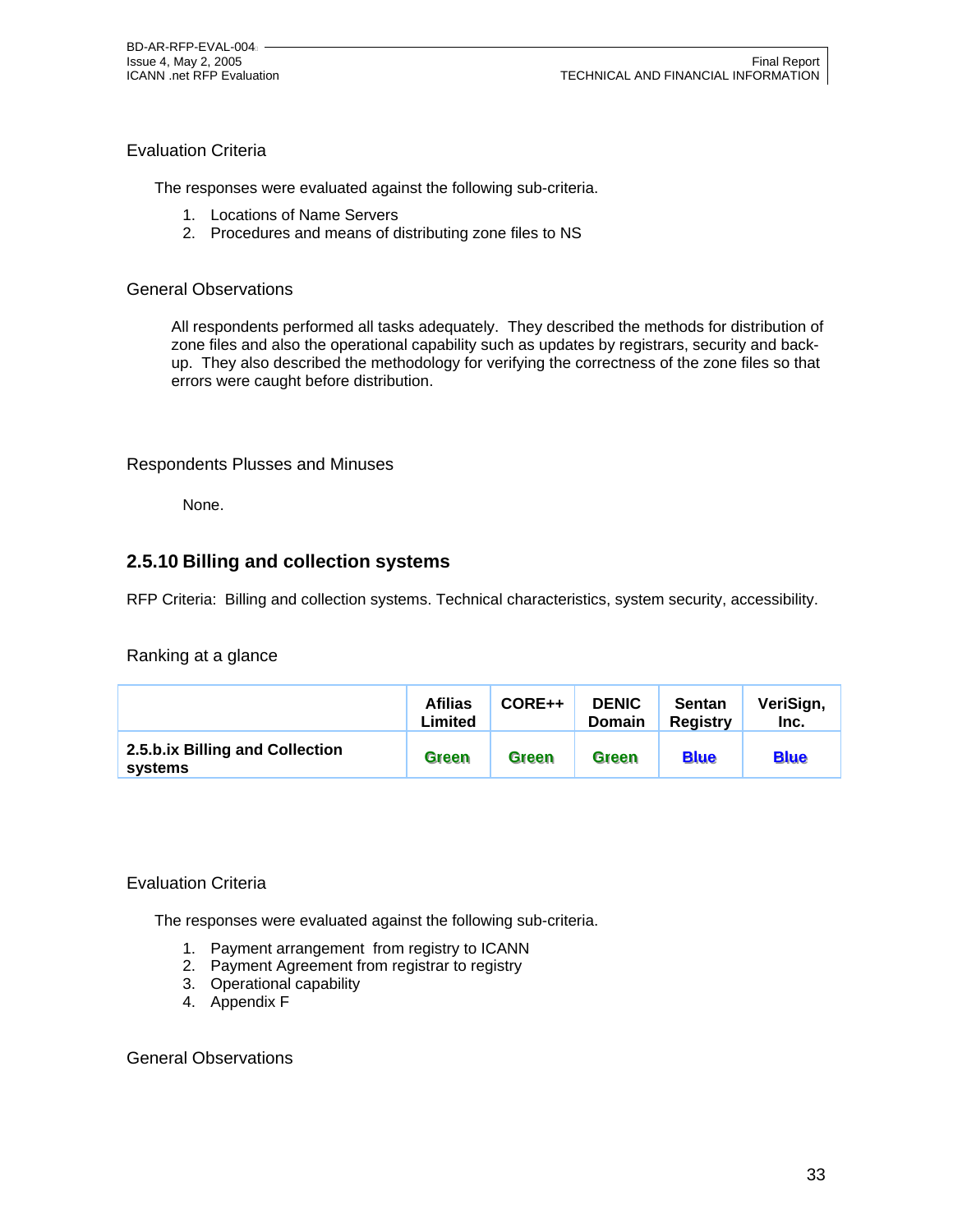All respondents had adequate procedures for billing and payments arrangements. They all had reasonable architectures and solutions.

#### Respondents Plusses and Minuses

**Afilias:** 

None.

#### **CORE++:**

None.

#### **DENIC:**

None.

#### **Sentan:**

+: Sentan has given a good description with implementation details and actual experience. Sentan gives a detailed description of the architecture, implementation and operational capability of their billing system which allows them to provide reliable service. Billing security is at the same level as the core registry database while providing ease of access to registrars.

#### **VeriSign:**

+: VeriSign has shown actual bills and invoices. Aside from the basic payment mechanisms, VeriSign provides 24x7 access to the billing systems to registrars with multi-tiered security to set permissions and modify account parameters. They have existing system and have shown actual bills and invoices.

#### **2.5.11 Backup.**

RFP Criteria: Describe frequency and procedures for backup of data. Describe hardware and systems used, data format, identity of suggested escrow agent(s) and procedures for retrieval of data/rebuild of database

Ranking at a glance

|                | <b>Afilias</b><br>Limited | CORE++      | <b>DENIC</b><br><b>Domain</b> | <b>Sentan</b><br><b>Registry</b> | VeriSign,<br>Inc. |
|----------------|---------------------------|-------------|-------------------------------|----------------------------------|-------------------|
| 2.5.b.x Backup | <b>Blue</b>               | <b>Blue</b> | Green                         | <b>Blue</b>                      | <b>Blue</b>       |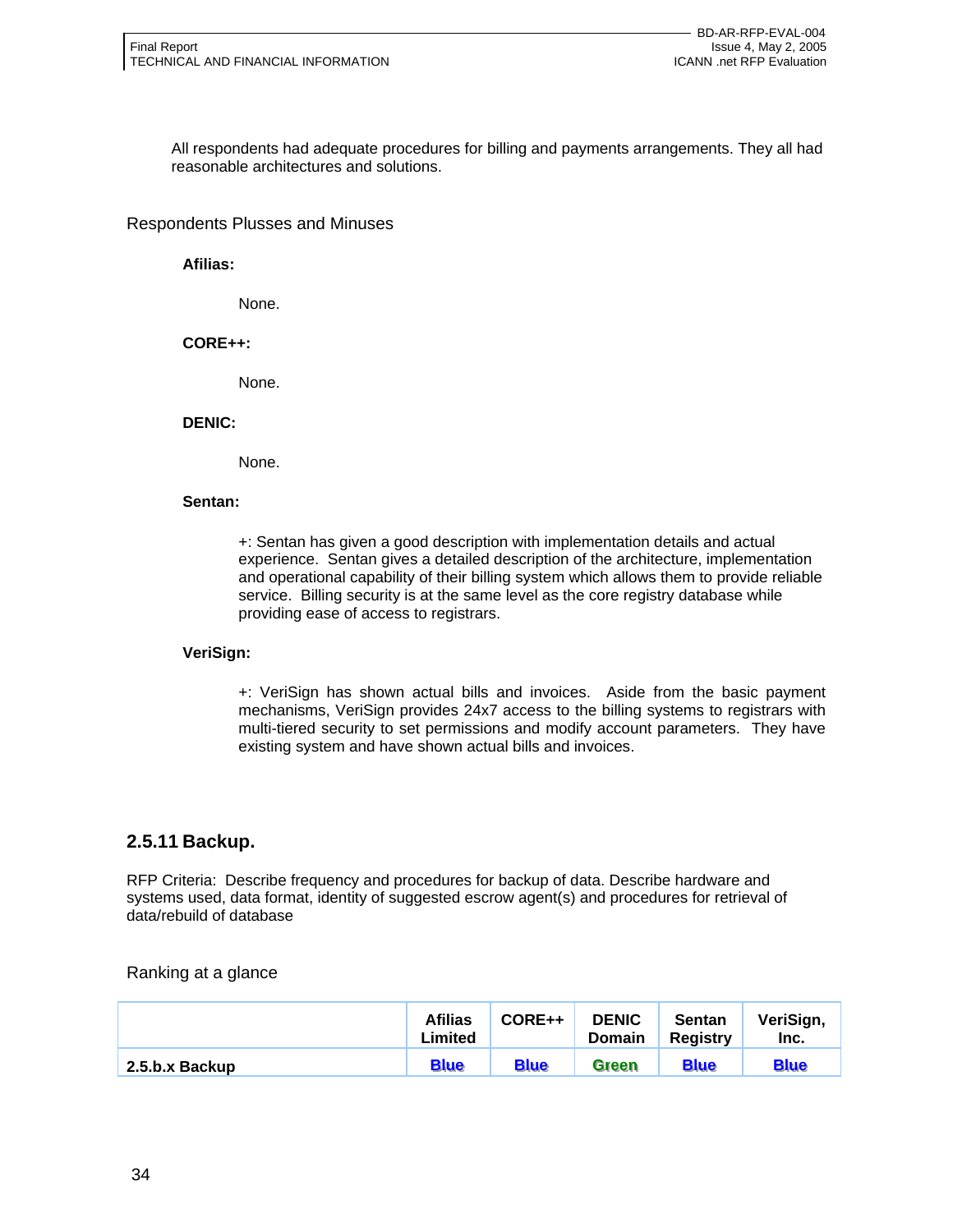### Evaluation Criteria

The responses were evaluated against the following sub-criteria.

- 1. Frequency
- 2. Procedure
- 3. Hardware, Systems and Data Format
- 4. Escrow agent
- 5. Policies for retrieval of archives and rebuild of database

#### General Observations

All respondents had adequate back-up and recovery procedures and everyone did more than the base requirements Everyone, except DENIC uses Iron Mountain, a leading vendor for archival and retrieval. Everyone, except DENIC had mechanisms for different granularity of failures

#### Respondents Plusses and Minuses

#### **Afilias:**

- +: Uses Iron Mountain, a leading vendor for archival and retrieval.
- +: Exceptional procedures and policies for database retrieval.

#### **CORE++:**

- +: Uses Iron Mountain, a leading vendor for archival and retrieval.
- +: Exceptional procedures and policies for database retrieval.

#### **DENIC:**

None.

#### **Sentan:**

- +: Uses Iron Mountain, a leading vendor for archival and retrieval.
- +: Exceptional procedures and policies for database retrieval.

#### **VeriSign:**

- +: Uses Iron Mountain, a leading vendor for archival and retrieval.
- +: Exceptional procedures and policies for database retrieval.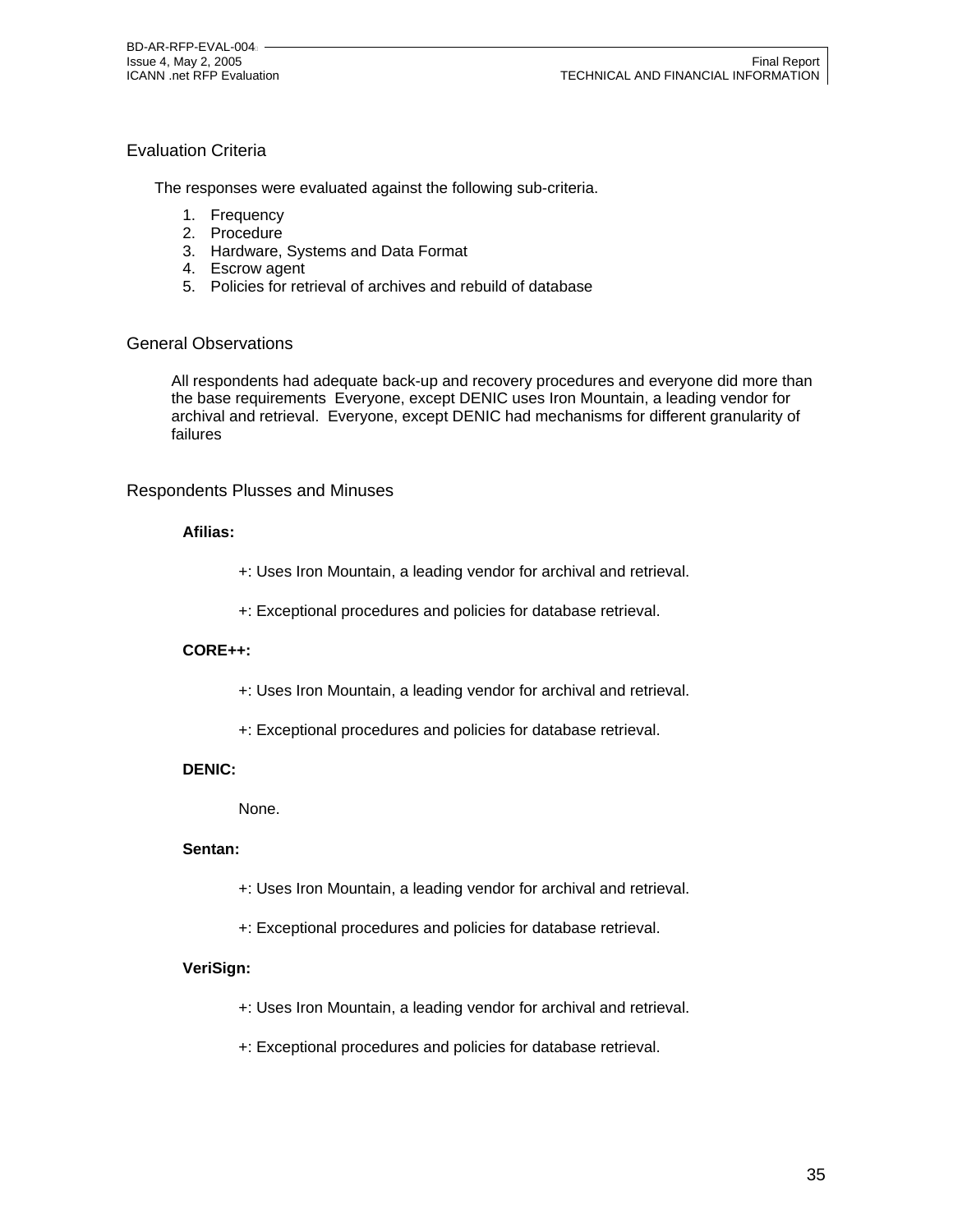### **2.5.12 Escrow**

**RFP Criteria**: Describe arrangements for data escrow, or equivalent data backup security, data formats, insurance arrangements and backup plans for data recovery

Ranking at a glance

|                 | <b>Afilias</b><br>Limited | $CORE++$     | <b>DENIC</b><br><b>Domain</b> | <b>Sentan</b><br><b>Registry</b> | VeriSign,<br>Inc. |
|-----------------|---------------------------|--------------|-------------------------------|----------------------------------|-------------------|
| 2.5.b.xi Escrow | Green                     | <b>Green</b> | Green                         | Green                            | <b>Green</b>      |

### Evaluation Criteria

The responses were evaluated against the following sub-criteria.

- 1. Describe arrangement for data escrow or equivalent data back-up security
- 2. Data Formats
- 3. Insurance Arrangements
- 4. Plans for recovery

#### General Observations

All respondents are tied. They all perform tasks adequately in these criteria

#### Respondents Plusses and Minuses

None.

## **2.5.13 Publicly Accessible WHOIS Service**

**RFP Criteria**: Publicly accessible WHOIS service. Address software and hardware, connection speed, search capabilities and coordination with other WHOIS systems. Frequency of WHOIS updates, availability and processing times. Identify whether you propose to use a "thick" registry model or "thin" registry model, and explain why you believe your choice is preferable.

### Ranking at a glance

|  | <b>Afilias</b><br>∟imited | CORE++ | <b>DENIC</b><br>Domain | Sentan<br><b>Registry</b> | VeriSign,<br>Inc. |
|--|---------------------------|--------|------------------------|---------------------------|-------------------|
|--|---------------------------|--------|------------------------|---------------------------|-------------------|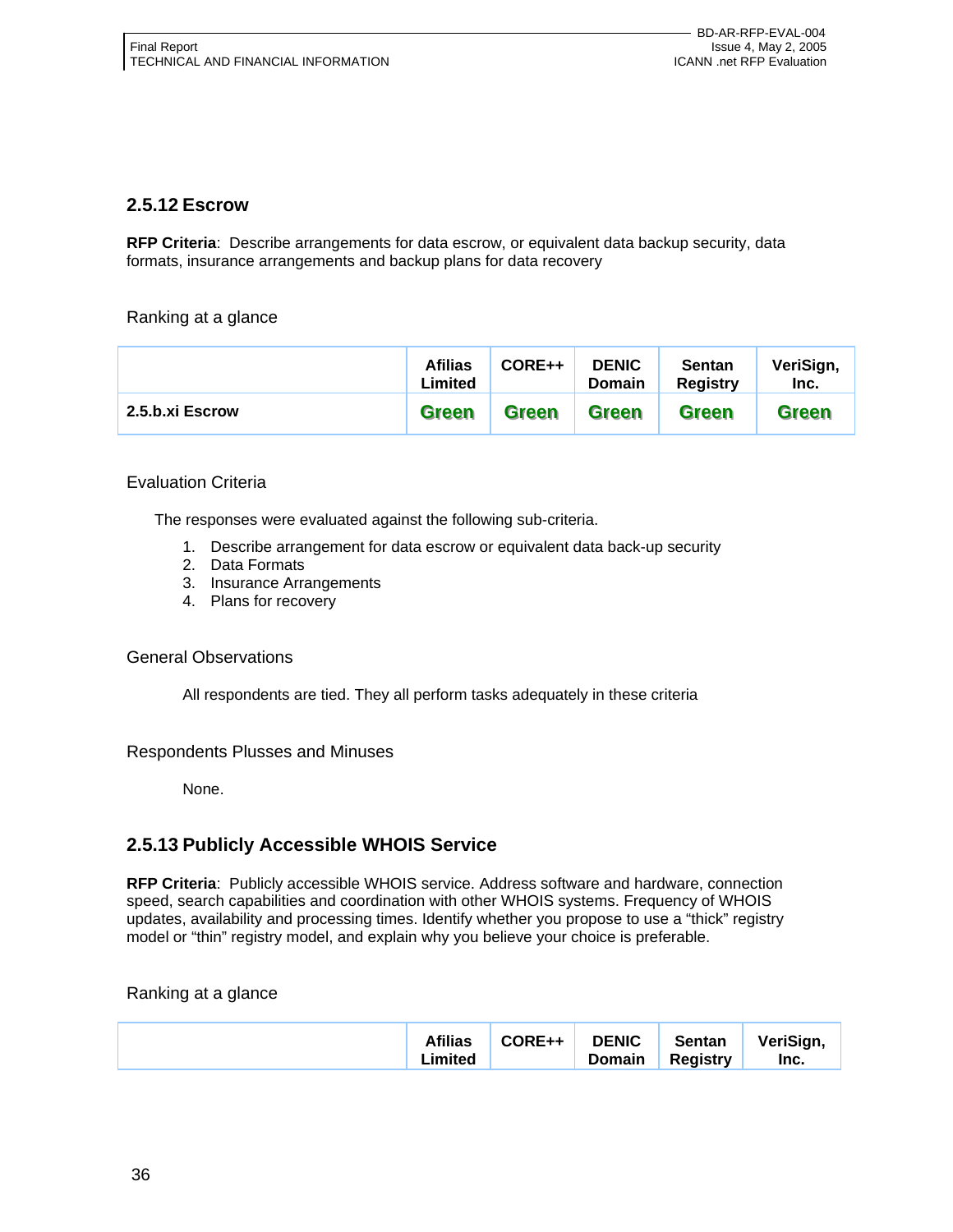| 2.5.b.xii Publicly Accessible WHOIS<br>Service | <b>Green</b> | <b>Green</b> | <b>Blue</b> | <b>Blue</b> | <b>Green</b> |
|------------------------------------------------|--------------|--------------|-------------|-------------|--------------|
|------------------------------------------------|--------------|--------------|-------------|-------------|--------------|

#### Evaluation Criteria

The responses were evaluated against the following sub-criteria.

- **Explanation of software, hardware, connection speeds.**
- Explanation of availability and processing times
- Explanation of thick/thin justification.
- Degree of search capabilities, support for basic to advanced queries.
- **•** Degree of coordination with other WHOIS systems.
- Meets or exceeds standards in appendices O, P, Q.

#### General Observations

Afilias, CORE++, DENIC and Sentan describe near real-time updates of the WHOIS service. Sentan describes detailed searching capabilities. DENIC, Sentan and VeriSign describe sophisticated environments and capabilities.

#### Respondents Plusses and Minuses

#### **Afilias:**

+: SRS, Web and WHOIS distributed across 6 machines with instances of all on each.

+: Commercial DB. Design of thick model described.

+: High-performance system since their reported experience with .INFO and .ORG (< 100ms) is far better than the requirement of 800ms, and appears to be improving.

+: Provision for automatic rate limiting for heavy or malicious users.

#### **CORE++:**

**+:** Continuous updates and syncing to other servers.

#### **DENIC:**

- +: WHOIS availability of 99.99%, New WHOIS servers can be added at any time.
- +: Firmly believes the thick model to be superior to the thin model.

+: Two step WHOIS procedure significantly reduces load on database. Status queries are answered in less than 100 milliseconds for more than 98% of all queries. These status queries represent about 85% of all WHOIS queries.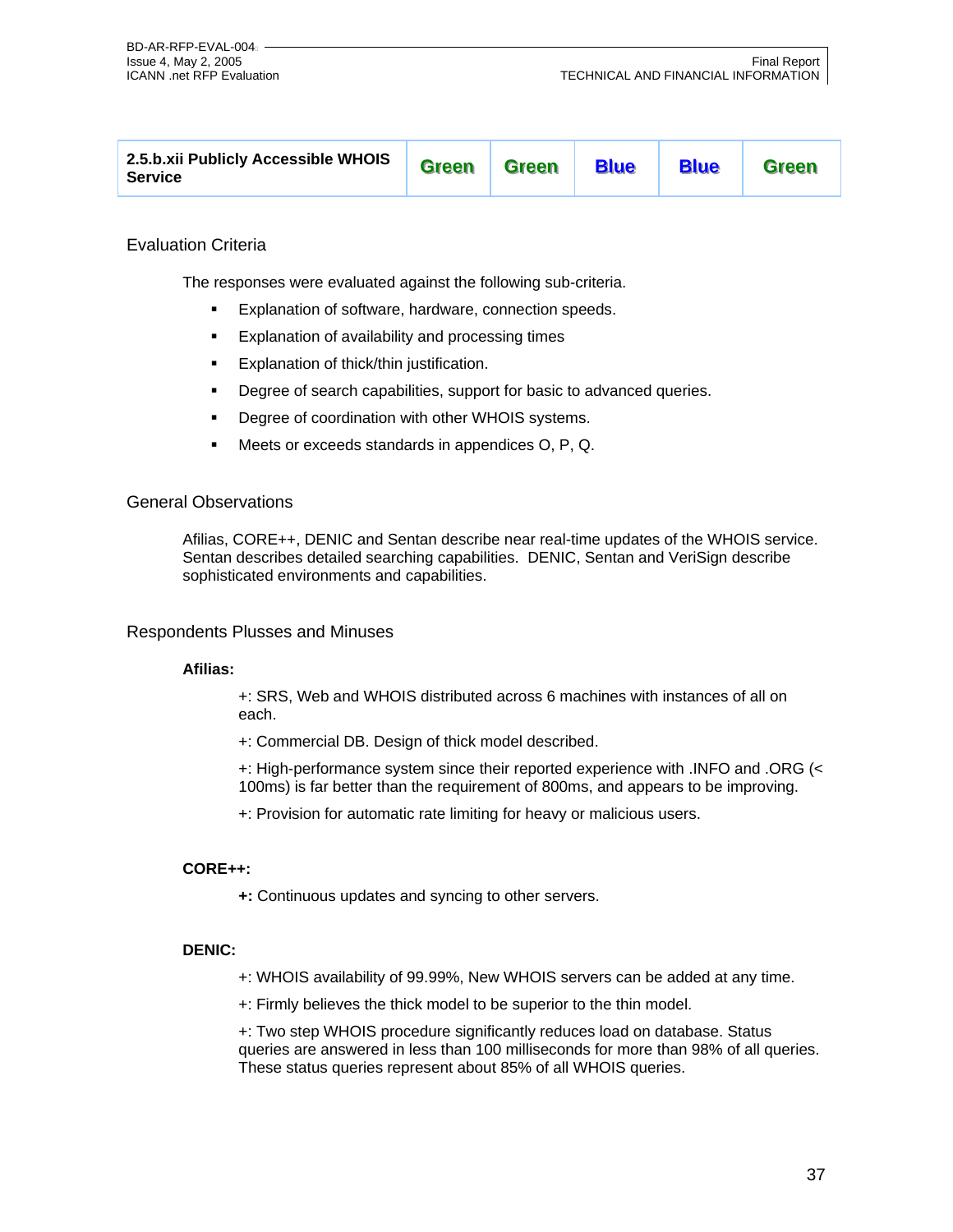+: Domain queries are answered in less than 300 milliseconds. Commitment to work on WHOIS successor CRISP/IRIS.

+: Privacy flags to enable registrants to individually decide to which degree contact data will be made available. Query flags to choose character set, syntax for WHOIS requests with flags. Integration into the replication system ensures WHOIS data is availability in near real time with an average latency of few milliseconds and a maximum latency of one minute.

#### **Sentan:**

- +: SW, HW, Connection speed, Choice of Thick model, availability, all well defined.
- +: History of near real-time dynamic updates and no outages.
- +: Accommodate thin, thick, or modified thick models.

+: Optimized for speed using an in-memory database. Architecture developed to exceed NeuLevel's current .BIZ SLA of 95% of all queries responded to in less than 1.5 seconds.

+: Built-in support for IDN. Onscreen keyboard to assist users in typing Unicode characters. Translation of WHOIS website into 9 languages. Unicode to Punycode and Punycode to Unicode translator.

+: Strong proponent of the thick model, detailed multi-point explanation of pros and cons. Commit to deploy IRIS. Near real time updates.

#### **VeriSign:**

- +: High performance design.
- +: WHOIS software is written by VeriSign and is fully compliant with RFC 3912.
- +: 100 percent WHOIS availability

+: WHOIS response time is less than 5 milliseconds for 95 percent for all WHOIS queries.

+: Capacity of 2.6 billion queries per day, have seen query traffic as high as 60 million queries in a single day.

+: Database servers use five servers, in-memory database technology.

-: Frequency of updates is 2/day with commitment to increase to near-real-time. Has experience performing near real-time updates in the .name WHOIS service.

## **2.5.14 System Security and Physical Security**

**RFP Criteria:** 2.5.b.xiii: System security and physical security. Technical and physical capabilities and procedures to prevent system hacks, break-ins, data tampering and other disruptions to operations.

The evaluation details for this RFP Criteria are outlined in section RFP Criteria 2.6.c: Security Environment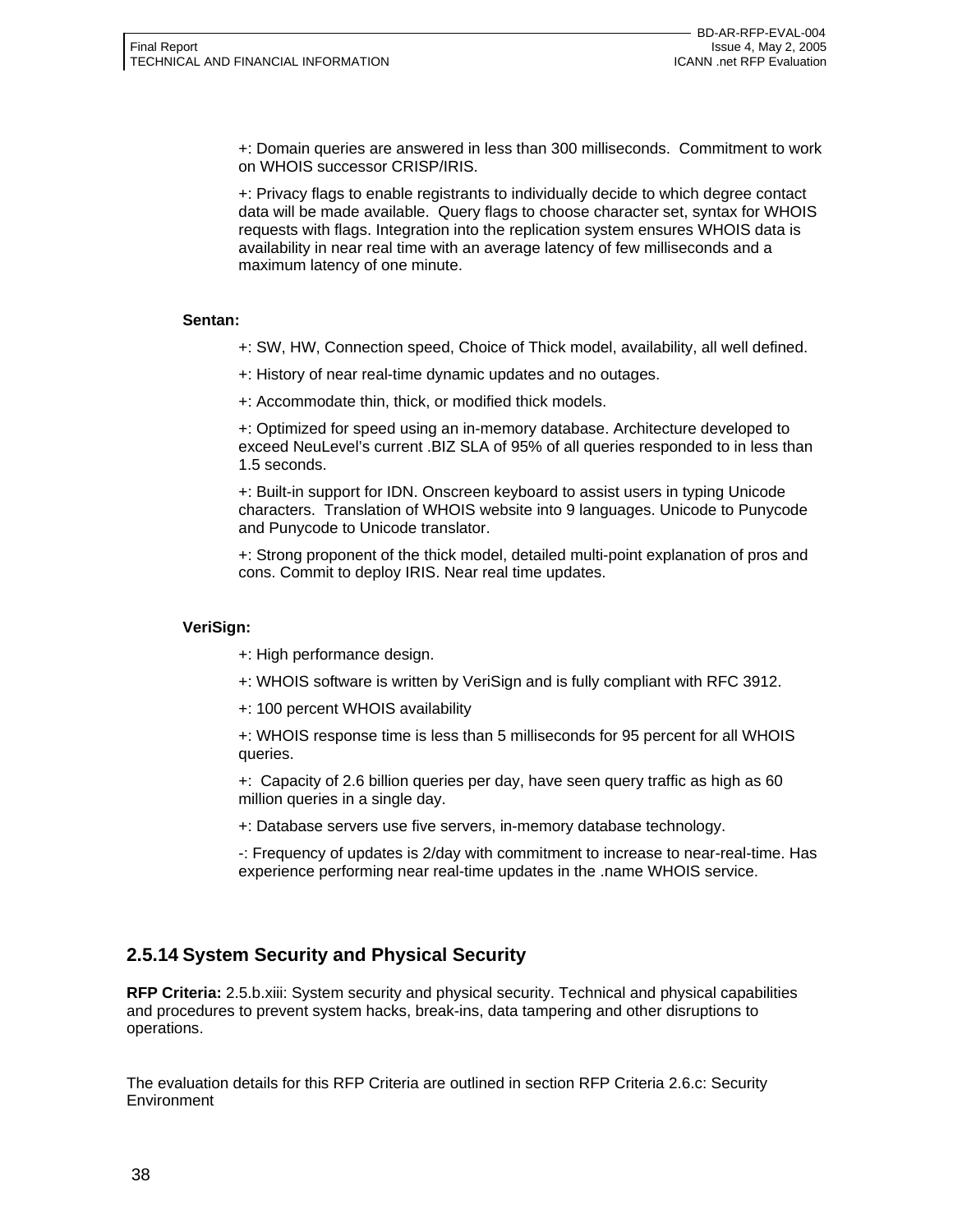# **2.5.15 Peak capacities**

**RFP Criteria:** Technical capability for handling a larger-than-projected demand for registration or load. Effects on load on servers, databases, back-up systems, support systems, escrow systems, maintenance and personnel.

#### Ranking at a glance

|                           | <b>Afilias</b><br>Limited | CORE++      | <b>DENIC</b><br><b>Domain</b> | <b>Sentan</b><br><b>Registry</b> | VeriSign,<br>Inc. |
|---------------------------|---------------------------|-------------|-------------------------------|----------------------------------|-------------------|
| 2.5.b.xiv Peak capacities | Green                     | <b>Blue</b> | <b>Blue</b>                   | <b>Blue</b>                      | <b>Blue</b>       |

#### Evaluation Criteria

The responses were evaluated against the following sub-criteria.

- **Define peak capacities for .NET registrations, transactions, and DNS queries.**
- **Describe ability of system to handle peak capacities. (peak capacities should be** significantly more than those described in 2.5.b.iii (Operational Scalability).

#### General Observations

All but one respondent did a very good job of describing their ability to handle peak capacities significantly more than required. Apart from providing quantitative estimates of peak capacity, they also provided details of mechanisms for handling the estimated peak capacity.

Afilias provided definitions of anticipated demand. But their approach for handling peak capacities seemed to involve proactive monitoring of systems to maintain their average load below specific levels. Details of peak capacity of their system were not clearly provided.

Respondents Plusses and Minuses

None.

### **2.5.16 System reliability**

**RFP Criteria:** Define, analyze and quantify quality of service.

#### Ranking at a glance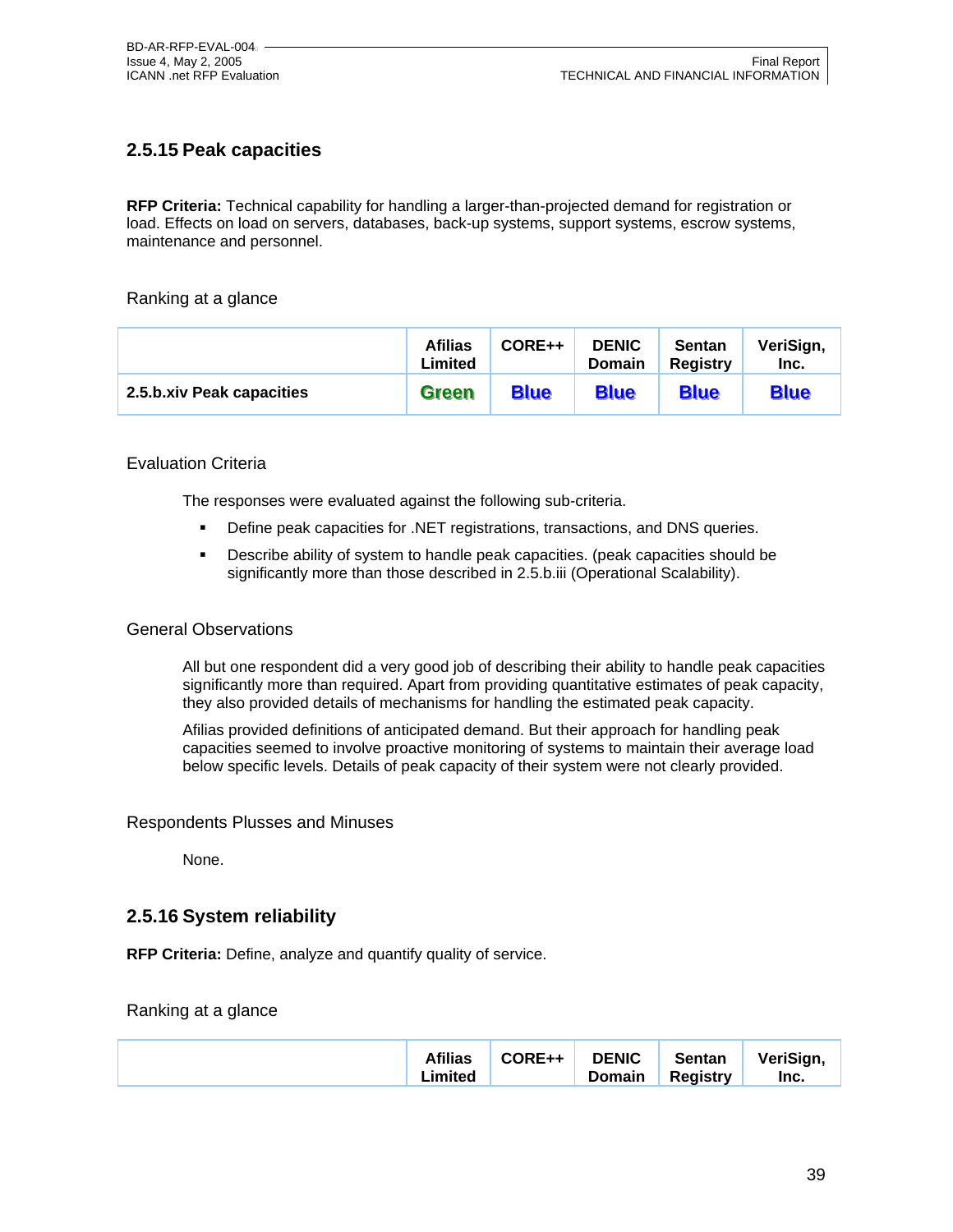| 2.5.b.xv System reliability |  |  |  | Green Green Green Green | <b>Green</b> |
|-----------------------------|--|--|--|-------------------------|--------------|
|-----------------------------|--|--|--|-------------------------|--------------|

General Observations

All respondents did a good job of clearly defining specific reliability metrics, software processes, and testing tools that are used to verify reliability metrics.

#### Respondents Plusses and Minuses

None.

## **2.5.17 System Outage Prevention**

**RFP Criteria:** 2.5.b.xvi: System outage prevention. Procedures for problem detection, redundancy of all systems, backup power supply, facility security and technical security. Outline the availability of backup software, operating system and hardware. Outline system monitoring, technical maintenance staff and server locations

The evaluation details for this RFP Criteria are outlined in section RFP Criteria 2.5.b.xviii: System Recovery Procedure.

## **2.5.18 Support for IDNs, IPv6, DNSSEC**

**RFP Criteria:** Ability to support current feature functionality of .NET (to the extent publicly or otherwise available to the vendor), including IDNs, support of IPv6, DNSSEC.

Ranking at a glance

|                                                     | <b>Afilias</b><br>Limited | CORE++      | <b>DENIC</b><br><b>Domain</b> | <b>Sentan</b><br><b>Registry</b> | VeriSign,<br>Inc. |
|-----------------------------------------------------|---------------------------|-------------|-------------------------------|----------------------------------|-------------------|
| 2.5.b.xvii Support for IDNs, IPv6,<br><b>DNSSEC</b> | <b>Green</b>              | <b>Blue</b> | <b>Blue</b>                   | <b>Green</b>                     | <b>Blue</b>       |

General Observations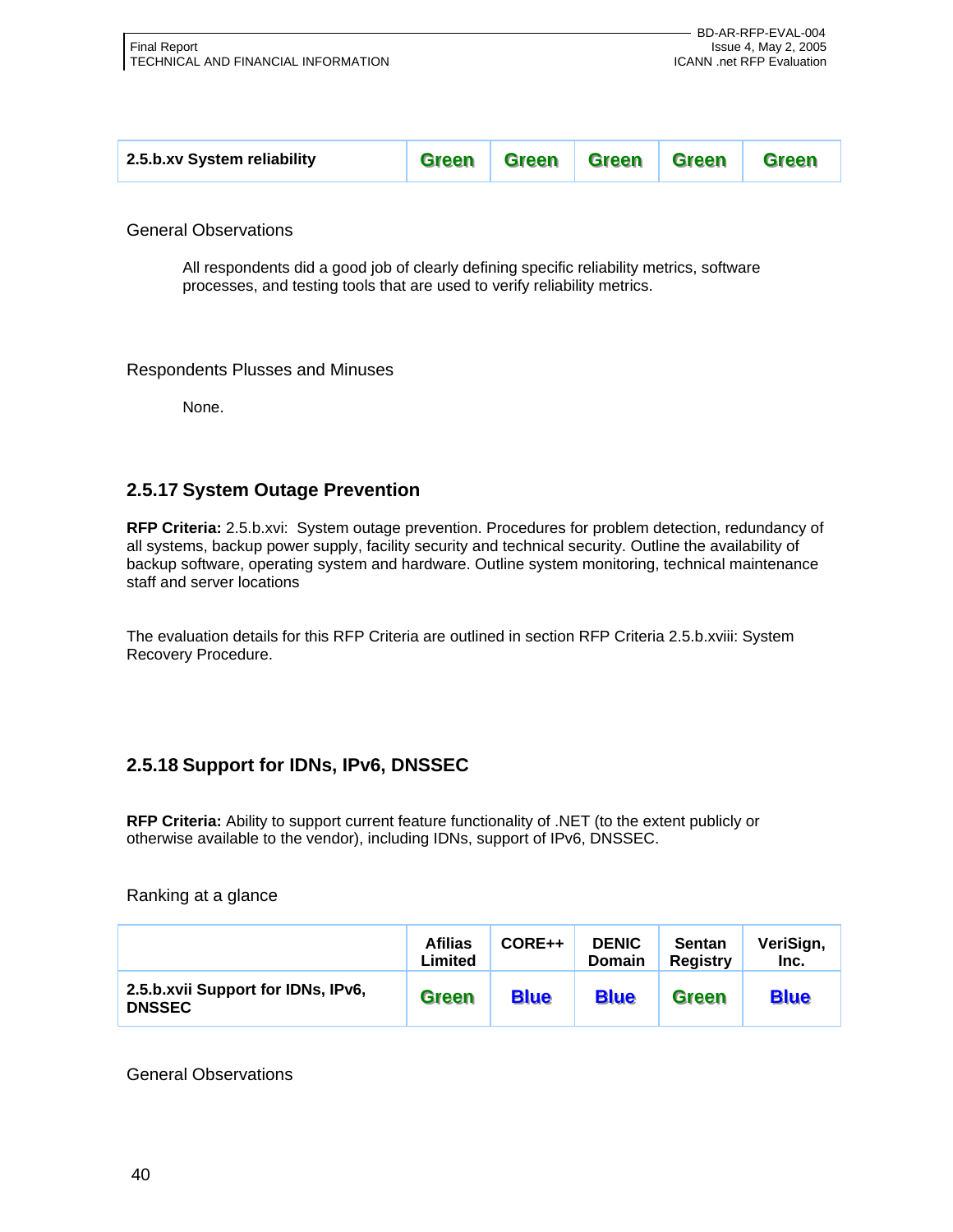VeriSign supports all three features, i.e. IDN, IPv6, and DNSSEC. IDNs are supported by all the respondents. DENIC supports DNSSEC conceptually, but does not seem to have conducted trials in a production setting to gain experience. It does not have plans to setup a DNSSEC test-bed either.

#### Respondents Plusses and Minuses

#### **Afilias:**

None.

**CORE++:** 

None.

#### **DENIC:**

None.

#### **Sentan:**

+Significant R&D investment in DNSSEC. Staff member one of originators for DNSSEC requirements. Trials underway.

#### **VeriSign:**

+: Supports IPv6 today, and making significant investments in DNSSEC.

### **2.5.19 System Recovery Procedure**

**RFP Criteria:** 2.5.b.xviii: System recovery procedures: Procedures for restoring the system to operation in the event of a system outage, both expected and unexpected. Identify redundant/diverse systems for providing service in the event of an outage and describe the process for recovery from various types of failures. Describe the training of technical staff that will perform these tasks, the availability and backup of software and operating systems needed to restore the system to backup electrical power systems and the projected time for system restoration. Describe procedures for testing the process of restoring the system to operation in the event of an outage, the documentation kept on system outages and on potential system problems that could result in outages.

#### Ranking at a glance

|  | <b>Afilias</b><br>Limited | $\overline{1}$ CORE++ $\overline{1}$ | <b>DENIC</b><br>Domain | <b>Sentan</b><br><b>Registry</b> | VeriSign,<br>Inc. |
|--|---------------------------|--------------------------------------|------------------------|----------------------------------|-------------------|
|--|---------------------------|--------------------------------------|------------------------|----------------------------------|-------------------|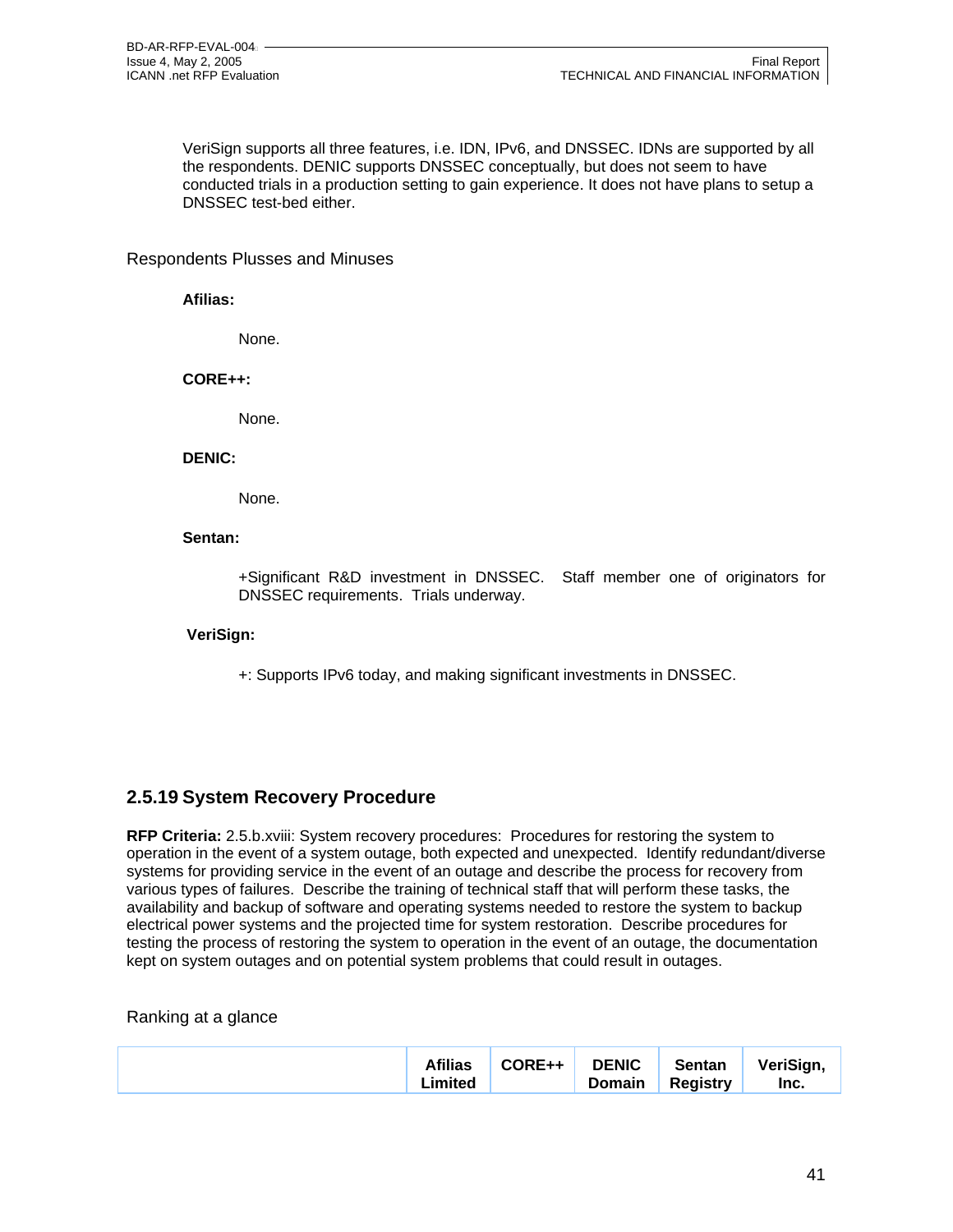| 2.5.b.xvi and 2.5.b.xviii Outage<br><b>Prevention and Recovery</b> | <b>Blue</b> | <b>Blue</b> | <b>Blue</b> | <b>Blue</b> | <b>Blue</b> |
|--------------------------------------------------------------------|-------------|-------------|-------------|-------------|-------------|
|--------------------------------------------------------------------|-------------|-------------|-------------|-------------|-------------|

#### Evaluation Criteria

Given the close relationship between "System Outage Prevention" (2.5.b.xvi) and "System Recovery Procedures" (2.5.b.xviii), there is significant overlap between the sub-criteria used to evaluate both sections. The responses were evaluated against the following sub-criteria.

- System monitoring and proactive problem detection
- System redundancy approach
- Technical staff selection and training
- Geographic diversity of server sites
- System-restoration procedures
- Approach for testing system-restoration procedures
- Documentation on potential and actual system outages

#### General Observations

All vendors exceeded the evaluation criteria by providing details on how they would prevent outages whenever possible and recover from outages when they occur. All vendors have described a prevention/recovery plan that we believe would meet or improve upon the allowable system outage times described in Appendix D of the current .Pro registry agreement.

#### Respondents' Pluses and Minuses

#### **Afilias:**

+: Proven track record dealing with outages. Afilias successfully used its approach during the US power outages in 2003.

#### **CORE++:**

-: CORE++ describes what they *will* do, rather than what they have *already* done which is moderately risky.

#### **DENIC:**

+: DENIC has never needed to use its backup power system due to the high reliability of the power grid in Frankfurt.

-: Primary and secondary SRS sites located 275 miles apart.

#### **Sentan:**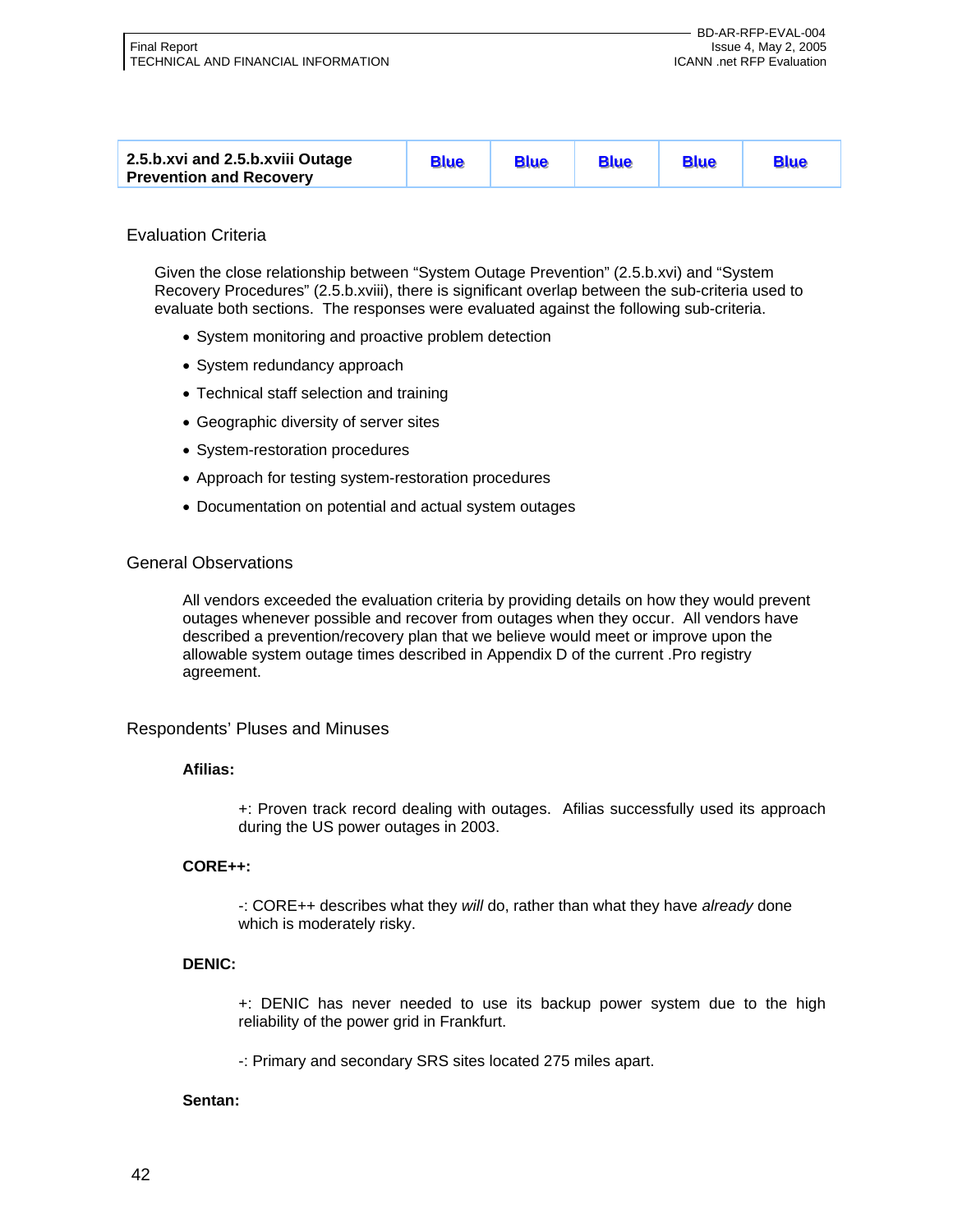**-:** Sentan/NeuLevel addressed our concern regarding having a primary and backup SRS within 400 miles of each other, and a third site in Japan which can be activated in 24 hours. Nevertheless, we still believe that the greater geographic distribution of some of the other vendors is better than the Sentan/NeuLevel approach.

#### **VeriSign:**

+: VeriSign has operated a highly available service for some years.

## **2.5.20 Technical and Other Support**

**RFP Criteria:** Technical and other support. Support for registrars and for Internet users and registrants. Describe technical help systems, personnel accessibility, web-based, telephone and other support services to be offered, time availability of support and language-availability of support. Ability to support new and emerging technologies.

#### Ranking at a glance

|                                                 | <b>Afilias</b><br>Limited | $CORE++$     | <b>DENIC</b><br><b>Domain</b> | <b>Sentan</b><br><b>Registry</b> | VeriSign,<br>Inc. |
|-------------------------------------------------|---------------------------|--------------|-------------------------------|----------------------------------|-------------------|
| 2.5.b.xix Technical and Other<br><b>Support</b> | Green                     | <b>Green</b> | <b>Green</b>                  | <b>Blue</b>                      | Green             |

#### Evaluation Criteria

The responses were evaluated against the following sub-criteria.

- Description of technical help systems including web-based, telephone and other support services
- Time availability, personnel accessibility and language availability
- Support for new and emerging technologies

#### General Observations

Sentan describes a significant help organization and its participation in support of emerging technologies and is in first place. VeriSign also provides significant help support and is in second place. Afilias and DENIC meet the basic requirements and are tied for third. CORE provided minimal details on how they will support registrants and Internet users, and is in fifth place.

#### Respondents Plusses and Minuses

#### **Afilias:**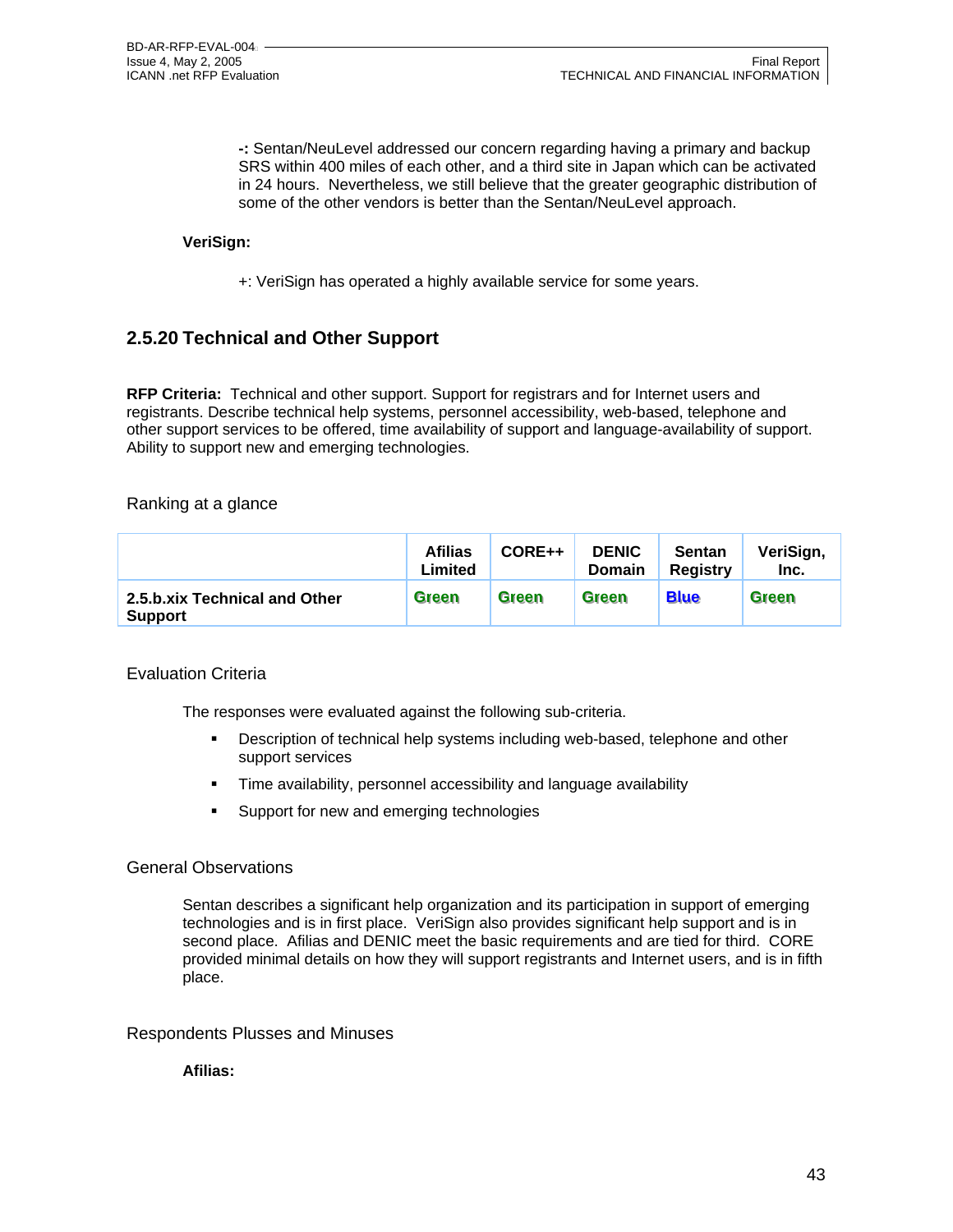-: Currently both customer and technical support are provided to registrars in English only.

+: Selected a partner to provide technical and customer support in the following languages: English, Chinese (Cantonese and Mandarin), French, German, Hindi, Italian, Japanese, Korean, Russian and Spanish.

+: Planned outages and maintenance announced at least seven days prior to the scheduled date.

+: When new and emerging technologies are launched, Afilias disseminates communications to Customer and Technical Support Group to allow them to assist registrars.

+: Before a registrar is allowed to join the live Shared Registry System it must first pass Operational Test and Evaluation (OT&E) certification to verify the correct operation of a registrar's client system. Provides a Registrar Tool Kit.

#### **CORE++:**

-: Minimal description of help procedures, especially for registrants and Internet users.

+: Three shifts provide 24 x 7 x 365 coverage. Three support centers at three different locations. Languages available are Portuguese and Spanish, Korean, Chinese and Japanese.

+: Will establish an operational test-and-evaluation facility that will be available 24 x 7 x 365 for registrars to test their client system.

+: Major SRS upgrades are installed on the OT+E system before being deployed on the production system.

#### **DENIC:**

+: Good language coverage in the registry website (Arabic, Chinese, English, French, German, Spanish).

+: 365 x 24 x7 support in English, 14 hr/day German, several callback languages available.

+: Test environment available free to registrars, provides a registrar toolkit. Regularly organizes events with a focus on information exchange: Technical Registrar Meetings, Registrar Advisory Councils.

#### **Sentan:**

+: Very detailed and well-thought-out support infrastructure. 3-tier support with all tiers available 365/24/7.

+: Extensive accommodation for multiple languages including CSRs, web. WHOIS and web content in multiple languages, live chat and telephone translation service with 100 language support.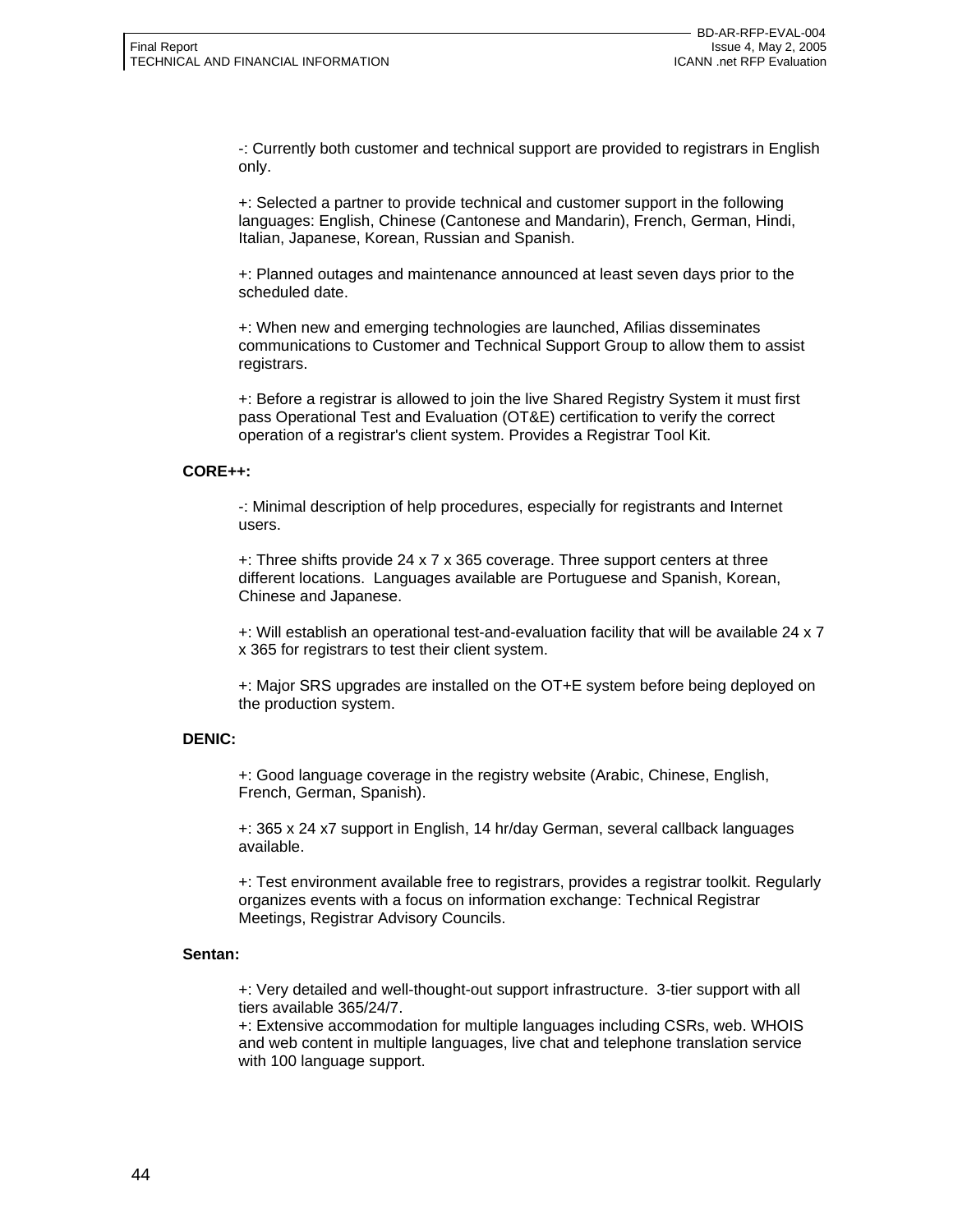+: Web portal for registrars including registrar administration tool, ad hoc reporting, automated registry-registrar messaging, etc. with access controlled via hardware SecurID and encryption of data traffic.

+: Direct support in call centers for Chinese, French, German, Italian, Japanese, Korean, and Spanish. Convincing outline of support for steering registrants to the proper help entity. Extensive description of support of new technologies.

#### **VeriSign:**

+: 365x24x7 availability, support offices around the world, multiple languages spoken by support staff (including Farsi) and available on websites and portal.

+: Language service for translation of less common languages.

+: EPP and IDN software development kits available.

+: Red Herring top 100 Innovator award for development of ATLAS.

+: Active participation in industry events and workshops, conducts seminars and webinars.

# **2.6 Security and Stability**

**RFP Criteria:** *The entity chosen to operate the .NET registry must: (i) maintain .NET registry functions efficiently and reliably, (ii) demonstrate disaster recovery capability and (iii) deliver high quality of service for all .NET users worldwide. Providing documentation for procedures insuring a very high level of security and stability is an absolute criterion.* 

All vendors met the absolute criterion of "providing documentation for procedures insuring a very high level of security and stability," and received green rankings. The sections below discuss the relative criteria.

## **2.6.1 Provision for Registry Failure**

**RFP Criteria:** Describe in detail how you would assure continuity of operations in the event of operational failure of the registry and make provision for contingencies and a failsafe back-up plan. A commitment to provide ICANN with escrowed data, in and of itself, will not satisfy the absolute criterion.

Ranking at a glance

|  | <b>Afilias</b><br>CORE++<br>∟imited | <b>DENIC</b><br>Domain | Sentan<br><b>Registry</b> | VeriSign,<br>Inc. |
|--|-------------------------------------|------------------------|---------------------------|-------------------|
|--|-------------------------------------|------------------------|---------------------------|-------------------|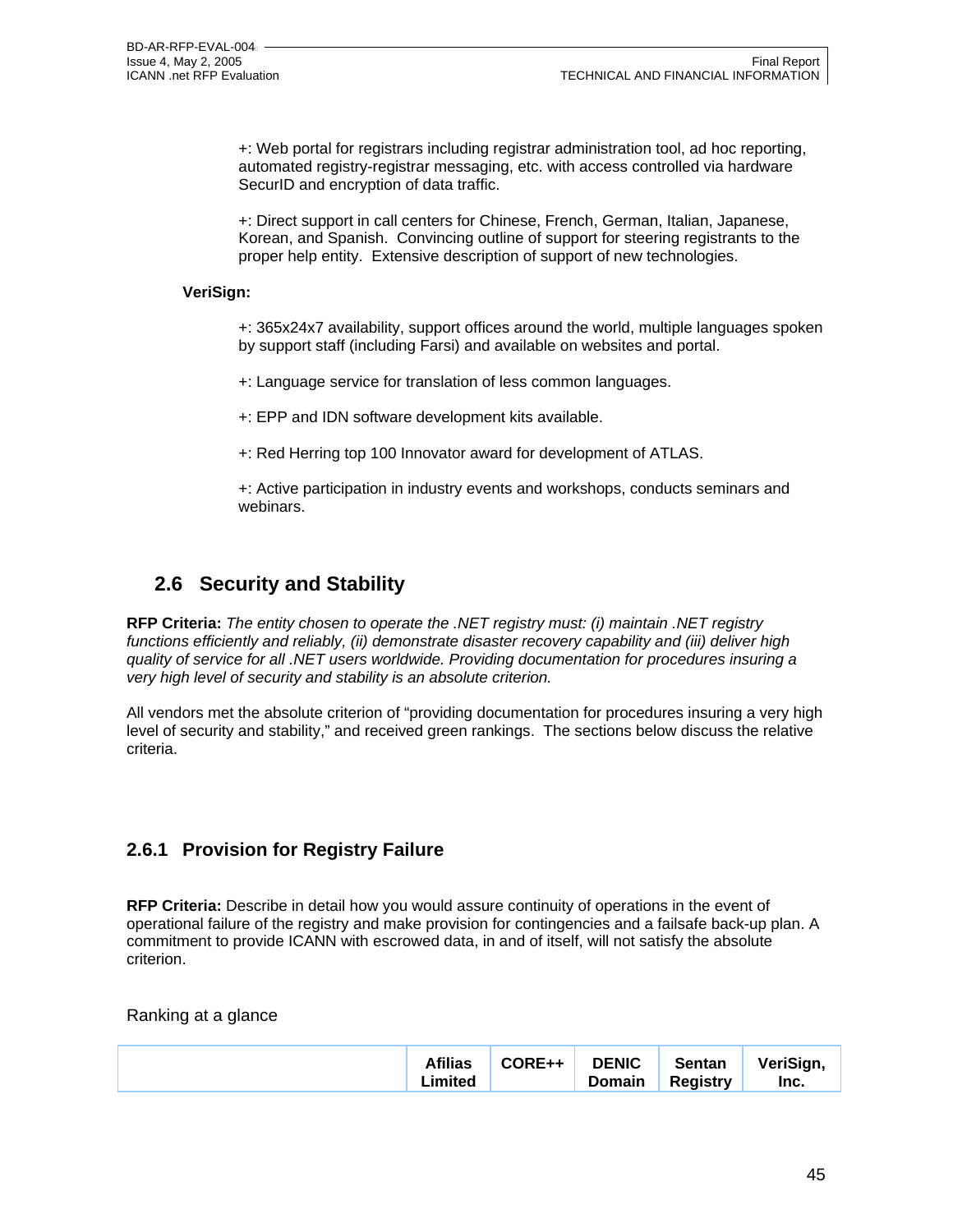| <b>Blue Green Green Green</b><br><b>Blue</b><br>2.6.a Provision for Registry Failure |
|--------------------------------------------------------------------------------------|
|--------------------------------------------------------------------------------------|

#### Evaluation Criteria

The responses were evaluated against the following sub-criteria.

- Overall disaster-recovery approach
- Approach to escrowing registry data
- Approach for ensuring continuity of operations in the event of a major operational failure
- Management approach to disaster recovery
- Technical approach to disaster recovery

#### General Observations

All vendors met or exceeded the evaluation criteria by providing details on how they would deal with the technical failure of their registry. (Business failures were addressed in Section 2.6.b and security issues were addressed in 2.6.c). Responses to this section are related to information provided in many 2.5.b subsections. Some vendors provided significantly more detail than others, however, allowing some differentiation of the scores.

#### Respondents' Pluses and Minuses

#### **Afilias:**

+: Superior approach to managing registry failure.

#### **CORE++:**

-: Limited detail provided.

#### **DENIC:**

-: Approach to geographic diversity slightly risky due to proximity of primary and backup sites.

#### **Sentan:**

-: Approach to geographic diversity slightly risky due to proximity of primary and backup sites.

#### **VeriSign:**

+: Comprehensively describes the processes for recovery from various registry failures.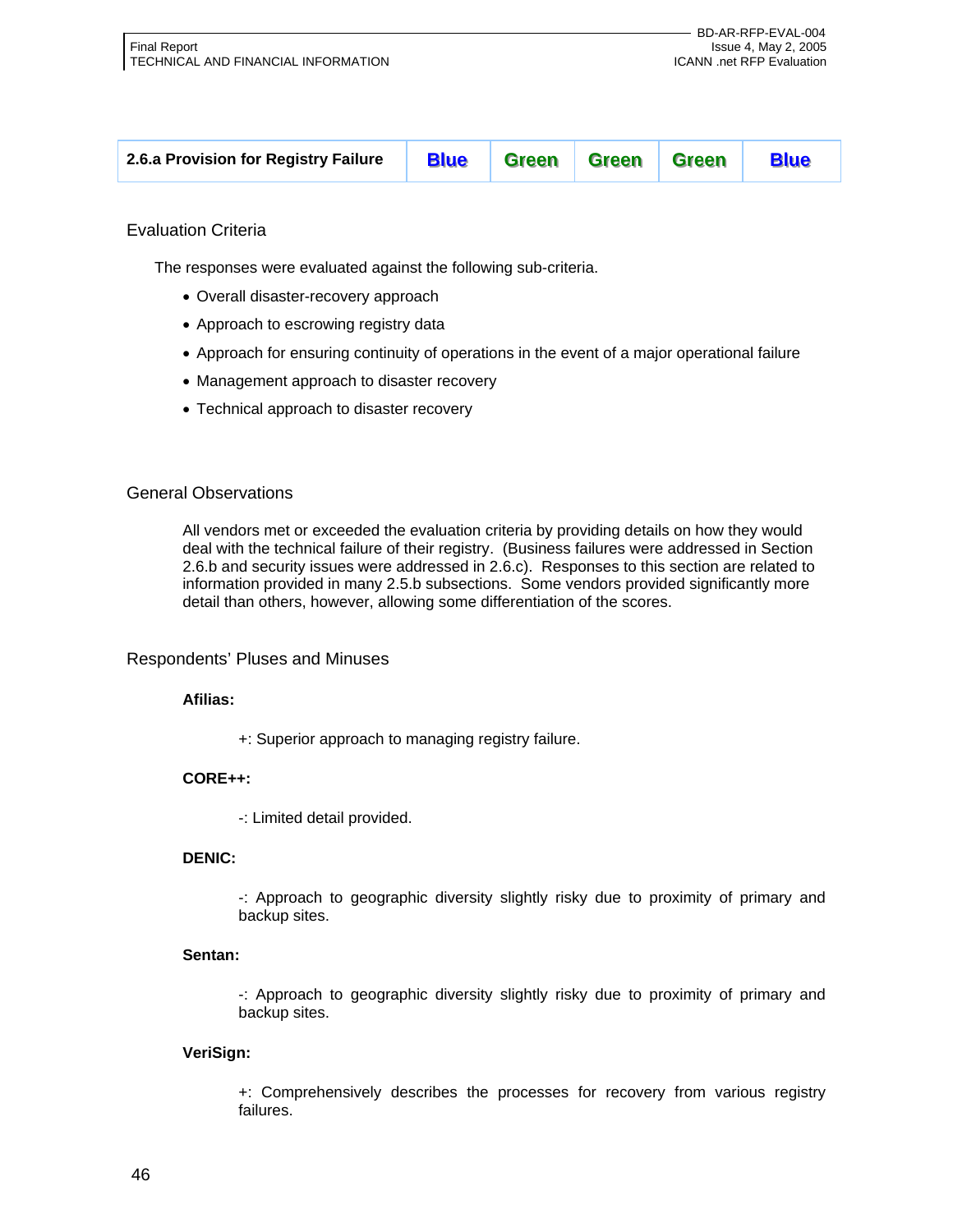# **2.6.2 Provision for Business Failure**

**RFP Criteria**: Provision for Business Failure. Describe in detail what advance arrangements you will

implement to ensure that, if your operation of the .NET registry becomes financially non-viable, the registry operations will be quickly, smoothly and efficiently transferred to another operator so as to minimize disruption of the registry functions.

#### Ranking at a glance

|                                      | <b>Afilias</b><br>Limited | CORE++       | <b>DENIC</b><br><b>Domain</b> | <b>Sentan</b><br>Registry | VeriSign,<br>Inc. |
|--------------------------------------|---------------------------|--------------|-------------------------------|---------------------------|-------------------|
| 2.6.b Provision for Registry Failure | <b>Green</b>              | <b>Green</b> | <b>Green</b>                  | <b>Green</b>              | <b>Blue</b>       |

#### Evaluation Criteria

The responses were evaluated against the following sub-criteria.

- Cash reserves and other financial contingencies
- Transition planning in the event of business failure
- Approach for code and data to facilitate transition in the event of business failure
- Management approach to transition in the event of business failure
- Technical approach to transition in the event of business failure

#### General Observations

All vendors provided sufficient information to demonstrate a viable approach to transitioning their registry operation in the event of a business failure.

#### Respondents' Pluses and Minuses

**Afilias:** 

None.

**CORE++:** 

None.

#### **DENIC:**

None.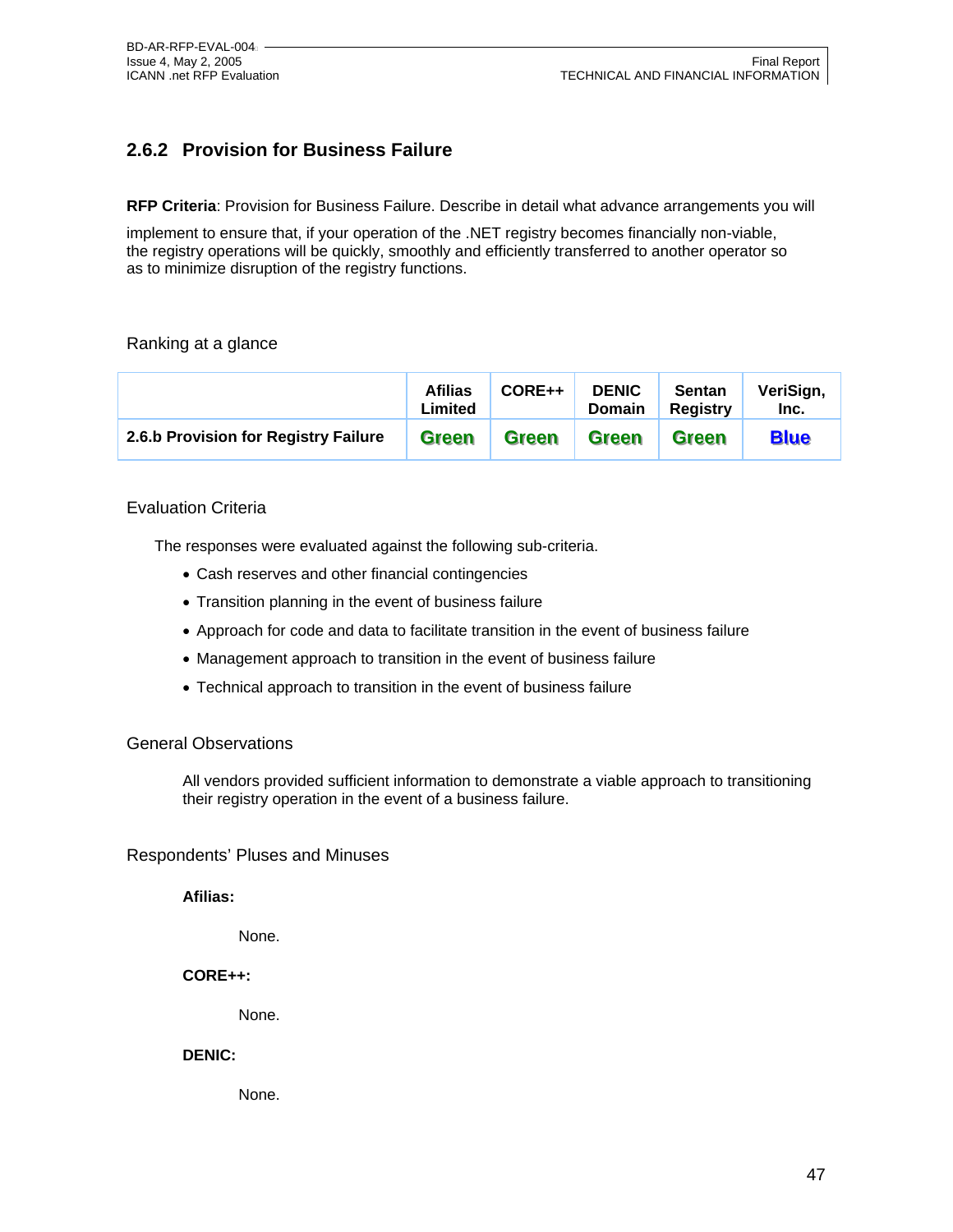#### **Sentan:**

None.

#### **VeriSign:**

+: VeriSign financial status. Details are proprietary and are available to ICANN.

+: VeriSign is the only vendor who has already transitioned a registry that it previously operated to a different registry operator (i.e., the .org transition).

+: VeriSign noted in its response to the preliminary report that as a publicly traded company, its "financial systems are designed to meet the rigorous requirements and disclosure policies required by the United States Securities and Exchange Commission as well as other applicable laws, specifically the Sarbanes-Oxley requirements." The evaluators note that meeting Sarbanes-Oxley requirements necessitate a higher level of standard in the area of access controls and security measures for financial applications.

# **2.6.3 Security**

**RFP Criteria** 2.6.c: Describe in detail your arrangements to provide a secure environment in which the registry infrastructure is to be operated.

Ranking at a glance

|                               | <b>Afilias</b><br>Limited | CORE++       | <b>DENIC</b><br>Domain | <b>Sentan</b><br><b>Registry</b> | VeriSign,<br>Inc. |
|-------------------------------|---------------------------|--------------|------------------------|----------------------------------|-------------------|
| 2.6.c and 2.5.b.xiii Security | Green                     | <b>Green</b> | <b>Green</b>           | <b>Green</b>                     | <b>Blue</b>       |

#### Evaluation Criteria

The responses were evaluated against the following sub-criteria.

- Risk Management
- Security Controls
- Systems Development Lifecycle
- Certification and Accreditation
- System Security Plan
- Personnel Security
- Physical Protection
- Help-Desk
- Hardware and Software Maintenance
- Data Integrity
- Documentation
- Awareness, Training and Education
- Incident Response
- Identification and Authentication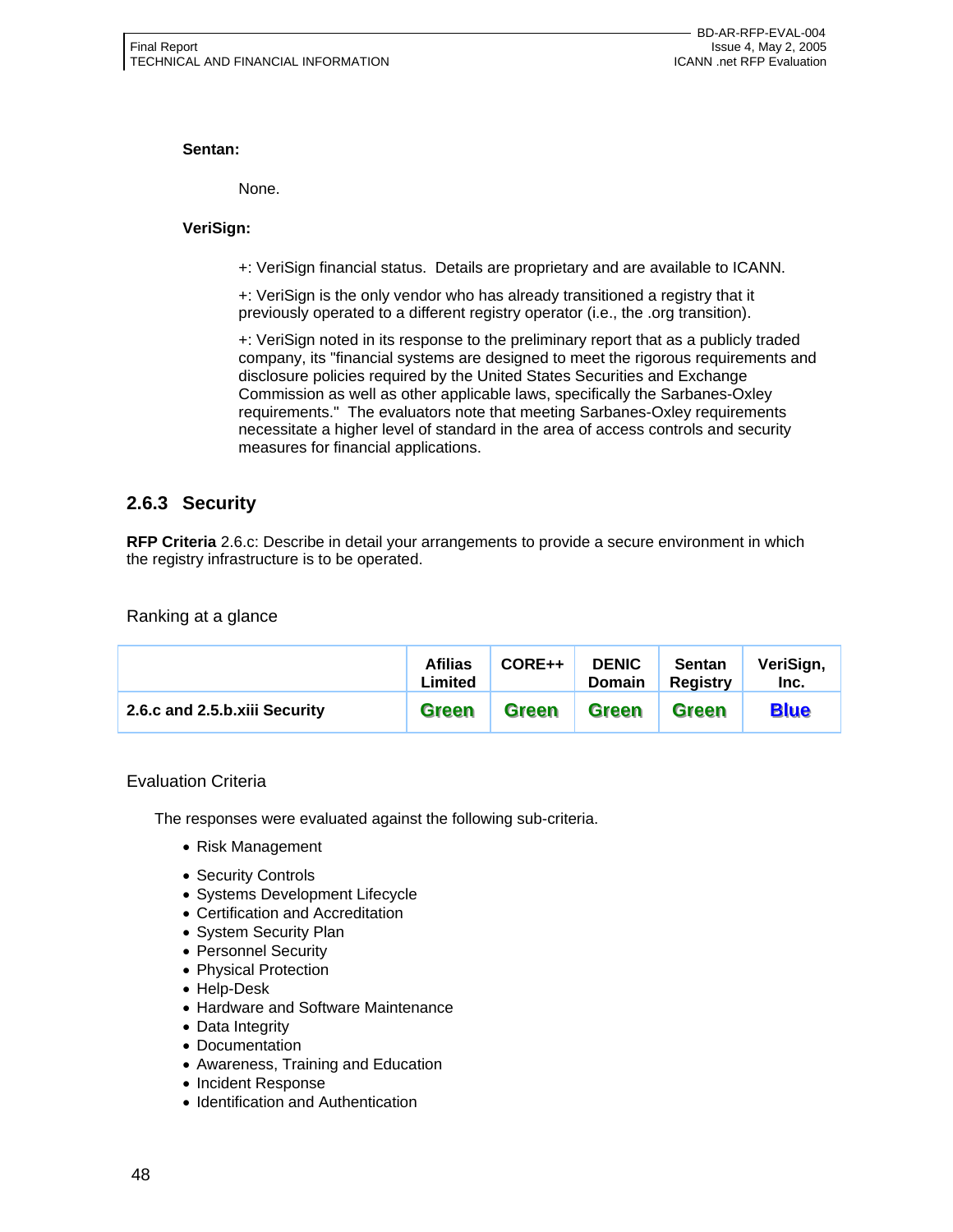BD-AR-RFP-EVAL-004

- Logical Access Controls
- Audit Trails
- Intrusion Detection Systems
- SSLv3 Support

#### General Observations

None.

#### Respondents' Pluses and Minuses

#### **Afilias:**

+: Top rating for 5 sub-criteria.

#### **CORE++:**

+: Top rating for 4 sub-criteria.

-: Poor rating on one criterion, even after response to the preliminary evaluation report.

#### **DENIC:**

+: Top rating for 5 sub-criteria.

#### **Sentan:**

+: Top rating for 8 of 18 sub-criteria.

#### **VeriSign:**

- +: Top rating for 13 of 18 sub-criteria.
- +: Original RFP response did not need to be augmented with additional information in response to the preliminary evaluation report.

# **2.7 Additional Relative Criteria**

**RFP Criteria**: The following are additional relative criteria: (i) the degree to which the vendor's proposal promotes competition in the registration of domain names, (ii) the degree to which an vendor's business model relies on multiple, rather than sole source, suppliers, to reduce the impact of failure by any one supplier, and (iii) the degree to which an vendor's proposal results in improved implementation of, and support for, GNSO policies, such as transfers and deletes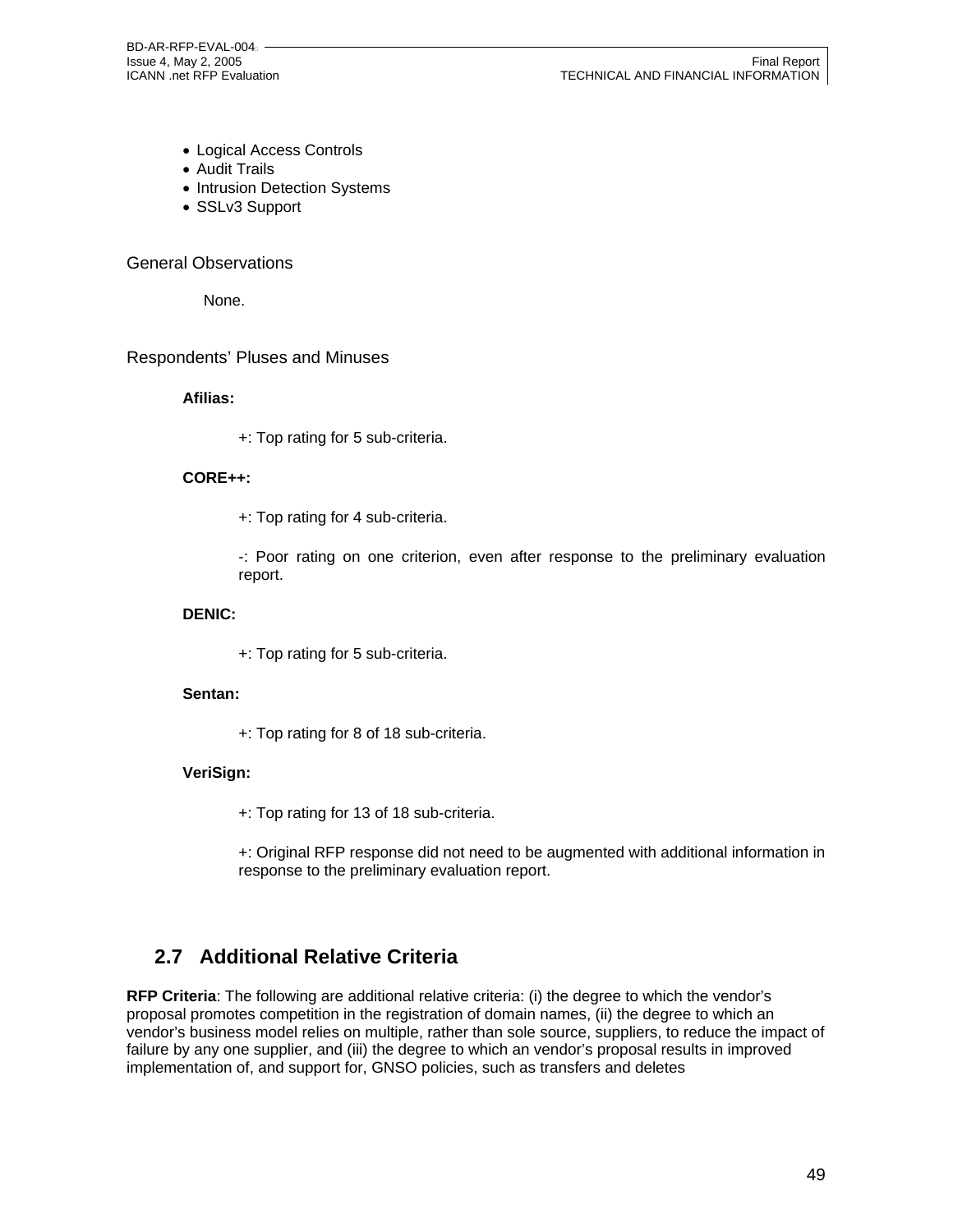#### Ranking at a glance

|                                   | <b>Afilias</b><br>Limited | CORE++       | <b>DENIC</b><br><b>Domain</b> | <b>Sentan</b><br>Registry | VeriSign,<br>Inc. |
|-----------------------------------|---------------------------|--------------|-------------------------------|---------------------------|-------------------|
| 2.7. Additional Relative Criteria | <b>Green</b>              | <b>Green</b> | <b>Green</b>                  | <b>Green</b>              | <b>Green</b>      |

#### Evaluation Criteria

The responses were evaluated against the following sub-criteria.

#### **(i) the degree to which the vendor's proposal promotes competition in the registration of domain names,**

- **Equitable / open access is provided to the registrars**
- Ease of market entry for registrars (breadth and depth of technical, marketing and/or business support provided to new registrars)
- Ease of use for registrar, for example, user friendly order systems
- Breadth and depth of service and help desk support
- National or regional distribution enhancements, for example, local language support
- R&D for example, innovations and developments in enhancements to DNS to facilitate growth
- Meeting previously unmet needs of the registrars or consumers
- Ease of domain name portability across registrars
- Technology transfer

#### **(ii) degree to which an vendor's business model relies on multiple, rather than sole source, suppliers, to reduce the impact of failure by any one supplier,**

- Who are the vendor's suppliers:
	- o Equipment
	- o People
	- o Services
		- Outsourced?
		- Availability of personnel
- What, if any, risk mitigation strategies have been developed to deal with the above?
- Are supply risks captured in the vendor's business continuity plans and or risk mitigation strategies
- See vendor's response to item 6, Security and Stability, "(a) Provision for Registry Failure. Describe in detail how you would assure continuity of operations"

#### **(iii) the degree to which an vendor's proposal results in improved implementation of, and support for, GNSO policies, such as transfers and deletes**

- What is the vendor's response to RFP Part 2, Item 1, "ICANN Policy Compliance" in which the respondent describes in detail its method for implementing ICANN's Inter-Registrar Transfer Policy.
- What is the vendor's response to RFP Part 2, Item 1, "ICANN Policy Compliance" in which the respondent describes how it will comply with ICANN's consensus policies?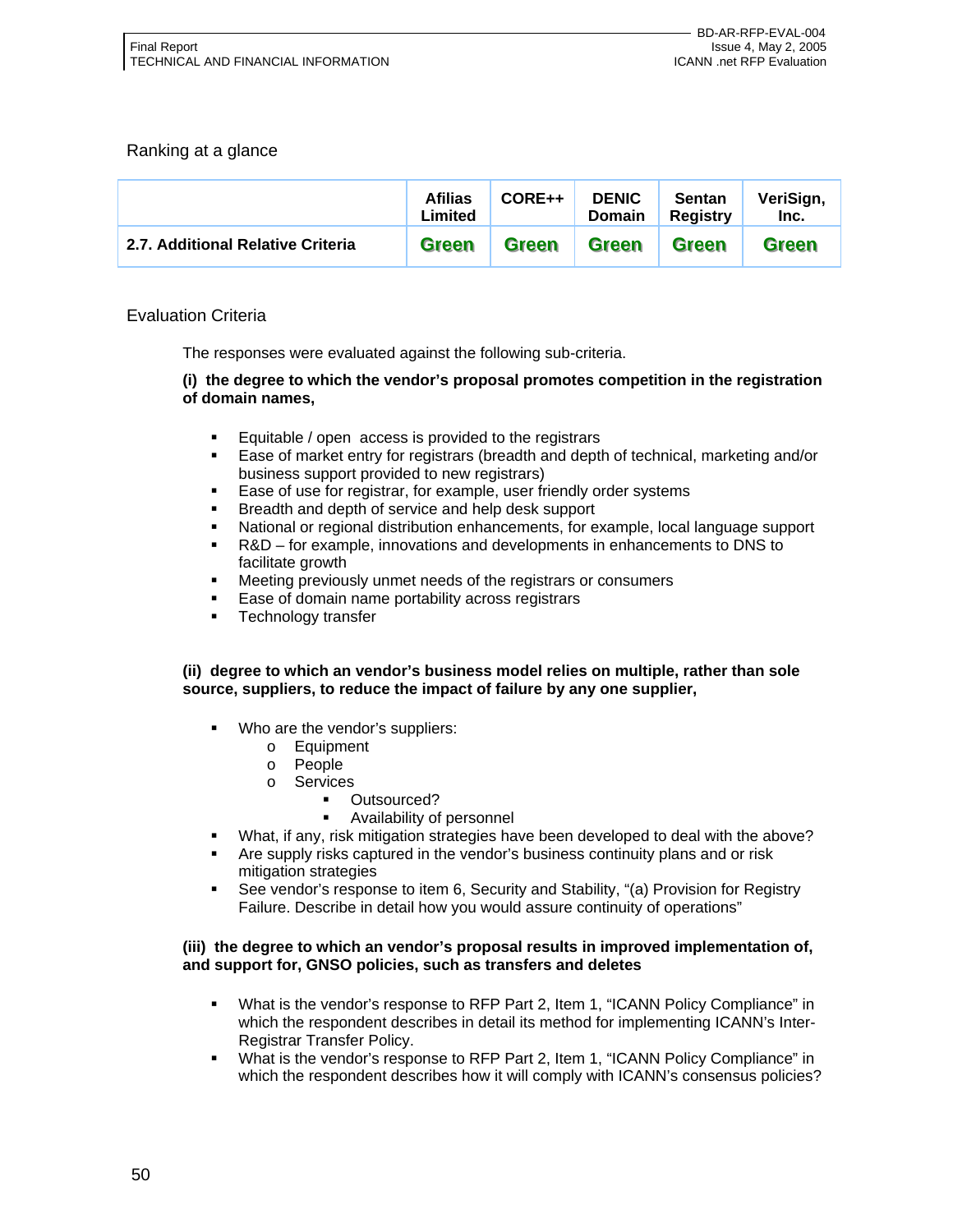- Review vendors comments in support GNSO Policies, as defined on the page http://gnso.icann.org/policies/ , specifically;
	- o **Issues Reports (Dispute Resolution and Privacy)**
		- Staff Manager's Issues Report on UDRP Review
		- **Staff Manager's Report on Privacy Issues Related to WHOIS**
	- o **Consensus Policies**
		- Transfers (Approved by ICANN Board 25 April 2003)
		- **WHOIS (Approved by ICANN Board 27 March 2003)**
		- Deletes (Approved by GNSO Council on 24 June 2003)
	- o **Implementations of New Consensus Policies**
		- WHOIS Data Reminder Policy (WDRP) (Notice given to registrars 16 June 2003)

#### General Observations

General observations and rankings are as follows:

For 2.7 all vendors provided satisfactory responses. Some distinguishing points are noted below.

(i) the degree to which the vendor's proposal promotes competition in the registration of domain names,

> All of the respondents provided satisfactory responses. Sentan and VeriSign's responses, however, stand out above the other three in that they provided more detail in how each one has specifically promoted competition than the other respondents in this area.

(ii) degree to which an vendor's business model relies on multiple, rather than sole source, suppliers, to reduce the impact of failure by any one supplier

All of the respondents provided satisfactory responses

(iii) the degree to which an vendor's proposal results in improved implementation of, and support for, GNSO policies, such as transfers and deletes.

All of the respondents provided satisfactory responses

#### Respondents Plusses and Minuses

#### **Afilias:**

+: Afilias provided additional information in response to the preliminary report regarding language support and translation services, 24x7x365 technical and customer support in 10 ten languages via phone, e-mail, postal service and fax, and will also make the FAQs and customer training material available in said languages.

+: Afilias will fund a \$1M Infrastructure Innovation Fund, to be directed by their Technical Advisory Group, although it is not clear how this level of funding for the Infrastructure Innovation Fund would be supported.

-: Afilias's response did not demonstrate regional development and support to the same degree as respondents VeriSign and Sentan.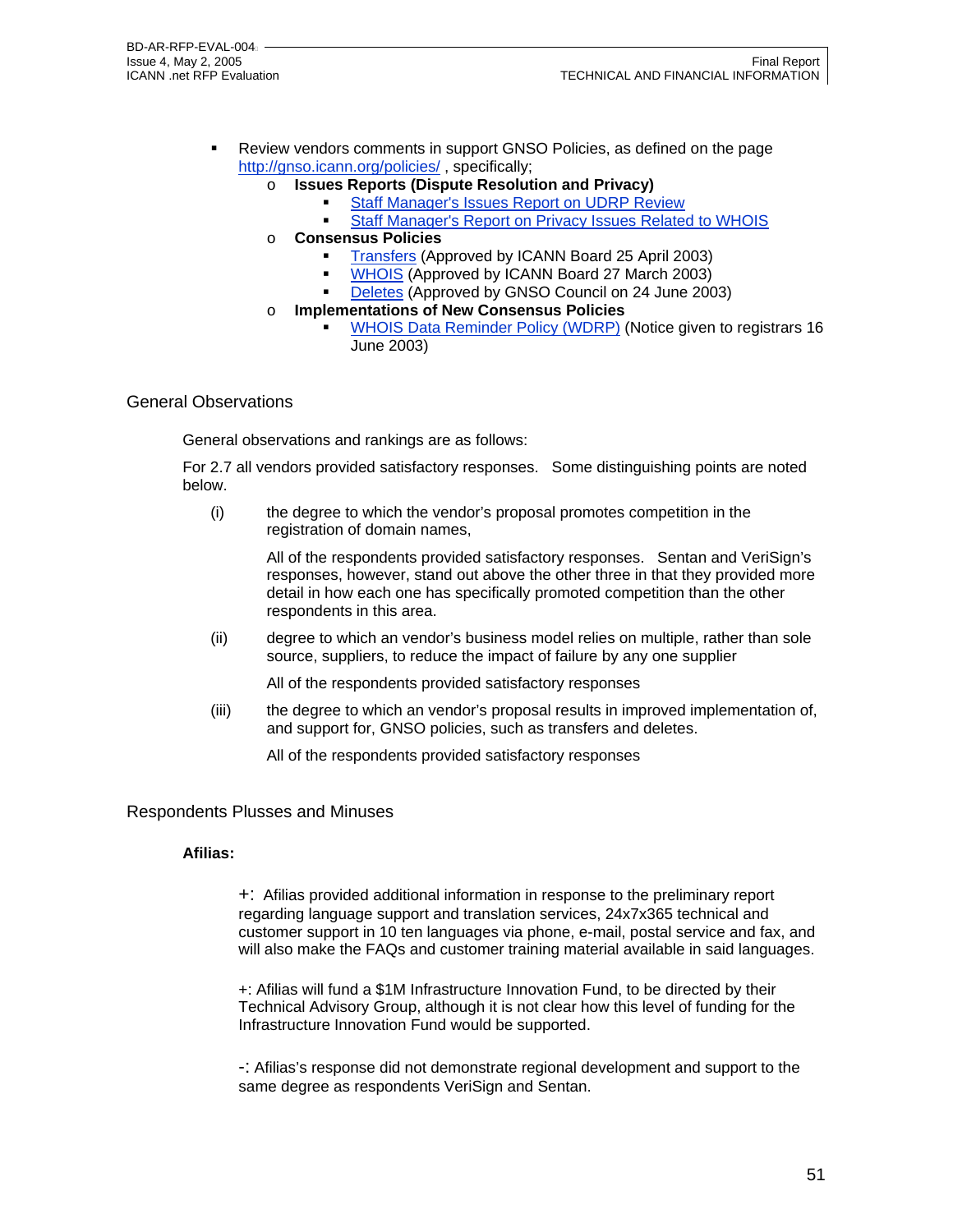#### **CORE++:**

+: CORE++'s use of partners with established operations in different regions, such as Asia/Pacific SRS Location and Support Office (Subcontractor: NIDA Consortium), European SRS Location, and EMEA Support office (Subcontractor: CORE), Americas Support Office (Subcontractor NICBR). However, NICBR is based out of Brazil, raising possible question regarding North American support.

-: CORE++, the bid vehicle, has no employees on its own. CORE++ SL is the future entity that would become the registry operator. CORE++ is a company which consists of ccTLD registries and the consortium of registrars (CORE). The principle behind CORE++ is "to do the work by the members of the company whenever feasible: decentralization and coordination." CORE++ identifies geographically focused "functional units" that will have staff "devoted to .NET".

This decentralized nature *could* be a plus if there is strong coordination, but given CORE++ is a new entity and has no employees, we are concerned that without a strong central organization such decentralization could lead to uncoordinated, if not conflicting, business support efforts.

#### **DENIC:**

+: DENIC has a demonstrated history of a successful ccTLD promotion, with more than 8,000,000 domains in .de.

+: DENIC has a successful cooperative structure, with about 225 registrars from twelve countries. Due to DENIC's organizational structure as a cooperative, each of its 225 registrars is a DENIC member. Each of them is given the same voice in DENIC's decision making process. DENIC adds "changes in existing services and implementation of new services therefore only get accomplished if the majority of registrars are sure of a need for them" and that "the experiences DENIC has gained from this very tight connection to all registrars concerned, it will apply for the administration of .net." This is a valuable feedback mechanism for business support.

-: DENIC's response did not demonstrate regional development and support to the same degree as respondents VeriSign and Sentan.

-: DENIC's response does not state how it will provide business support to Asia.

-: In response to the preliminary report, DENIC added that DENIC and Tucows have "signed a very detailed Letter of Intent (LoI) on February 2, 2005. DENIC will provide worldwide support services from its headquarters location in Frankfurt 14 hours a day - from 5 to 19 UTC - seven days a week, with Tucows offering services from 16 to 7 UTC, five hours of overlap service will be available. Tucows will also provide organizational support for registrar trainings in North America.

Note that this Letter of Intent was signed after the RFP submittal due date.

#### **Sentan:**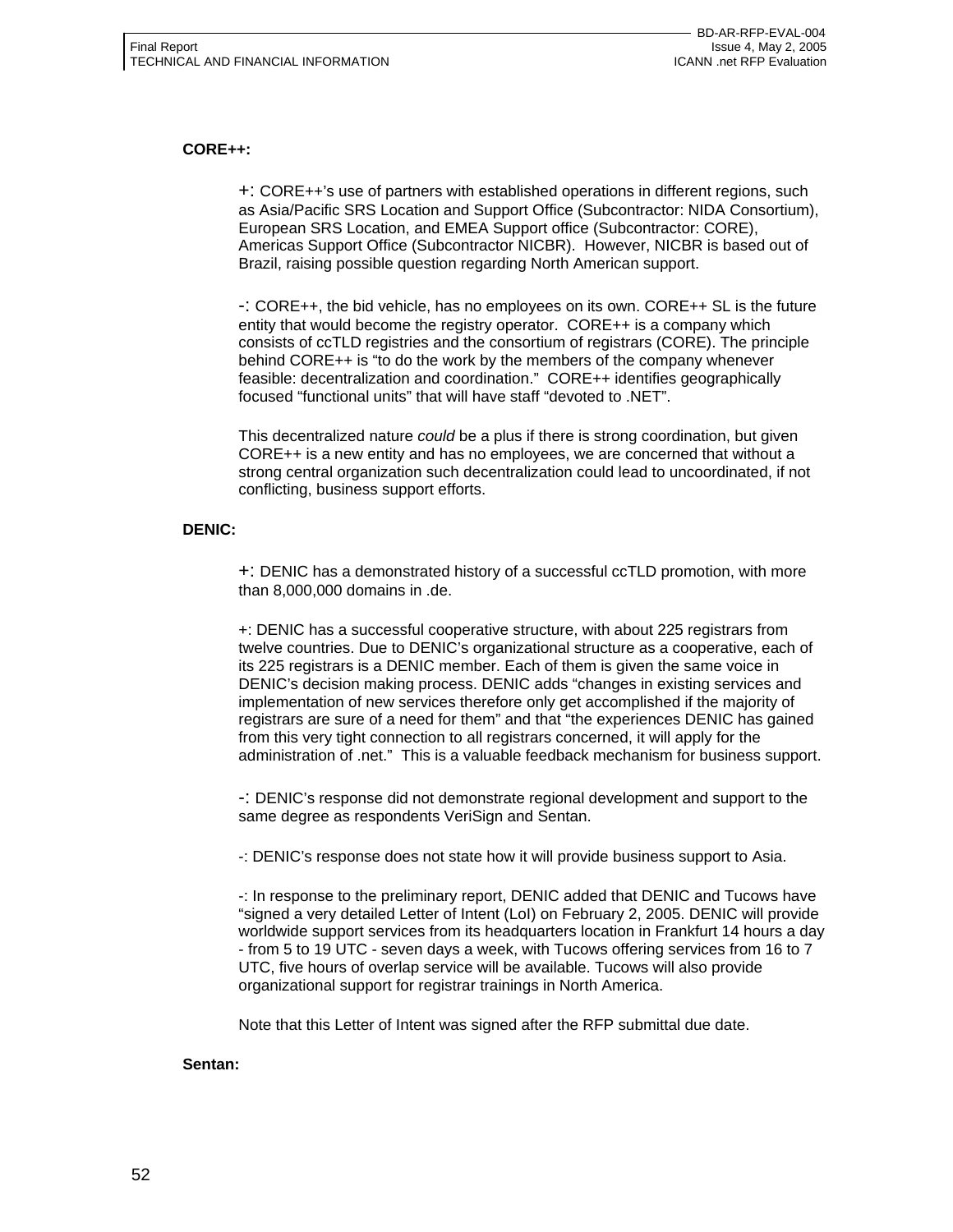+: Sentan describes an explicit market outreach program to stimulate the introduction of new registrars. Business plan includes details on funding to expand marketing materials and registry communications into 11 major languages in addition to English. Marketing and business support for registrars is detailed, for example, Sentan proposed 7 new services in Sections 3.a and 4.b.iv.1 that would support registry and registrar industry growth.

+: JPRS and NeuLevel partnership would provide business support for growth areas in Asia.

+: Sentan states it will implement a comprehensive program of outreach and education to stimulate the introduction of new registrar competitors. Particular focus will be placed on markets with a very low concentration of existing .NET registrars, notably Latin America, Africa, Middle East, and parts of Asia. However, the response lacks specific details on how such a program would be instituted.

#### **VeriSign:**

+: VeriSign's response to section 2.7.i describes several areas of demonstrated market support for registrars in new regions, note in particular VeriSign's success in recruiting new registrars in new regions, for example 1) recruiting 120+ new registrars in regions such as China, South Korea, and Brazil. VeriSign provides additional details in Section 3, "Network Expansion to Underserved Regions".

+: VeriSign provides registrars with objective market research to support their business needs. The existence of such marketing support programs was verified via a check of VeriSign's web site.

+: VeriSign establishes registrar financial requirements during the new registrar setup process.

+: VeriSign conducts periodic statistic analysis of gaps in registrations to identify underserved regions.

+: "Ease of use is supported for registrars, for example, user friendly order systems." VeriSign states "ATLAS (for Advanced Transaction Lookup and Signaling System) was named as one of the year's best innovations by InfoWorld and cited by ICANN Chairman Vint Cerf as an example of innovation in the ICANN-sponsored evaluation of new gTLDs." (The above statements regarding the InfoWorld citation, VeriSign's availability statistic, and Vint Cerf's comments were provided by VeriSign, and have not been independently verified.)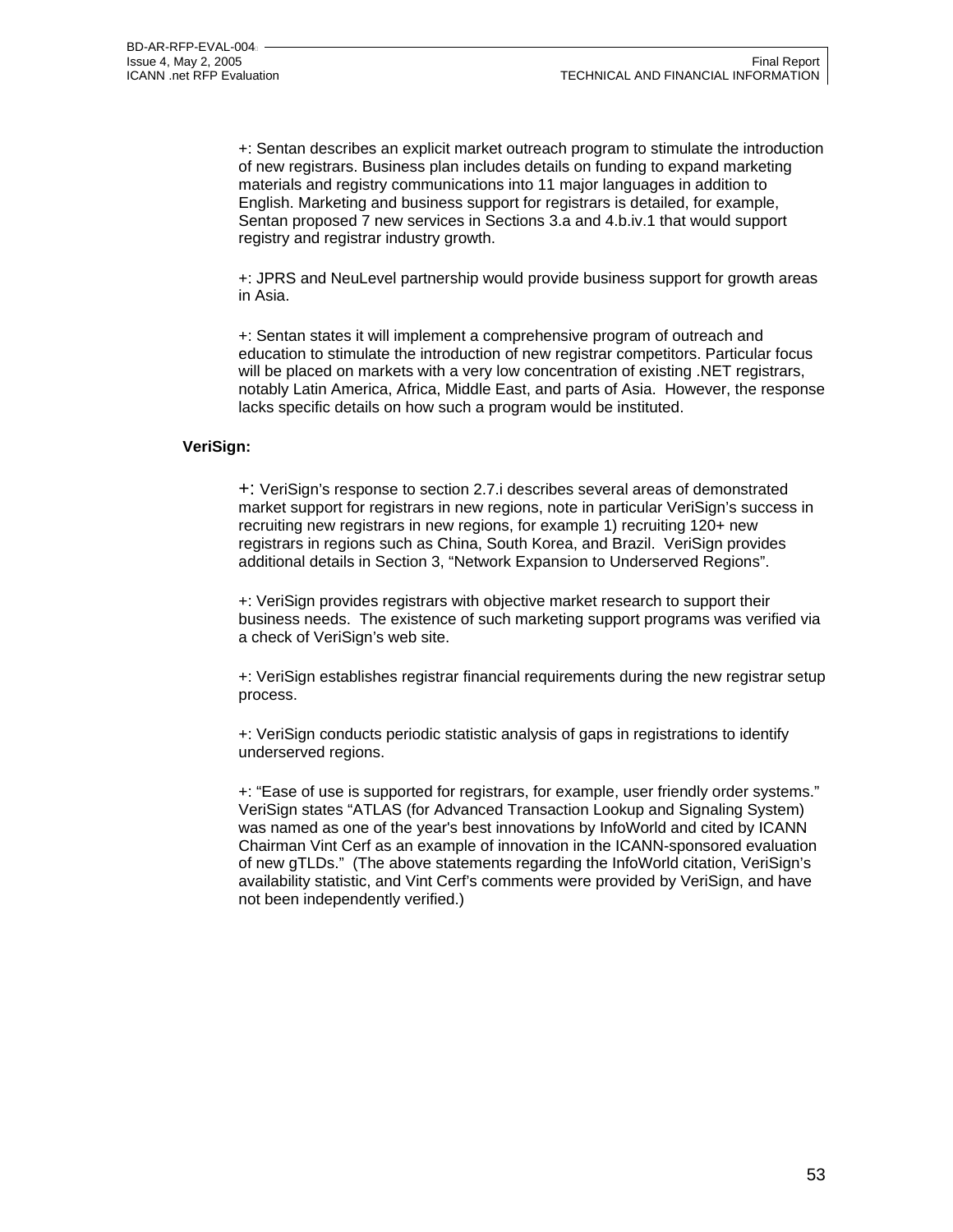# **2.8 Transition or Migration Plan**

**RFP Criteria**: Vendors should document their plan for (i) migrating .NET from the current registry operator (if applicable) with specific attention paid to maintaining existing functional capabilities as defined at the time of the RFP, including the existing RRP and (ii) for implementing support for Version 1.0 of EPP

Ranking at a glance

|                                                 | <b>Afilias</b><br>Limited | CORE++       | <b>DENIC</b><br><b>Domain</b> | <b>Sentan</b><br><b>Registry</b> | VeriSign,<br>Inc. |
|-------------------------------------------------|---------------------------|--------------|-------------------------------|----------------------------------|-------------------|
| 2.8. Transition or Migration Plan<br>(relative) | <b>Blue</b>               | <b>Green</b> | <b>Green</b>                  | <b>Blue</b>                      | <b>Blue</b>       |

#### Evaluation Criteria

The responses were evaluated against the following sub-criteria.

- Steps of the proposed transition, including sequencing and scheduling.
- The duration and extent of any interruption of any part of the Registry Function.
- If a thick registry model is intended, the steps for moving from the current thin registry model to a thick registry model.
- Contingency plans in the event any part of the proposed transition does not proceed as planned.
- The effect of the transition on (a) .NET registrants and registrars, (b) Internet users seeking to resolve .NET domain names, (c) performance of registration system, if any, and (d) performance of resolution system.
- The specifics of cooperation required from VeriSign, Inc.
- Any relevant experience of the vendor and the contracted service parties in performing similar transitions.
- Any proposed criteria for the evaluation of the success of the transition.
- Supporting RRP at time of transition and a migration path for EPP. Sub-categories for this area were as follows
- A detailed description of the plan for supporting RRP at the time of transition, for supporting EPP 1.0, and for providing registrars with a smooth, low-cost migration path from RRP to EPP.
- Provision for enabling testing of the EPP protocol between the registrar and registry before being deployed in a live production network?
- Migration plan provides for continual operations following the initial transition period
- Time frame for providing support for EPP
- **Period for both protocols to be supported concurrently**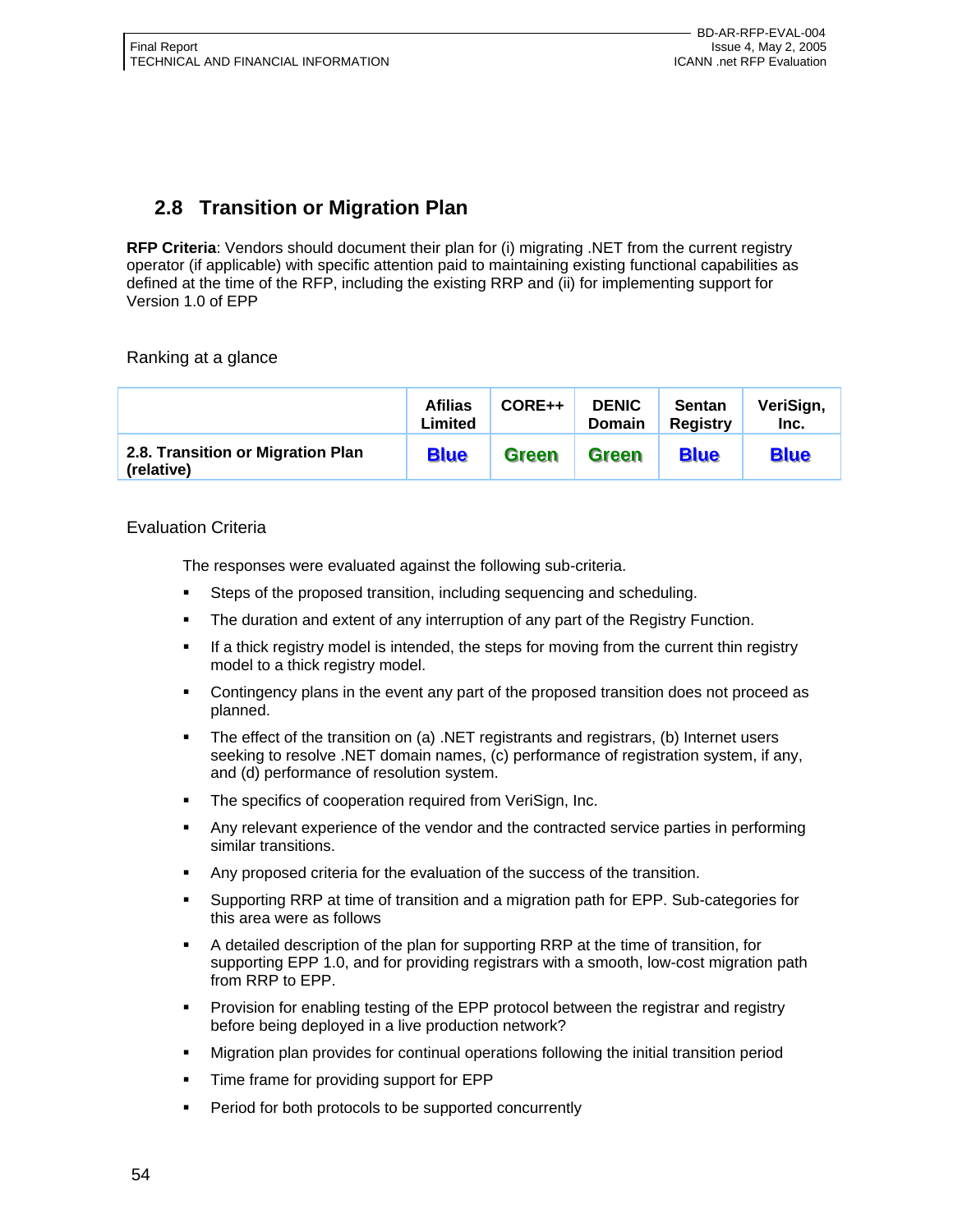**When a "Thick" Registry is used, is EPP the protocol deployed?** 

#### General Observations

All the vendors had reasonable and workable solutions for the migration and all had experience in migration. However, Sentan and Afilias had both experience in the domain name space of the same size and complexity as would be required in a .Net migration. Sentan's incentive-based approach to accelerate transition to EPP was quite innovative.

For migration to EPP, all the vendors significantly exceeded requirements for EPP support and all had mechanisms for concurrent EPP support.

#### Respondents Plusses and Minuses

#### **Afilias:**

+: Afilias has successfully performed several transitions, some of which were of similar scale and complexity to what the .Net migration would be.

#### **CORE++:**

+: exceeds requirements for concurrent EPP support

#### **DENIC:**

+: exceeds requirements for concurrent EPP support

#### **Sentan:**

+: Sentan has significant experience in transitioning a TLD (.US) from VeriSign. Sentan has also done transitions associated with managing telephone numbers in North America

+: For concurrent support for EPP Sentan describes a unique incentive-based approach to accelerate the transition to EPP. They also have a sensible approach to testing EPP

#### **VeriSign:**

+: VeriSign has zero transition risk.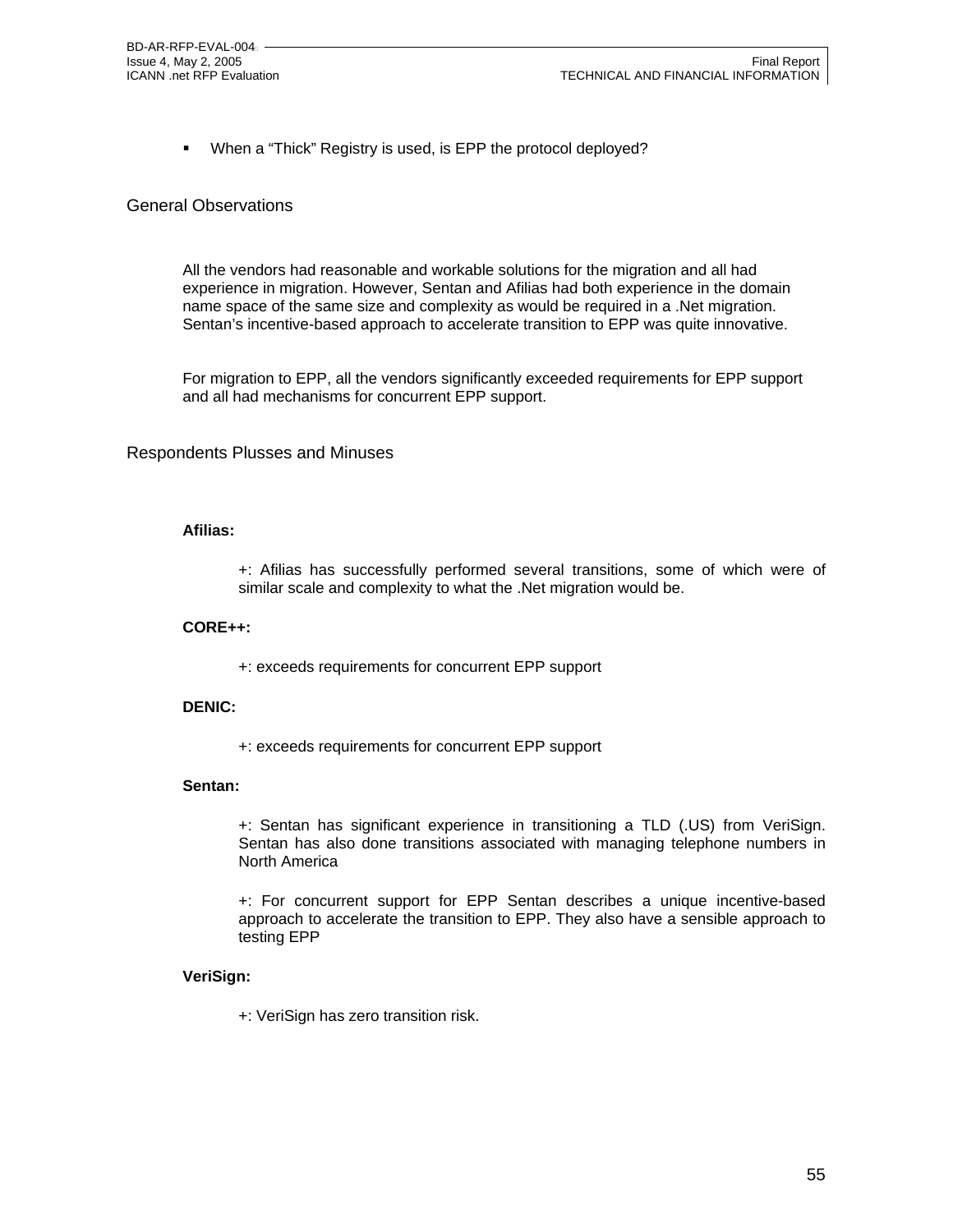# **3. Applicant Ranking**

As stated in the executive summary the evaluators find that each of the applicants has the capability to run the .NET registry. The distinguishing characteristics are largely differences in experience, risk, and price. We would caution that the final rankings are not, by their very nature, high precision.

# **3.1 Ranking at a glance**

|                                    | <b>Afilias</b><br>Limited | CORE++          | <b>DENIC</b><br><b>Domain</b> | <b>Sentan</b><br><b>Registry</b> | VeriSign,<br>Inc. |
|------------------------------------|---------------------------|-----------------|-------------------------------|----------------------------------|-------------------|
| <b>Applicant Ranking (overall)</b> | 4                         | 5               | 3                             | $\mathbf{2}$                     | 1                 |
| High priority criteria             | 4 Blue                    | 4 Blue<br>1 Red | 5 Blue                        | <b>11 Blue</b>                   | 14 Blue           |
| <b>Medium priority criteria</b>    | $\blacksquare$            | 1 Blue          | $\blacksquare$                | 1 Blue                           | $\blacksquare$    |
| Pricing rank (medium priority)     | 1                         | 4               | 5                             | $\mathbf 2$                      | $\mathbf{2}$      |
| Lower priority criteria            | $\blacksquare$            |                 |                               | ۰                                |                   |

# **3.2 Evaluation Criteria**

The responses were evaluated against the following sub-criteria.

- High Priority Criteria those criteria which reflect the need to preserve the stability and security of the Internet systems, including:
	- o Technical Competence
	- o Registry Operations
- Medium Priority Criteria those criteria which reflect core ICANN principles, such as promoting and sustaining competition
	- o Equivalent Access for Registrars
	- o Revenue and Pricing Model; Financial Strength and Stability
	- o Additional Relative Criteria: the degree to which the applicant's proposal promotes competition in the registration of domain names
- Lower Priority Criteria those criteria which reflect other ICANN principles

The following are additional relative criteria:

o The degree to which an applicant's business model relies on multiple, rather than sole source, suppliers, to reduce the impact of failure by any one supplier and,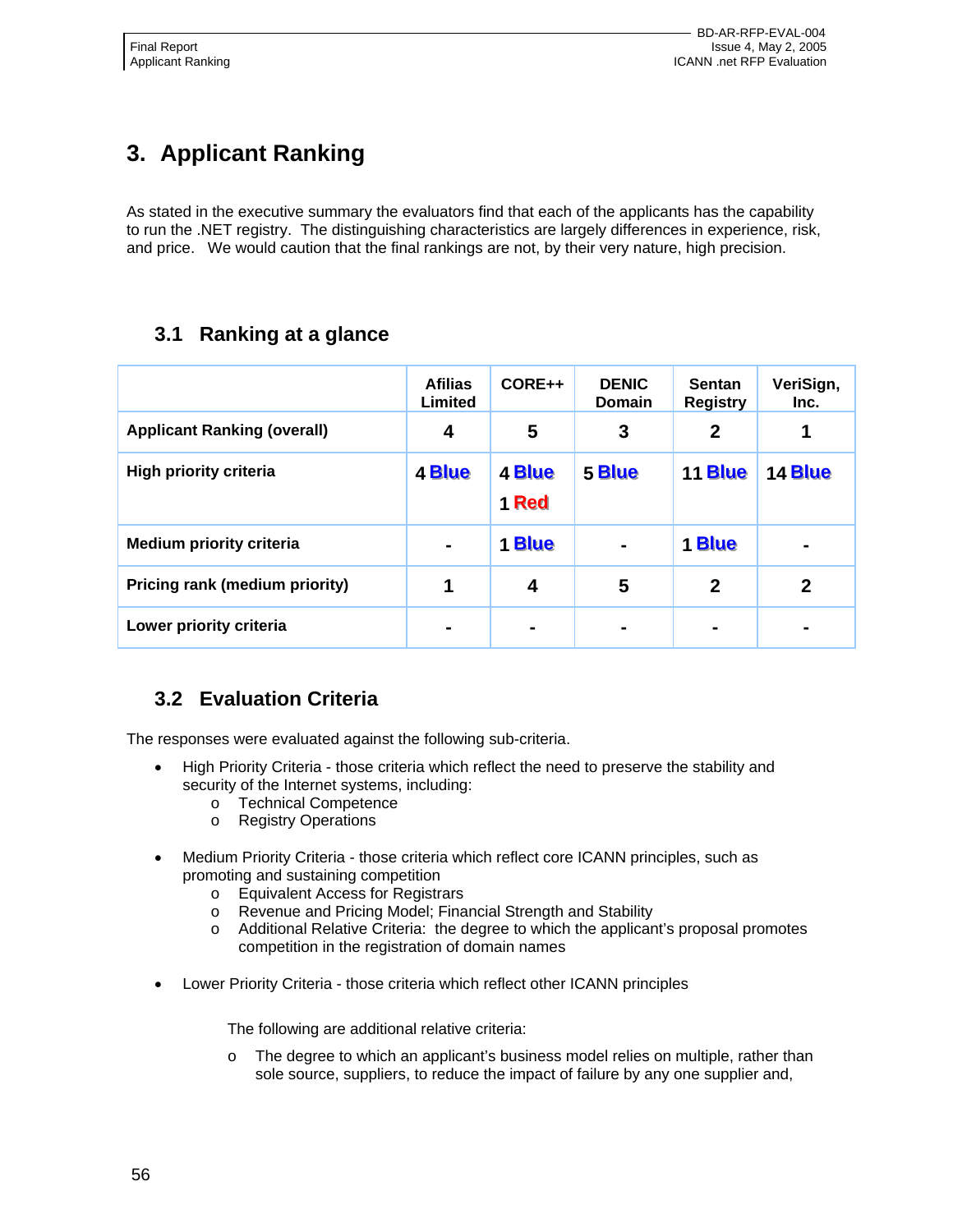o The degree to which an applicant's proposal results in improved implementation of, and support for, GNSO policies, such as transfers and deletes.

# **3.3 General Observations**

The high priority criteria correspond to RFP sections 2.3, 2.5, 2.6 and 2.8. On these sections VeriSign received 14 blue marks and Sentan received 12 blue marks. Afilias received 3 blue marks. DENIC received 4 blue marks. CORE++ received 3 blues and one red.

The medium priority criteria correspond to relative portions of RFP sections 2.2, 2.4, and portions of 2.7. For 2.2 CORE++ and Sentan had blue scores. 2.4 resulted in Afilias having the best price, Sentan and VeriSign tying for second, and CORE++ and DENIC being fourth and fifth in the ordering, respectively. VeriSign received all green scores on the medium priority criteria.

The lower priority criteria correspond to portions of RFP sections 2.2 and 2.7. We did not find significant differences among the vendors in these sections.

While the site visits were used to verify the applicants' responses and not used to rank the applicants, we found that the site visits were not in conflict with overall ranking. Sentan and VeriSign are both mature organizations with comprehensive quality processes. While there is the obvious benefit of no transition risk associated with awarding .NET to VeriSign, we note that Sentan has produced very detailed planning documents for the .NET transition and has ordered or installed the network access and computing hardware needed to support the .NET registry. Thus, we believe that this validates the Sentan RFP score and that there would be low risk associated with awarding .NET to Sentan.

Under the criteria of the RFP, although VeriSign received a higher ranking we do not find the differences between Sentan (12 high priority blue and 1 medium priority blue) and VeriSign (14 high priority blue) to be statistically significant.

# **3.4 Respondents Plusses and Minuses**

## **Afilias**

+ Afilias has transitioned the .ORG domain and has a strong understanding of the process of transitioning the .NET domain.

# **CORE++**

- The CORE++ business entity does not yet exist. As a result, the risk associated with CORE++ is much higher than with other applicants.

+ CORE++ proposes to support thick or thin registry models on a per domain name basis, providing flexibility to the Registrars.